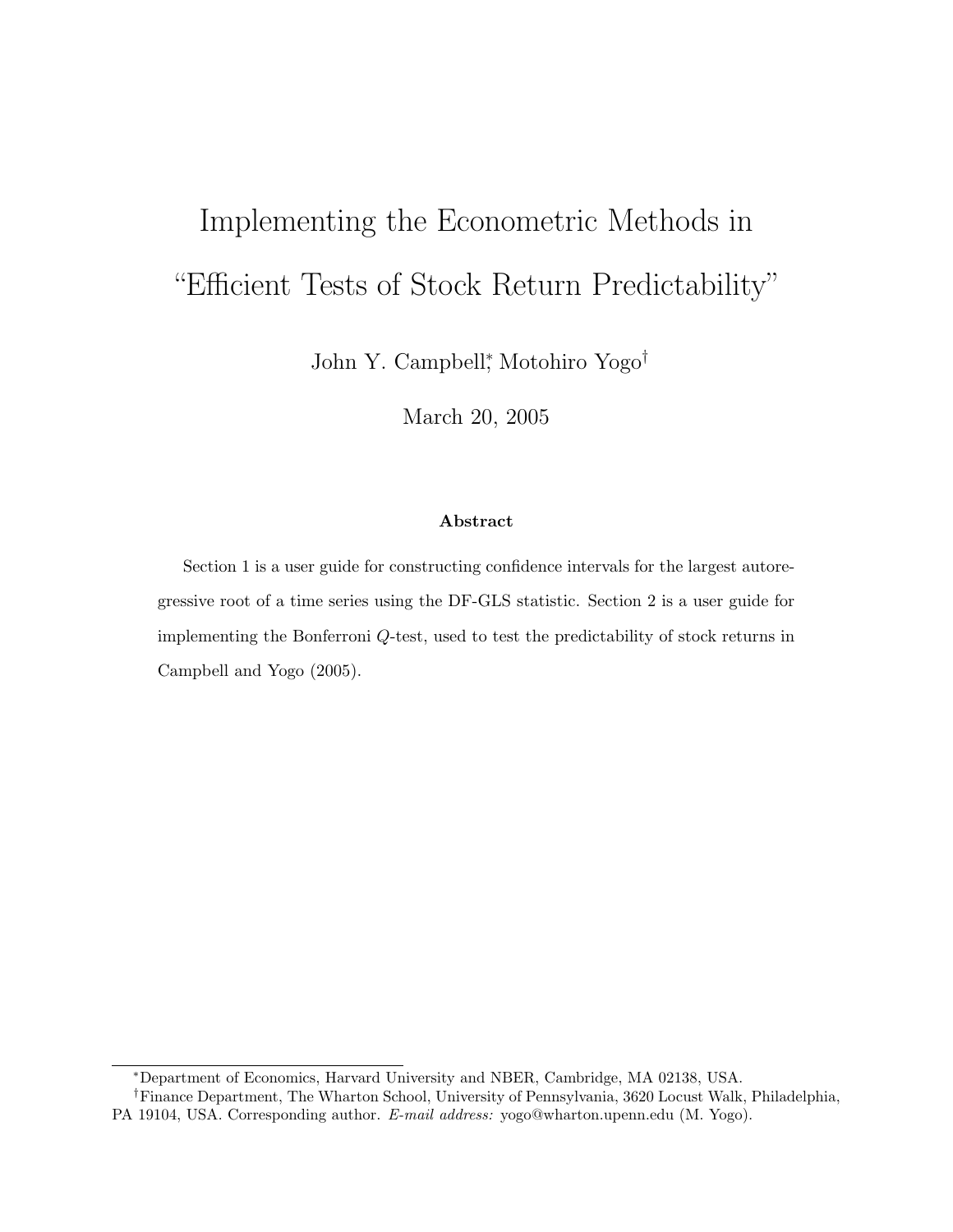## **1 DF-GLS Confidence Interval for the Largest Autoregressive Root**

Let  $\Delta$  be the first difference operator, and let L be the lag operator. That is,  $\Delta x_t = x_t - x_{t-1}$ , and  $L^i x_t = x_{t-i}$  for any time series  $x_t$  ( $t = 1, \ldots, T$ ). Consider the linear model

$$
x_t = \gamma + \rho x_{t-1} + v_t, \tag{1}
$$

$$
b(L)v_t = e_t, \t\t(2)
$$

where  $b(L) = \sum_{i=0}^{p-1} b_i L^i$  with  $b_0 = 1$  and  $b(1) \neq 0$ . The parameter  $\rho$  is the the largest autoregressive root of the variable  $x_t$ . All the roots of  $b(L)$  are assumed to be fixed and less than one in absolute value. Equations (1) and (2) together imply that

$$
\Delta x_t = \tau + \theta x_{t-1} + \sum_{i=1}^{p-1} \psi_i \Delta x_{t-i} + e_t,
$$
\n(3)

where  $\theta = (\rho - 1)b(1)$ ,  $\psi_i = -\sum_{j=i}^{p-1} a_j$ , and  $a(L) = L^{-1}[1-(1-\rho L)b(L)]$ . In other words, the dynamics of the variable are captured by an  $AR(p)$ , which is written here in the augmented Dickey-Fuller form.

To construct confidence intervals for  $\rho$ , first compute the DF-GLS statistic as follows Elliott et al. (1996).

- 1. Regress  $(x_0, x_1 \rho_{GLS}x_0, \ldots, x_T \rho_{GLS}x_{T-1})'$  onto  $(1, 1 \rho_{GLS}, \ldots, 1 \rho_{GLS})'$ , where  $\rho_{GLS} = 1 - 7/T$ , to obtain the coefficient  $\mu_{GLS}$ .
- 2. Let  $\overline{x}_t = x_t \mu_{GLS}$ . Run the regression *without the intercept*

$$
\Delta \overline{x}_t = \theta \overline{x}_{t-1} + \sum_{i=1}^{p-1} \psi_i \Delta \overline{x}_{t-i} + e_t.
$$

The *t*-statistic for  $\theta$  is the DF-GLS statistic.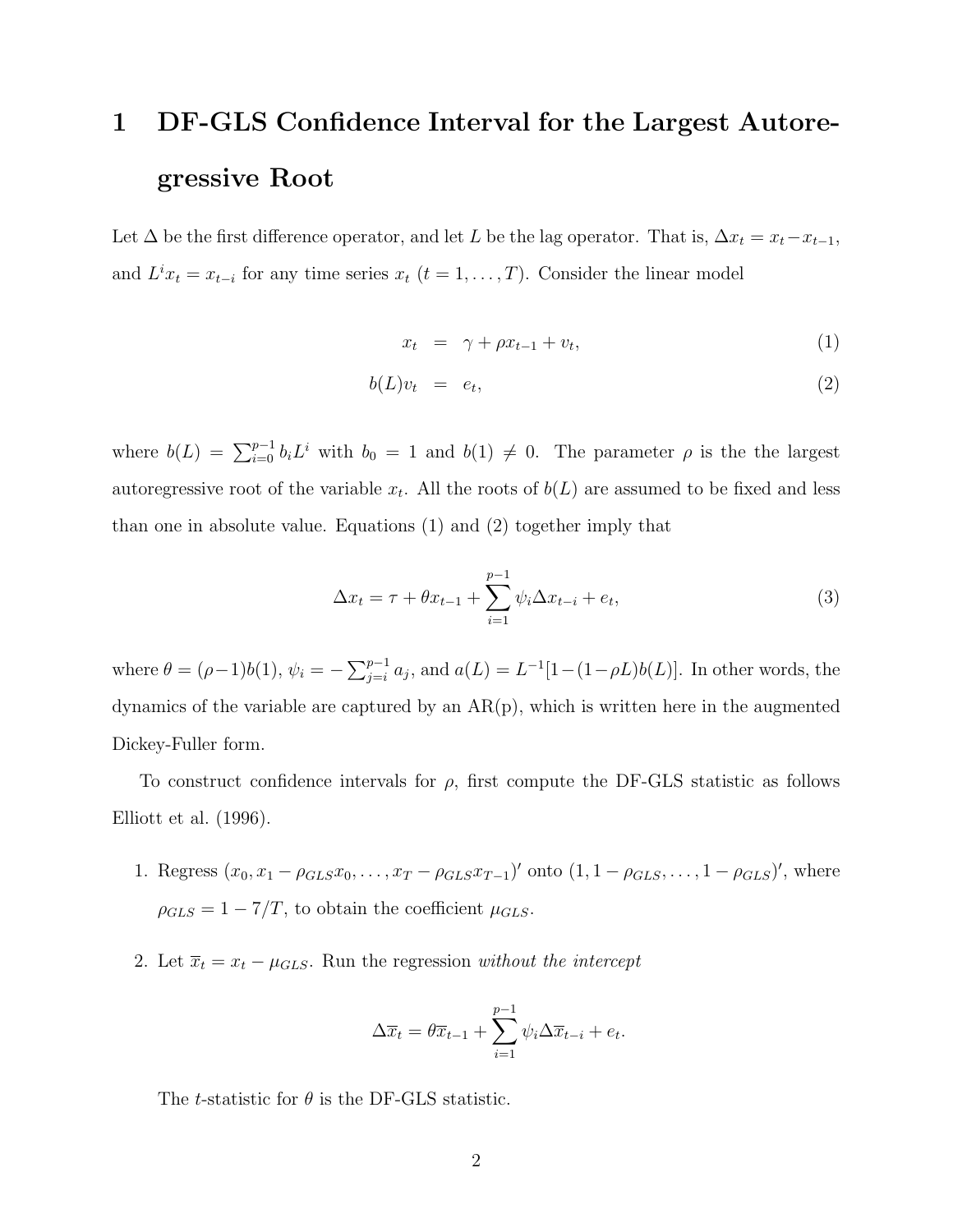Table 1 is a lookup table for constructing equal-tailed 95%, 90%, and 80% confidence intervals for  $c = T(\rho - 1)$ , based on the DF-GLS statistic. The corresponding confidence interval for  $\rho$  can be computed as  $[\underline{\rho}, \overline{\rho}] = [1 + \underline{c}/T, 1 + \overline{c}/T]$ .

## **2 Implementing the Bonferroni** Q**-test**

### **2.1 When the Predictor Variable is an AR(1)**

Suppose the regression model is

$$
r_t = \alpha + \beta x_{t-1} + u_t, \tag{4}
$$

$$
x_t = \gamma + \rho x_{t-1} + e_t, \tag{5}
$$

with observations  $t = 1, ..., T$ . A valid confidence interval for  $\beta$  can be constructed through the following steps.

1. Run regression (4) to obtain the standard error for  $\beta$ , denoted as  $SE(\beta)$ . Run regression (5) to obtain the standard error for  $\hat{\rho}$ , denoted as  $SE(\hat{\rho})$ . Using the OLS residuals  $\hat{u}_t$ and  $\hat{e}_t$ , compute

$$
\hat{\sigma}_u^2 = \frac{1}{T - 2} \sum_{t=1}^T \hat{u}_t^2, \tag{6}
$$

$$
\widehat{\sigma}_e^2 = \frac{1}{T-2} \sum_{t=1}^T \widehat{e}_t^2, \tag{7}
$$

$$
\widehat{\sigma}_{ue} = \frac{1}{T-2} \sum_{t=1}^{T} \widehat{u}_t \widehat{e}_t, \tag{8}
$$

$$
\widehat{\delta} = \frac{\widehat{\sigma}_{ue}}{\widehat{\sigma}_u \widehat{\sigma}_e}.
$$
\n(9)

2. Compute the DF-GLS statistic as follows. Regress  $(x_0, x_1 - \rho_{GLS}x_0, \ldots, x_T - \rho_{GLS}x_{T-1})'$ onto  $(1, 1-\rho_{GLS}, \ldots, 1-\rho_{GLS})'$ , where  $\rho_{GLS} = 1-7/T$ , to obtain the coefficient  $\mu_{GLS}$ .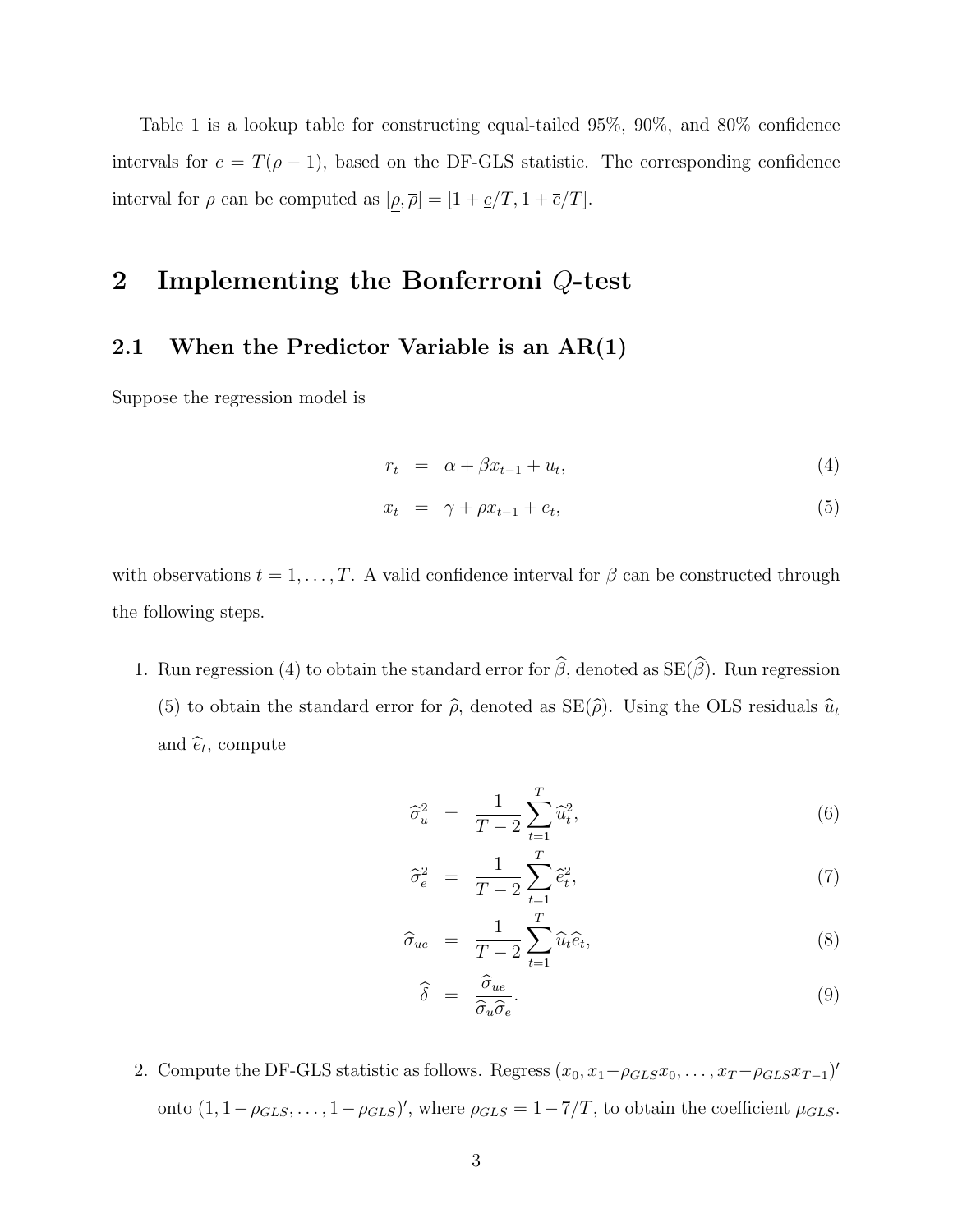Let  $\overline{x}_t = x_t - \mu_{GLS}$ . Run the regression *without the intercept* 

$$
\Delta \overline{x}_t = \theta \overline{x}_{t-1} + e_t.
$$

The *t*-statistic for  $\theta$  is the DF-GLS statistic.

- 3. Given the value of the DF-GLS statistic and  $\delta$ , use Tables 2–11 to find the appropriate confidence interval  $[c, \bar{c}]$  for c. The confidence interval for  $\rho$  is  $[\rho, \bar{\rho}] = [1 + \underline{c}/T, 1 + \bar{c}/T]$ .
- 4. For each of the two values  $\rho = {\rho, \overline{\rho}}$ , compute an equal-tailed 90% confidence interval for  $\beta$  given  $\rho$  as follows. Run regression (4) replacing  $r_t$  with  $r_t-\hat{\sigma}_{ue}\hat{\sigma}_e^{-2}(x_t-\rho x_{t-1})$ . Let  $\beta(\rho)$  denote the coefficient on  $x_{t-1}$ . The confidence interval for  $\beta$  given  $\rho$  is  $[\underline{\beta}(\rho), \beta(\rho)],$ where

$$
\frac{\beta(\rho)}{\overline{\beta}(\rho)} = \widehat{\beta}(\rho) - 1.645(1 - \widehat{\delta}^2)^{1/2} \text{SE}(\widehat{\beta}),
$$
  

$$
\overline{\beta}(\rho) = \widehat{\beta}(\rho) + 1.645(1 - \widehat{\delta}^2)^{1/2} \text{SE}(\widehat{\beta}).
$$

- 5. The 90% Bonferroni confidence interval  $[\beta(\overline{\rho}), \overline{\beta}(\rho)]$  corresponds to a 10% two-sided test or a 5% one-sided test of the null hypothesis  $\beta = 0$ .
- 6. For graphical output like Campbell and Yogo (2005, Figure 4), plot  $[\beta(\rho), \overline{\beta}(\rho)]$  against  $\rho = {\rho, \overline{\rho}}.$

#### **2.2 When the Predictor Variable is an AR(p)**

Suppose the dynamics of the predictor variable  $(5)$  is generalized to the linear model  $(1)–(2)$ . A valid confidence interval for  $\beta$  can be constructed through the following steps.

1. Run regression (4) to obtain the standard error for  $\beta$ , denoted as  $SE(\beta)$ . Run regression (3) to obtain the coefficients  $\hat{\psi}_i$  ( $i = 1, ..., p - 1$ ). (The autoregressive lag length p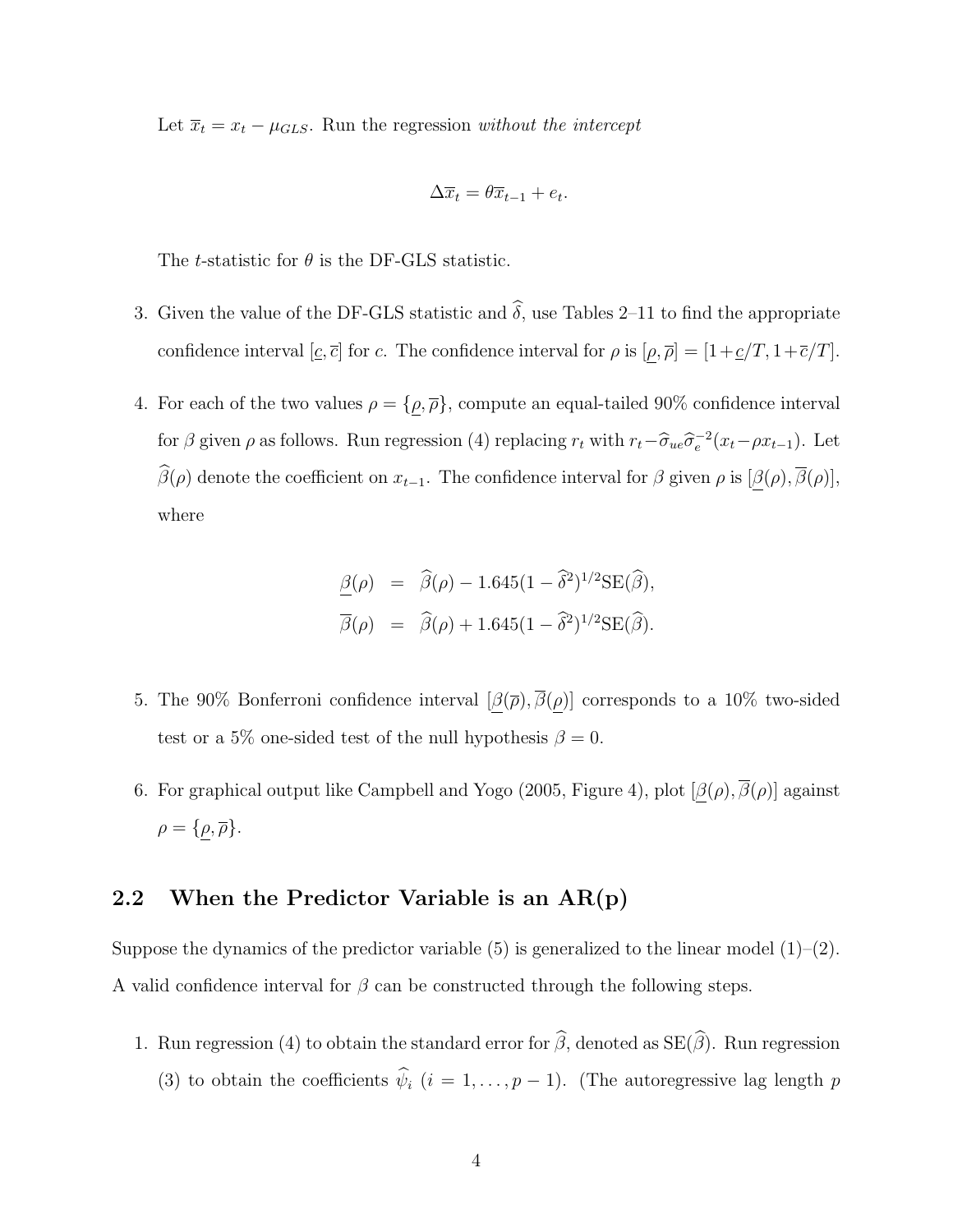can either be chosen by the user or estimated consistently by BIC.) Using the OLS residuals  $\hat{u}_t$  and  $\hat{e}_t$ , compute (6)–(9) and  $\hat{\omega}^2 = \hat{\sigma}_e^2/(1 - \sum_{i=1}^{p-1} \hat{\psi}_i)^2$ .

- 2. Run regression (1) to obtain the standard error for  $\hat{\rho}$ , denoted as  $SE(\hat{\rho})$ . Using the OLS residuals  $\hat{v}_t$ , compute  $\hat{\sigma}_v^2 = (T - 2)^{-1} \sum_{t=1}^T \hat{v}_t^2$ .
- 3. Compute the DF-GLS statistic as follows. Regress  $(x_0, x_1 \rho_{GLS}x_0, \ldots, x_T \rho_{GLS}x_{T-1})'$ onto  $(1, 1-\rho_{GLS}, \ldots, 1-\rho_{GLS})'$ , where  $\rho_{GLS} = 1-7/T$ , to obtain the coefficient  $\mu_{GLS}$ . Let  $\overline{x}_t = x_t - \mu_{GLS}$ . Run the regression *without the intercept*

$$
\Delta \overline{x}_t = \theta \overline{x}_{t-1} + \sum_{i=1}^{p-1} \psi_i \Delta \overline{x}_{t-i} + e_t,
$$

The *t*-statistic for  $\theta$  is the DF-GLS statistic.

- 4. Given the value of the DF-GLS statistic and  $\delta$ , use Tables 2–11 to find the appropriate confidence interval  $[c, \bar{c}]$  for c. The confidence interval for  $\rho$  is  $[\rho, \bar{\rho}] = [1 + \underline{c}/T, 1 + \bar{c}/T]$ .
- 5. For each of the two values  $\rho = {\rho, \overline{\rho}}$ , compute an equal-tailed 90% confidence interval for  $\beta$  given  $\rho$  as follows. Run regression (4) replacing  $r_t$  with  $r_t - \hat{\sigma}_{ue}(\hat{\sigma}_e \hat{\omega})^{-1}(x_t - \hat{\sigma}_e \hat{\omega})^{-1}$  $\rho x_{t-1}$ ). Let  $\beta(\rho)$  denote the coefficient on  $x_{t-1}$ . The confidence interval for  $\beta$  given  $\rho$ is  $[\beta(\rho), \overline{\beta}(\rho)]$ , where

$$
\frac{\beta(\rho)}{\overline{\beta}(\rho)} = \widehat{\beta}(\rho) + \frac{T - 2}{2} \frac{\widehat{\sigma}_{ue}}{\widehat{\sigma}_{e}\widehat{\omega}} \left(\frac{\widehat{\omega}^2}{\widehat{\sigma}_{v}^2} - 1\right) \text{SE}(\widehat{\rho})^2 - 1.645(1 - \widehat{\delta}^2)^{1/2} \text{SE}(\widehat{\beta}),
$$
  

$$
\overline{\beta}(\rho) = \widehat{\beta}(\rho) + \frac{T - 2}{2} \frac{\widehat{\sigma}_{ue}}{\widehat{\sigma}_{e}\widehat{\omega}} \left(\frac{\widehat{\omega}^2}{\widehat{\sigma}_{v}^2} - 1\right) \text{SE}(\widehat{\rho})^2 + 1.645(1 - \widehat{\delta}^2)^{1/2} \text{SE}(\widehat{\beta}).
$$

- 6. The 90% Bonferroni confidence interval  $[\beta(\bar{\rho}), \bar{\beta}(\rho)]$  corresponds to a 10% two-sided test or a 5% one-sided test of the null hypothesis  $\beta = 0$ .
- 7. For graphical output like Campbell and Yogo (2005, Figure 4), plot  $[\beta(\rho), \beta(\rho)]$  against  $\rho = \{\rho, \overline{\rho}\}.$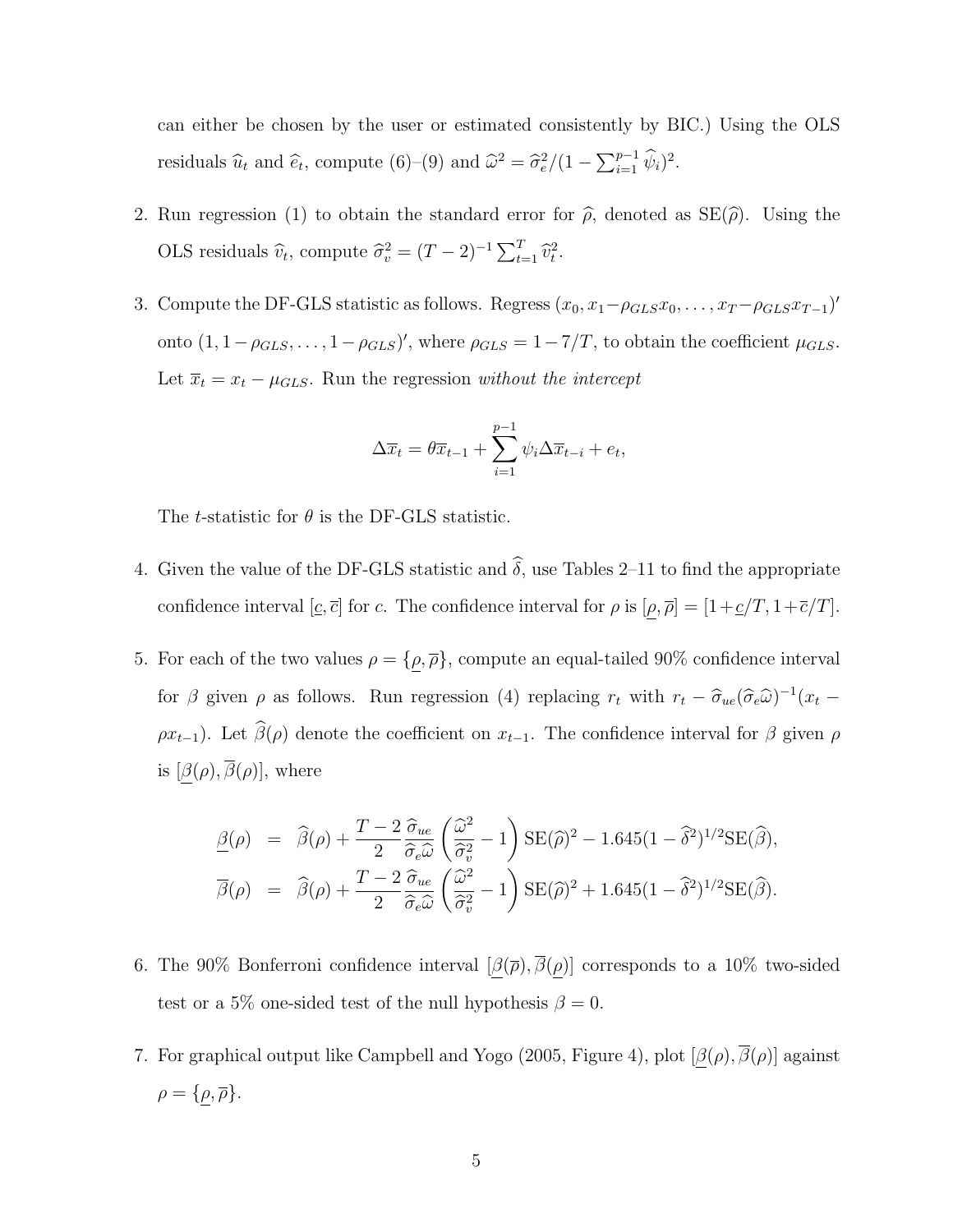## **References**

- Campbell, J. Y., Yogo, M., 2005. Efficient tests of stock return predictability. Unpublished Working Paper, University of Pennsylvania.
- Elliott, G., Rothenberg, T. J., Stock, J. H., 1996. Efficient tests for an autoregressive unit root. Econometrica 64, 813–836.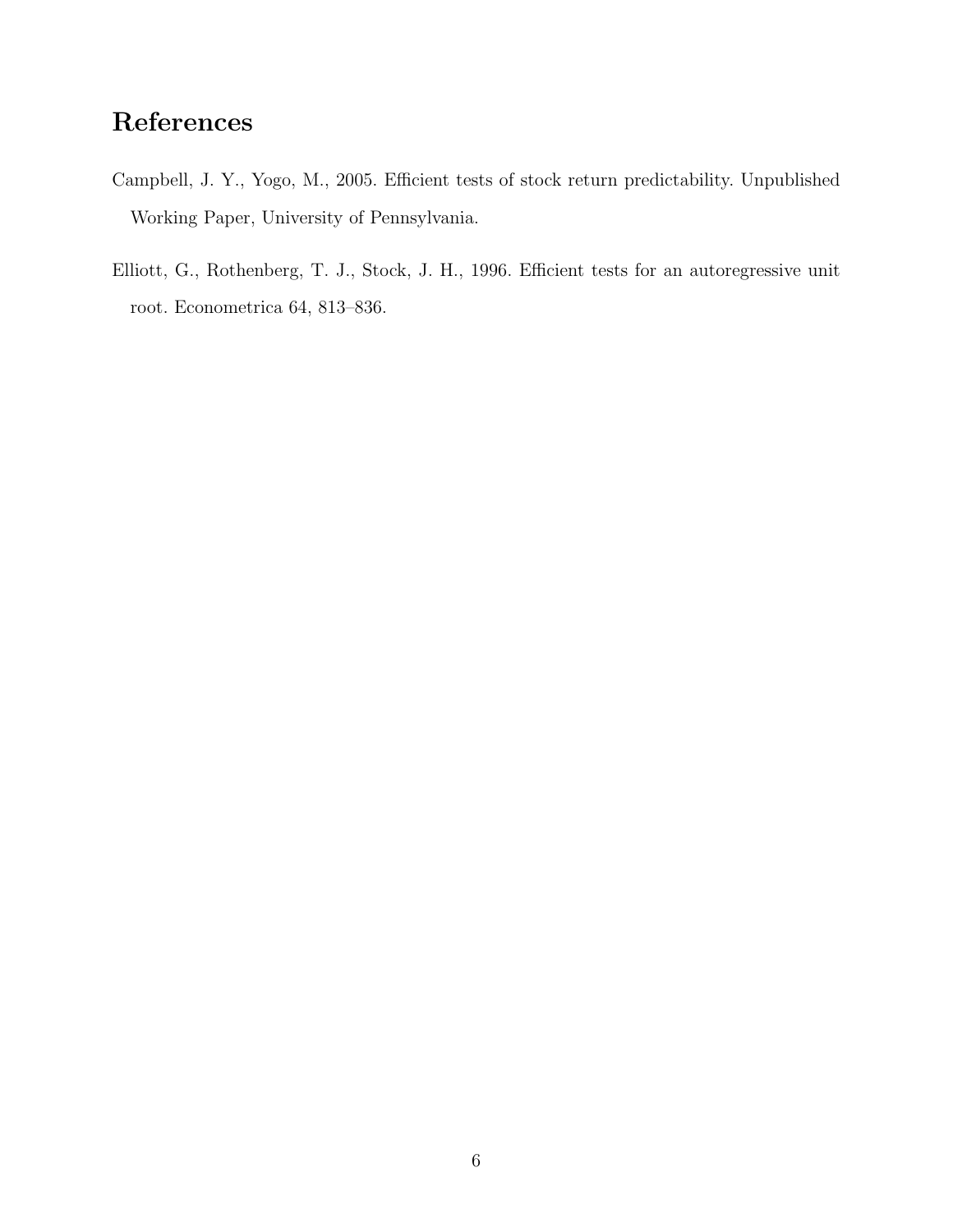| DF-GLS    | 95%            |                | $90\%$                     |                | $80\%$          |                |
|-----------|----------------|----------------|----------------------------|----------------|-----------------|----------------|
|           | $\overline{c}$ | $\overline{c}$ | $\underline{c}$            | $\overline{c}$ | $\underline{c}$ | $\overline{c}$ |
| 1.0       | $-0.627$       | 4.992          | $-0.282$                   | 4.260          | 0.106           | 3.462          |
| 0.9       | $-0.753$       | 4.954          | $-0.395$                   | 4.222          | 0.021           | 3.418          |
| 0.8       | $-0.892$       | 4.916          | $-0.509$                   | 4.177          | $-0.084$        | 3.373          |
| 0.7       | $-1.036$       | 4.879          | $-0.639$                   | 4.132          | $-0.196$        | 3.328          |
| 0.6       | $-1.196$       | 4.841          | $-0.771$                   | 4.088          | $-0.314$        | 3.284          |
| 0.5       | $-1.371$       | 4.803          | $-0.919$                   | 4.043          | $-0.439$        | 3.238          |
| 0.4       | $-1.560$       | 4.765          | $-1.080$                   | 3.999          | $-0.577$        | 3.188          |
| 0.3       | $-1.763$       | 4.723          | $-1.255$                   | 3.948          | $-0.729$        | 3.139          |
| $\rm 0.2$ | $-2.005$       | 4.678          | $-1.440$                   | 3.896          | $-0.887$        | 3.089          |
| 0.1       | $-2.221$       | 4.632          | $-1.653$                   | $3.845\,$      | $-1.053$        | 3.040          |
| 0.0       | $-2.534$       | 4.587          | $-1.894$                   | 3.794          | $-1.239$        | 2.986          |
| $-0.1$    | $-2.819$       | $4.542\,$      | $-2.142$                   | 3.741          | $-1.451$        | 2.914          |
| $-0.2$    | $-3.116$       | 4.495          | $-2.430$                   | 3.675          | $-1.692$        | 2.841          |
| $-0.3$    | $-3.463$       | 4.436          | $-2.732$                   | 3.609          | $-1.970$        | 2.769          |
| $-0.4$    | $-3.876$       | 4.376          | $-3.051$                   | 3.543          | $-2.248$        | 2.683          |
| $-0.5$    | $-4.289$       | 4.316          | $-3.442$                   | 3.470          | $-2.587$        | 2.593          |
| $-0.6$    | $-4.758$       | 4.256          | $-3.870$                   | 3.385          | $-2.944$        | 2.502          |
| $-0.7$    | $-5.293$       | 4.166          | $-4.332$                   | 3.299          | $-3.374$        | 2.375          |
| $-0.8$    | $-5.779$       | 4.072          | $-4.861$                   | $3.199\,$      | $-3.840$        | 2.246          |
| $-0.9$    | $-6.415$       | 3.967          | $-5.423$                   | 3.080          | $-4.369$        | 2.062          |
| $-1.0$    | $-7.122$       | 3.827          | $-6.031$                   | 2.935          | $-4.940$        | 1.884          |
| $-1.1$    | $-7.836$       | 3.683          | $-6.720$                   | 2.738          | $-5.559$        | 1.695          |
| $-1.2$    | $-8.528$       | 3.532          | $-7.450$                   | 2.541          | $-6.239$        | 1.437          |
| $-1.3$    | $-9.362$       | 3.352          | $-8.209$                   | 2.270          | $-6.961$        | 1.133          |
| $-1.4$    | $-10.199$      | 3.132          | $-9.048$                   | 2.000          | $-7.761$        | 0.795          |
| $-1.5$    | $-11.147$      | 2.870          | $-9.895$                   | 1.762          | $-8.493$        | 0.429          |
| $-1.6$    | $-12.102$      | 2.583          | $-10.801$                  | 1.384          | $-9.368$        | 0.035          |
| $-1.7$    | $-13.124$      | 2.203          | $-11.733$                  | 1.018          | $-10.236$       | $-0.412$       |
| $-1.8$    | $-14.155$      | 1.884          | $-12.721$                  | $0.598\,$      | $-11.184$       | $-0.823$       |
| $-1.9$    | $-15.242$      | 1.492          | $-13.732$                  | $0.152\,$      | $-12.142$       | $-1.348$       |
|           |                |                | continued on the next page |                |                 |                |

Table 1: Confidence Interval for c Based on the DF-GLS Statistic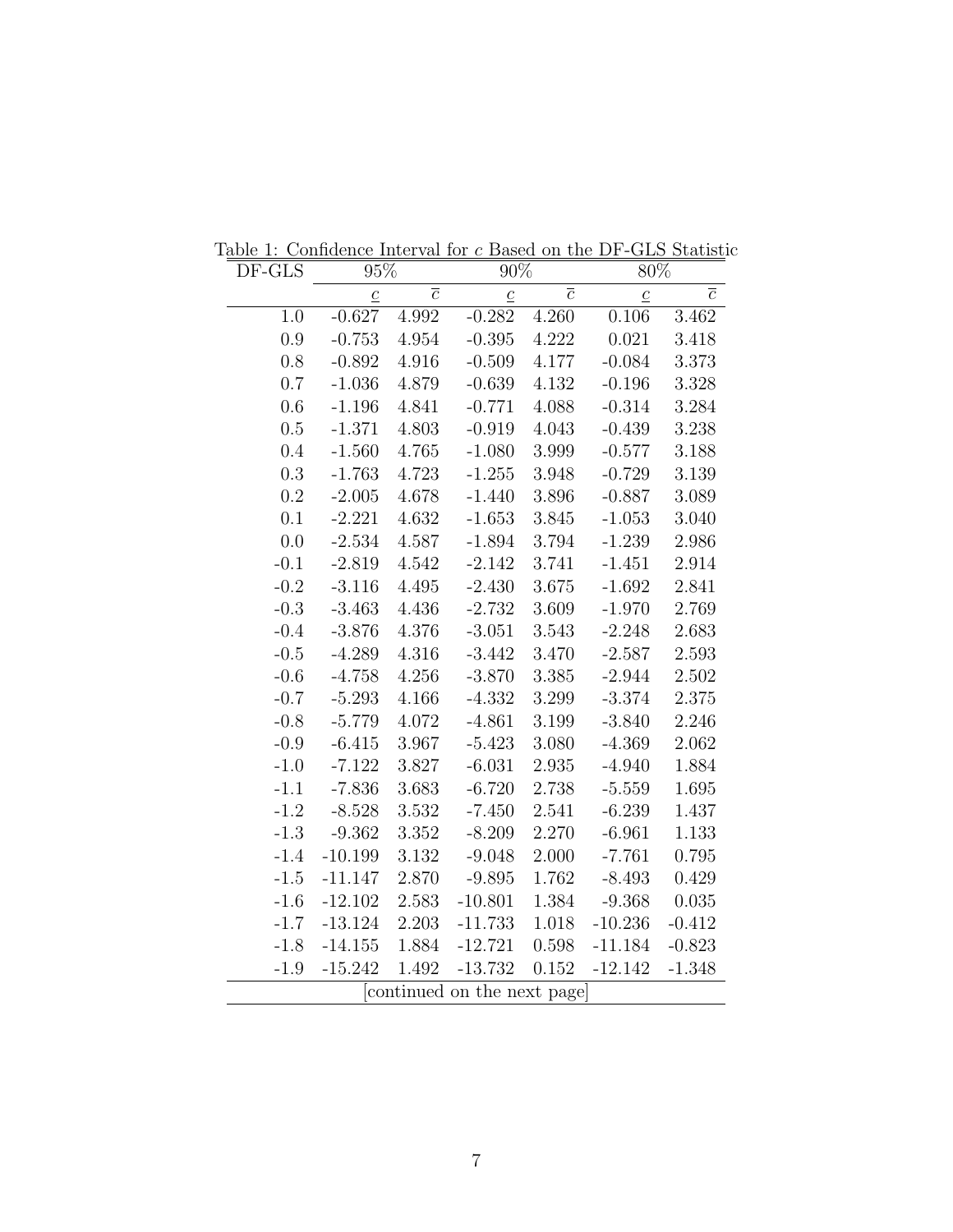| DF-GLS |                 | 95%            |                 | 90%            |                 | $80\%$         |
|--------|-----------------|----------------|-----------------|----------------|-----------------|----------------|
|        | $\underline{c}$ | $\overline{c}$ | $\underline{c}$ | $\overline{c}$ | $\underline{c}$ | $\overline{c}$ |
| $-2.0$ | $-16.365$       | 1.087          | $-14.833$       | $-0.312$       | $-13.158$       | $-1.887$       |
| $-2.1$ | $-17.574$       | 0.594          | $-15.966$       | $-0.793$       | $-14.191$       | $-2.465$       |
| $-2.2$ | $-18.783$       | 0.104          | $-17.135$       | $-1.377$       | $-15.298$       | $-3.075$       |
| $-2.3$ | $-19.991$       | $-0.413$       | $-18.319$       | $-1.981$       | $-16.427$       | $-3.742$       |
| $-2.4$ | $-21.328$       | $-1.020$       | $-19.541$       | $-2.598$       | $-17.593$       | $-4.420$       |
| $-2.5$ | $-22.704$       | $-1.510$       | $-20.838$       | $-3.242$       | $-18.818$       | $-5.118$       |
| $-2.6$ | $-24.112$       | $-2.243$       | $-22.188$       | $-3.970$       | $-20.076$       | $-5.924$       |
| $-2.7$ | $-25.457$       | $-2.846$       | $-23.586$       | $-4.711$       | $-21.357$       | $-6.690$       |
| $-2.8$ | $-26.912$       | $-3.609$       | $-24.961$       | $-5.410$       | $-22.695$       | $-7.544$       |
| $-2.9$ | $-28.436$       | $-4.304$       | $-26.359$       | $-6.214$       | $-24.090$       | $-8.420$       |
| $-3.0$ | $-29.943$       | $-5.118$       | $-27.860$       | $-7.041$       | $-25.472$       | $-9.247$       |
| $-3.1$ | $-31.536$       | $-5.936$       | $-29.298$       | $-8.066$       | $-26.894$       | $-10.253$      |
| $-3.2$ | $-33.097$       | $-6.837$       | $-30.832$       | $-8.836$       | $-28.342$       | $-11.226$      |
| $-3.3$ | $-34.717$       | $-7.833$       | $-32.450$       | $-9.830$       | $-29.799$       | $-12.225$      |
| $-3.4$ | $-36.430$       | $-8.621$       | $-34.036$       | $-10.826$      | $-31.332$       | $-13.331$      |
| $-3.5$ | $-38.121$       | $-9.597$       | $-35.669$       | $-11.803$      | $-32.926$       | $-14.434$      |
| $-3.6$ | $-39.948$       | $-10.627$      | $-37.388$       | $-12.916$      | $-34.559$       | $-15.535$      |
| $-3.7$ | $-41.707$       | $-11.626$      | $-39.168$       | $-14.057$      | $-36.197$       | $-16.676$      |
| $-3.8$ | $-43.497$       | $-12.720$      | $-40.906$       | $-15.110$      | $-37.834$       | $-17.847$      |
| $-3.9$ | $-45.364$       | $-13.870$      | $-42.639$       | $-16.190$      | $-39.660$       | $-19.036$      |
| $-4.0$ | $-47.207$       | $-14.964$      | $-44.481$       | $-17.412$      | $-41.379$       | $-20.263$      |
| $-4.1$ | $-49.147$       | $-16.058$      | $-46.362$       | $-18.624$      | $-43.127$       | $-21.640$      |
| $-4.2$ | $-51.119$       | $-17.293$      | $-48.211$       | $-19.827$      | $-44.920$       | $-22.950$      |
| $-4.3$ | $-53.097$       | $-18.514$      | $-50.144$       | $-21.166$      | $-46.779$       | $-24.251$      |
| $-4.4$ | $-55.107$       | $-19.717$      | $-52.078$       | $-22.513$      | $-48.674$       | $-25.623$      |
| $-4.5$ | $-57.120$       | $-21.067$      | $-54.094$       | $-23.837$      | $-50.534$       | $-27.018$      |
| $-4.6$ | $-59.173$       | $-22.422$      | $-56.039$       | $-25.237$      | $-52.521$       | $-28.458$      |
| $-4.7$ | $-61.304$       | $-23.698$      | $-58.063$       | $-26.666$      | $-54.518$       | $-29.985$      |
| $-4.8$ | $-63.574$       | $-25.123$      | $-60.181$       | $-28.113$      | $-56.448$       | $-31.511$      |
| $-4.9$ | $-65.635$       | $-26.584$      | $-62.272$       | $-29.528$      | $-58.491$       | $-33.053$      |
| $-5.0$ | $-67.777$       | $-28.030$      | $-64.454$       | $-31.057$      | $-60.606$       | $-34.615$      |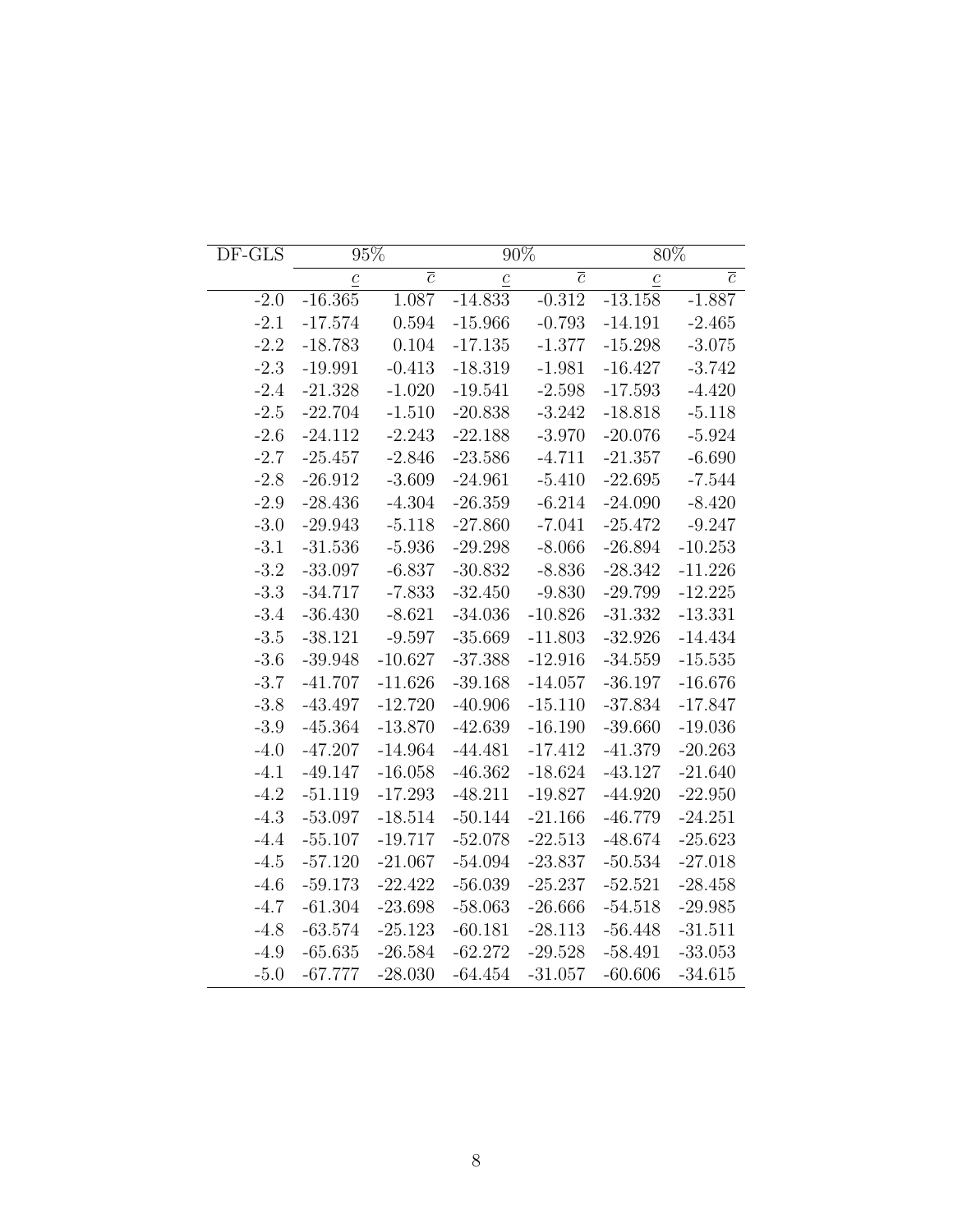| $\overline{c}$<br>$\overline{c}$<br>$\overline{c}$<br>$\overline{c}$<br>$\underline{c}$<br>$\underline{c}$<br>$\underline{c}$<br>$\underline{c}$<br>3.720<br>$-0.282$<br>4.148<br>$-0.228$<br>$-0.228$<br>3.462<br>$-0.228$<br>3.294<br>1.0<br>$0.9\,$<br>$-0.395$<br>4.106<br>$-0.340$<br>3.676<br>3.418<br>$-0.340$<br>3.254<br>$-0.340$<br>0.8<br>$-0.509$<br>4.063<br>$-0.455$<br>3.632<br>$-0.455$<br>3.373<br>$-0.455$<br>3.211<br>0.7<br>$-0.639$<br>4.021<br>$-0.580$<br>3.588<br>$-0.580$<br>3.328<br>$-0.580$<br>3.168<br>0.6<br>3.977<br>3.544<br>3.284<br>3.124<br>$-0.771$<br>$-0.712$<br>$-0.712$<br>$-0.712$<br>0.5<br>$-0.919$<br>3.931<br>$-0.855$<br>3.500<br>3.238<br>3.080<br>$-0.855$<br>$-0.855$<br>0.4<br>$-1.080$<br>3.885<br>$-1.004$<br>$3.188\,$<br>3.037<br>3.451<br>$-1.004$<br>$-1.004$<br>0.3<br>$-1.255$<br>3.840<br>$-1.178$<br>3.400<br>$-1.178$<br>$3.139\,$<br>2.991<br>$-1.178$<br>$0.2\,$<br>$-1.440$<br>3.794<br>$-1.364$<br>3.350<br>$-1.364$<br>3.089<br>$-1.364$<br>2.930<br>0.1<br>$3.300\,$<br>3.040<br>2.869<br>$-1.653$<br>3.747<br>$-1.567$<br>$-1.567$<br>$-1.567$<br>0.0<br>$-1.894$<br>3.684<br>$-1.799$<br>3.250<br>$-1.799$<br>2.986<br>$-1.799$<br>2.808<br>$3.620\,$<br>2.747<br>$-0.1$<br>$-2.142$<br>$-2.062$<br>3.184<br>$-2.062$<br>2.914<br>$-2.062$<br>$-0.2$<br>3.557<br>$-2.322$<br>3.117<br>$-2.322$<br>2.841<br>$-2.322$<br>2.664<br>$-2.430$<br>$-0.3$<br>3.493<br>$-2.637$<br>3.051<br>$-2.637$<br>2.769<br>$-2.637$<br>2.580<br>$-2.732$<br>$-0.4$<br>$-3.051$<br>3.421<br>$-2.949$<br>2.977<br>$-2.949$<br>2.683<br>$-2.949$<br>2.497<br>$-3.442$<br>3.350<br>$-3.308$<br>2.884<br>$-3.308$<br>2.593<br>$-3.308$<br>2.398<br>$-0.5$<br>$-0.6$<br>3.279<br>$-3.749$<br>2.790<br>$-3.749$<br>2.502<br>2.298<br>$-3.870$<br>$-3.749$<br>$-0.7$<br>$3.187\,$<br>2.682<br>$-4.332$<br>$-4.209$<br>$-4.209$<br>2.375<br>$-4.209$<br>2.174<br>$-0.8$<br>$-4.861$<br>3.081<br>$-4.735$<br>2.565<br>$-4.735$<br>2.246<br>$-4.735$<br>2.026<br>2.958<br>2.413<br>2.062<br>1.869<br>$-0.9$<br>$-5.423$<br>$-5.293$<br>$-5.293$<br>$-5.293$<br>2.784<br>2.217<br>1.695<br>$-1.0$<br>$-6.031$<br>$-5.883$<br>$-5.883$<br>1.884<br>$-5.883$<br>$-1.1$<br>2.604<br>1.999<br>$-6.720$<br>$-6.562$<br>$-6.562$<br>1.695<br>$-6.562$<br>1.472<br>$-1.2$<br>$-7.450$<br>2.384<br>$-7.319$<br>1.805<br>$-7.319$<br>1.437<br>$-7.319$<br>1.176<br>$1.133\,$<br>0.870<br>$-1.3$<br>$-8.209$<br>2.112<br>$-8.065$<br>1.552<br>$-8.065$<br>$-8.065$<br>1.870<br>1.216<br>0.795<br>0.521<br>$-1.4$<br>$-9.048$<br>$-8.883$<br>$-8.883$<br>$-8.883$<br>0.891<br>0.148<br>$-1.5$<br>$-9.895$<br>1.581<br>$-9.723$<br>$-9.723$<br>0.429<br>$-9.723$<br>$-0.259$<br>$-10.801$<br>1.200<br>$-10.619$<br>0.500<br>$-10.619$<br>0.035<br>$-1.6$<br>$-10.619$<br>0.849<br>$-1.7$<br>$-11.733$<br>$-11.551$<br>0.064<br>$-11.551$<br>$-0.412$<br>$-11.551$<br>$-0.677$<br>0.402<br>$-0.390$<br>$-1.8$<br>$-12.721$<br>$-12.527$<br>$-12.527$<br>$-0.823$<br>$-12.527$<br>$-1.177$ | DF-GLS | $\delta = -0.999$ | $\delta = -0.975$ | $\delta = -0.950$ | $\delta = -0.925$ |  |
|---------------------------------------------------------------------------------------------------------------------------------------------------------------------------------------------------------------------------------------------------------------------------------------------------------------------------------------------------------------------------------------------------------------------------------------------------------------------------------------------------------------------------------------------------------------------------------------------------------------------------------------------------------------------------------------------------------------------------------------------------------------------------------------------------------------------------------------------------------------------------------------------------------------------------------------------------------------------------------------------------------------------------------------------------------------------------------------------------------------------------------------------------------------------------------------------------------------------------------------------------------------------------------------------------------------------------------------------------------------------------------------------------------------------------------------------------------------------------------------------------------------------------------------------------------------------------------------------------------------------------------------------------------------------------------------------------------------------------------------------------------------------------------------------------------------------------------------------------------------------------------------------------------------------------------------------------------------------------------------------------------------------------------------------------------------------------------------------------------------------------------------------------------------------------------------------------------------------------------------------------------------------------------------------------------------------------------------------------------------------------------------------------------------------------------------------------------------------------------------------------------------------------------------------------------------------------------------------------------------------------------------------------------------------------------------------------------------------------------------------------------------------------------------------------------------------------------------------------------------------------------------------------------------------------------------------------------------------------------------------------------------------|--------|-------------------|-------------------|-------------------|-------------------|--|
|                                                                                                                                                                                                                                                                                                                                                                                                                                                                                                                                                                                                                                                                                                                                                                                                                                                                                                                                                                                                                                                                                                                                                                                                                                                                                                                                                                                                                                                                                                                                                                                                                                                                                                                                                                                                                                                                                                                                                                                                                                                                                                                                                                                                                                                                                                                                                                                                                                                                                                                                                                                                                                                                                                                                                                                                                                                                                                                                                                                                                     |        |                   |                   |                   |                   |  |
|                                                                                                                                                                                                                                                                                                                                                                                                                                                                                                                                                                                                                                                                                                                                                                                                                                                                                                                                                                                                                                                                                                                                                                                                                                                                                                                                                                                                                                                                                                                                                                                                                                                                                                                                                                                                                                                                                                                                                                                                                                                                                                                                                                                                                                                                                                                                                                                                                                                                                                                                                                                                                                                                                                                                                                                                                                                                                                                                                                                                                     |        |                   |                   |                   |                   |  |
|                                                                                                                                                                                                                                                                                                                                                                                                                                                                                                                                                                                                                                                                                                                                                                                                                                                                                                                                                                                                                                                                                                                                                                                                                                                                                                                                                                                                                                                                                                                                                                                                                                                                                                                                                                                                                                                                                                                                                                                                                                                                                                                                                                                                                                                                                                                                                                                                                                                                                                                                                                                                                                                                                                                                                                                                                                                                                                                                                                                                                     |        |                   |                   |                   |                   |  |
|                                                                                                                                                                                                                                                                                                                                                                                                                                                                                                                                                                                                                                                                                                                                                                                                                                                                                                                                                                                                                                                                                                                                                                                                                                                                                                                                                                                                                                                                                                                                                                                                                                                                                                                                                                                                                                                                                                                                                                                                                                                                                                                                                                                                                                                                                                                                                                                                                                                                                                                                                                                                                                                                                                                                                                                                                                                                                                                                                                                                                     |        |                   |                   |                   |                   |  |
|                                                                                                                                                                                                                                                                                                                                                                                                                                                                                                                                                                                                                                                                                                                                                                                                                                                                                                                                                                                                                                                                                                                                                                                                                                                                                                                                                                                                                                                                                                                                                                                                                                                                                                                                                                                                                                                                                                                                                                                                                                                                                                                                                                                                                                                                                                                                                                                                                                                                                                                                                                                                                                                                                                                                                                                                                                                                                                                                                                                                                     |        |                   |                   |                   |                   |  |
|                                                                                                                                                                                                                                                                                                                                                                                                                                                                                                                                                                                                                                                                                                                                                                                                                                                                                                                                                                                                                                                                                                                                                                                                                                                                                                                                                                                                                                                                                                                                                                                                                                                                                                                                                                                                                                                                                                                                                                                                                                                                                                                                                                                                                                                                                                                                                                                                                                                                                                                                                                                                                                                                                                                                                                                                                                                                                                                                                                                                                     |        |                   |                   |                   |                   |  |
|                                                                                                                                                                                                                                                                                                                                                                                                                                                                                                                                                                                                                                                                                                                                                                                                                                                                                                                                                                                                                                                                                                                                                                                                                                                                                                                                                                                                                                                                                                                                                                                                                                                                                                                                                                                                                                                                                                                                                                                                                                                                                                                                                                                                                                                                                                                                                                                                                                                                                                                                                                                                                                                                                                                                                                                                                                                                                                                                                                                                                     |        |                   |                   |                   |                   |  |
|                                                                                                                                                                                                                                                                                                                                                                                                                                                                                                                                                                                                                                                                                                                                                                                                                                                                                                                                                                                                                                                                                                                                                                                                                                                                                                                                                                                                                                                                                                                                                                                                                                                                                                                                                                                                                                                                                                                                                                                                                                                                                                                                                                                                                                                                                                                                                                                                                                                                                                                                                                                                                                                                                                                                                                                                                                                                                                                                                                                                                     |        |                   |                   |                   |                   |  |
|                                                                                                                                                                                                                                                                                                                                                                                                                                                                                                                                                                                                                                                                                                                                                                                                                                                                                                                                                                                                                                                                                                                                                                                                                                                                                                                                                                                                                                                                                                                                                                                                                                                                                                                                                                                                                                                                                                                                                                                                                                                                                                                                                                                                                                                                                                                                                                                                                                                                                                                                                                                                                                                                                                                                                                                                                                                                                                                                                                                                                     |        |                   |                   |                   |                   |  |
|                                                                                                                                                                                                                                                                                                                                                                                                                                                                                                                                                                                                                                                                                                                                                                                                                                                                                                                                                                                                                                                                                                                                                                                                                                                                                                                                                                                                                                                                                                                                                                                                                                                                                                                                                                                                                                                                                                                                                                                                                                                                                                                                                                                                                                                                                                                                                                                                                                                                                                                                                                                                                                                                                                                                                                                                                                                                                                                                                                                                                     |        |                   |                   |                   |                   |  |
|                                                                                                                                                                                                                                                                                                                                                                                                                                                                                                                                                                                                                                                                                                                                                                                                                                                                                                                                                                                                                                                                                                                                                                                                                                                                                                                                                                                                                                                                                                                                                                                                                                                                                                                                                                                                                                                                                                                                                                                                                                                                                                                                                                                                                                                                                                                                                                                                                                                                                                                                                                                                                                                                                                                                                                                                                                                                                                                                                                                                                     |        |                   |                   |                   |                   |  |
|                                                                                                                                                                                                                                                                                                                                                                                                                                                                                                                                                                                                                                                                                                                                                                                                                                                                                                                                                                                                                                                                                                                                                                                                                                                                                                                                                                                                                                                                                                                                                                                                                                                                                                                                                                                                                                                                                                                                                                                                                                                                                                                                                                                                                                                                                                                                                                                                                                                                                                                                                                                                                                                                                                                                                                                                                                                                                                                                                                                                                     |        |                   |                   |                   |                   |  |
|                                                                                                                                                                                                                                                                                                                                                                                                                                                                                                                                                                                                                                                                                                                                                                                                                                                                                                                                                                                                                                                                                                                                                                                                                                                                                                                                                                                                                                                                                                                                                                                                                                                                                                                                                                                                                                                                                                                                                                                                                                                                                                                                                                                                                                                                                                                                                                                                                                                                                                                                                                                                                                                                                                                                                                                                                                                                                                                                                                                                                     |        |                   |                   |                   |                   |  |
|                                                                                                                                                                                                                                                                                                                                                                                                                                                                                                                                                                                                                                                                                                                                                                                                                                                                                                                                                                                                                                                                                                                                                                                                                                                                                                                                                                                                                                                                                                                                                                                                                                                                                                                                                                                                                                                                                                                                                                                                                                                                                                                                                                                                                                                                                                                                                                                                                                                                                                                                                                                                                                                                                                                                                                                                                                                                                                                                                                                                                     |        |                   |                   |                   |                   |  |
|                                                                                                                                                                                                                                                                                                                                                                                                                                                                                                                                                                                                                                                                                                                                                                                                                                                                                                                                                                                                                                                                                                                                                                                                                                                                                                                                                                                                                                                                                                                                                                                                                                                                                                                                                                                                                                                                                                                                                                                                                                                                                                                                                                                                                                                                                                                                                                                                                                                                                                                                                                                                                                                                                                                                                                                                                                                                                                                                                                                                                     |        |                   |                   |                   |                   |  |
|                                                                                                                                                                                                                                                                                                                                                                                                                                                                                                                                                                                                                                                                                                                                                                                                                                                                                                                                                                                                                                                                                                                                                                                                                                                                                                                                                                                                                                                                                                                                                                                                                                                                                                                                                                                                                                                                                                                                                                                                                                                                                                                                                                                                                                                                                                                                                                                                                                                                                                                                                                                                                                                                                                                                                                                                                                                                                                                                                                                                                     |        |                   |                   |                   |                   |  |
|                                                                                                                                                                                                                                                                                                                                                                                                                                                                                                                                                                                                                                                                                                                                                                                                                                                                                                                                                                                                                                                                                                                                                                                                                                                                                                                                                                                                                                                                                                                                                                                                                                                                                                                                                                                                                                                                                                                                                                                                                                                                                                                                                                                                                                                                                                                                                                                                                                                                                                                                                                                                                                                                                                                                                                                                                                                                                                                                                                                                                     |        |                   |                   |                   |                   |  |
|                                                                                                                                                                                                                                                                                                                                                                                                                                                                                                                                                                                                                                                                                                                                                                                                                                                                                                                                                                                                                                                                                                                                                                                                                                                                                                                                                                                                                                                                                                                                                                                                                                                                                                                                                                                                                                                                                                                                                                                                                                                                                                                                                                                                                                                                                                                                                                                                                                                                                                                                                                                                                                                                                                                                                                                                                                                                                                                                                                                                                     |        |                   |                   |                   |                   |  |
|                                                                                                                                                                                                                                                                                                                                                                                                                                                                                                                                                                                                                                                                                                                                                                                                                                                                                                                                                                                                                                                                                                                                                                                                                                                                                                                                                                                                                                                                                                                                                                                                                                                                                                                                                                                                                                                                                                                                                                                                                                                                                                                                                                                                                                                                                                                                                                                                                                                                                                                                                                                                                                                                                                                                                                                                                                                                                                                                                                                                                     |        |                   |                   |                   |                   |  |
|                                                                                                                                                                                                                                                                                                                                                                                                                                                                                                                                                                                                                                                                                                                                                                                                                                                                                                                                                                                                                                                                                                                                                                                                                                                                                                                                                                                                                                                                                                                                                                                                                                                                                                                                                                                                                                                                                                                                                                                                                                                                                                                                                                                                                                                                                                                                                                                                                                                                                                                                                                                                                                                                                                                                                                                                                                                                                                                                                                                                                     |        |                   |                   |                   |                   |  |
|                                                                                                                                                                                                                                                                                                                                                                                                                                                                                                                                                                                                                                                                                                                                                                                                                                                                                                                                                                                                                                                                                                                                                                                                                                                                                                                                                                                                                                                                                                                                                                                                                                                                                                                                                                                                                                                                                                                                                                                                                                                                                                                                                                                                                                                                                                                                                                                                                                                                                                                                                                                                                                                                                                                                                                                                                                                                                                                                                                                                                     |        |                   |                   |                   |                   |  |
|                                                                                                                                                                                                                                                                                                                                                                                                                                                                                                                                                                                                                                                                                                                                                                                                                                                                                                                                                                                                                                                                                                                                                                                                                                                                                                                                                                                                                                                                                                                                                                                                                                                                                                                                                                                                                                                                                                                                                                                                                                                                                                                                                                                                                                                                                                                                                                                                                                                                                                                                                                                                                                                                                                                                                                                                                                                                                                                                                                                                                     |        |                   |                   |                   |                   |  |
|                                                                                                                                                                                                                                                                                                                                                                                                                                                                                                                                                                                                                                                                                                                                                                                                                                                                                                                                                                                                                                                                                                                                                                                                                                                                                                                                                                                                                                                                                                                                                                                                                                                                                                                                                                                                                                                                                                                                                                                                                                                                                                                                                                                                                                                                                                                                                                                                                                                                                                                                                                                                                                                                                                                                                                                                                                                                                                                                                                                                                     |        |                   |                   |                   |                   |  |
|                                                                                                                                                                                                                                                                                                                                                                                                                                                                                                                                                                                                                                                                                                                                                                                                                                                                                                                                                                                                                                                                                                                                                                                                                                                                                                                                                                                                                                                                                                                                                                                                                                                                                                                                                                                                                                                                                                                                                                                                                                                                                                                                                                                                                                                                                                                                                                                                                                                                                                                                                                                                                                                                                                                                                                                                                                                                                                                                                                                                                     |        |                   |                   |                   |                   |  |
|                                                                                                                                                                                                                                                                                                                                                                                                                                                                                                                                                                                                                                                                                                                                                                                                                                                                                                                                                                                                                                                                                                                                                                                                                                                                                                                                                                                                                                                                                                                                                                                                                                                                                                                                                                                                                                                                                                                                                                                                                                                                                                                                                                                                                                                                                                                                                                                                                                                                                                                                                                                                                                                                                                                                                                                                                                                                                                                                                                                                                     |        |                   |                   |                   |                   |  |
|                                                                                                                                                                                                                                                                                                                                                                                                                                                                                                                                                                                                                                                                                                                                                                                                                                                                                                                                                                                                                                                                                                                                                                                                                                                                                                                                                                                                                                                                                                                                                                                                                                                                                                                                                                                                                                                                                                                                                                                                                                                                                                                                                                                                                                                                                                                                                                                                                                                                                                                                                                                                                                                                                                                                                                                                                                                                                                                                                                                                                     |        |                   |                   |                   |                   |  |
|                                                                                                                                                                                                                                                                                                                                                                                                                                                                                                                                                                                                                                                                                                                                                                                                                                                                                                                                                                                                                                                                                                                                                                                                                                                                                                                                                                                                                                                                                                                                                                                                                                                                                                                                                                                                                                                                                                                                                                                                                                                                                                                                                                                                                                                                                                                                                                                                                                                                                                                                                                                                                                                                                                                                                                                                                                                                                                                                                                                                                     |        |                   |                   |                   |                   |  |
|                                                                                                                                                                                                                                                                                                                                                                                                                                                                                                                                                                                                                                                                                                                                                                                                                                                                                                                                                                                                                                                                                                                                                                                                                                                                                                                                                                                                                                                                                                                                                                                                                                                                                                                                                                                                                                                                                                                                                                                                                                                                                                                                                                                                                                                                                                                                                                                                                                                                                                                                                                                                                                                                                                                                                                                                                                                                                                                                                                                                                     |        |                   |                   |                   |                   |  |
|                                                                                                                                                                                                                                                                                                                                                                                                                                                                                                                                                                                                                                                                                                                                                                                                                                                                                                                                                                                                                                                                                                                                                                                                                                                                                                                                                                                                                                                                                                                                                                                                                                                                                                                                                                                                                                                                                                                                                                                                                                                                                                                                                                                                                                                                                                                                                                                                                                                                                                                                                                                                                                                                                                                                                                                                                                                                                                                                                                                                                     |        |                   |                   |                   |                   |  |
|                                                                                                                                                                                                                                                                                                                                                                                                                                                                                                                                                                                                                                                                                                                                                                                                                                                                                                                                                                                                                                                                                                                                                                                                                                                                                                                                                                                                                                                                                                                                                                                                                                                                                                                                                                                                                                                                                                                                                                                                                                                                                                                                                                                                                                                                                                                                                                                                                                                                                                                                                                                                                                                                                                                                                                                                                                                                                                                                                                                                                     |        |                   |                   |                   |                   |  |
| $-13.732$<br>$-0.036$<br>$-13.546$<br>$-0.815$<br>$-13.546$<br>$-1.348$<br>$-13.546$<br>$-1.697$<br>$-1.9$                                                                                                                                                                                                                                                                                                                                                                                                                                                                                                                                                                                                                                                                                                                                                                                                                                                                                                                                                                                                                                                                                                                                                                                                                                                                                                                                                                                                                                                                                                                                                                                                                                                                                                                                                                                                                                                                                                                                                                                                                                                                                                                                                                                                                                                                                                                                                                                                                                                                                                                                                                                                                                                                                                                                                                                                                                                                                                          |        |                   |                   |                   |                   |  |
| continued on the next page                                                                                                                                                                                                                                                                                                                                                                                                                                                                                                                                                                                                                                                                                                                                                                                                                                                                                                                                                                                                                                                                                                                                                                                                                                                                                                                                                                                                                                                                                                                                                                                                                                                                                                                                                                                                                                                                                                                                                                                                                                                                                                                                                                                                                                                                                                                                                                                                                                                                                                                                                                                                                                                                                                                                                                                                                                                                                                                                                                                          |        |                   |                   |                   |                   |  |

Table 2: Confidence Interval for c in the Bonferroni Q-test:  $\delta \in (-1.0, -0.9)$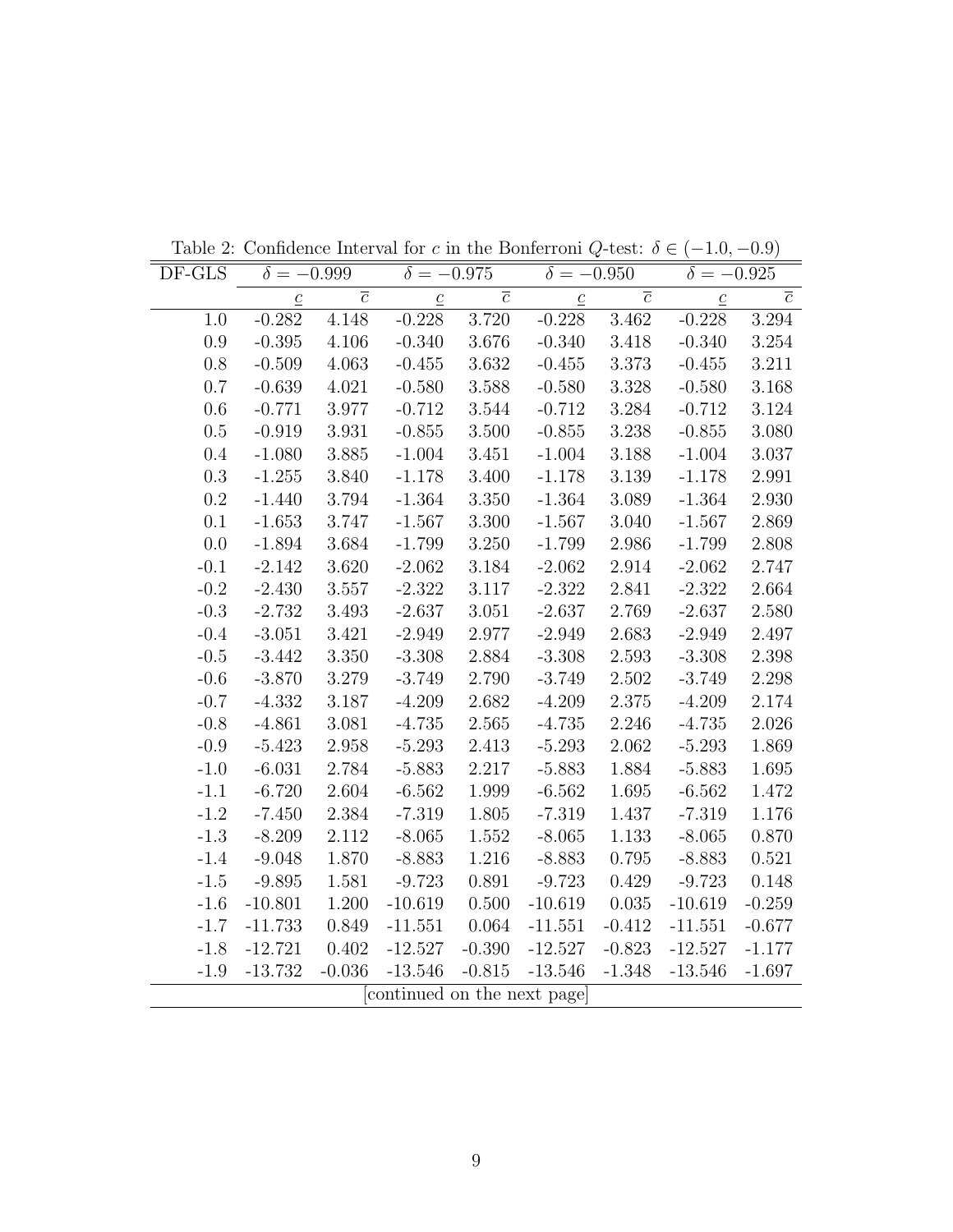| DF-GLS |                 | $\delta = -0.999$ |                 | $\delta = -0.975$ |                 | $\delta = -0.950$ | $\delta = -0.925$ |                |
|--------|-----------------|-------------------|-----------------|-------------------|-----------------|-------------------|-------------------|----------------|
|        | $\underline{c}$ | $\overline{c}$    | $\underline{c}$ | $\overline{c}$    | $\underline{c}$ | $\overline{c}$    | $\underline{c}$   | $\overline{c}$ |
| $-2.0$ | $-14.833$       | $-0.537$          | $-14.618$       | $-1.360$          | $-14.618$       | $-1.887$          | $-14.618$         | $-2.221$       |
| $-2.1$ | $-15.966$       | $-1.035$          | $-15.733$       | $-1.908$          | $-15.733$       | $-2.465$          | $-15.733$         | $-2.834$       |
| $-2.2$ | $-17.135$       | $-1.565$          | $-16.894$       | $-2.509$          | $-16.894$       | $-3.075$          | $-16.894$         | $-3.483$       |
| $-2.3$ | $-18.319$       | $-2.176$          | $-18.072$       | $-3.119$          | $-18.072$       | $-3.742$          | $-18.072$         | $-4.111$       |
| $-2.4$ | $-19.541$       | $-2.800$          | $-19.301$       | $-3.802$          | $-19.301$       | $-4.420$          | $-19.301$         | $-4.853$       |
| $-2.5$ | $-20.838$       | $-3.505$          | $-20.571$       | $-4.503$          | $-20.571$       | $-5.118$          | $-20.571$         | $-5.578$       |
| $-2.6$ | $-22.188$       | $-4.177$          | $-21.895$       | $-5.214$          | $-21.895$       | $-5.924$          | $-21.895$         | $-6.333$       |
| $-2.7$ | $-23.586$       | $-4.963$          | $-23.311$       | $-6.004$          | $-23.311$       | $-6.690$          | $-23.311$         | $-7.147$       |
| $-2.8$ | $-24.961$       | $-5.694$          | $-24.699$       | $-6.799$          | $-24.699$       | $-7.544$          | $-24.699$         | $-8.057$       |
| $-2.9$ | $-26.359$       | $-6.496$          | $-26.059$       | $-7.752$          | $-26.059$       | $-8.420$          | $-26.059$         | $-8.869$       |
| $-3.0$ | $-27.860$       | $-7.388$          | $-27.543$       | $-8.547$          | $-27.543$       | $-9.247$          | $-27.543$         | $-9.811$       |
| $-3.1$ | $-29.298$       | $-8.255$          | $-28.992$       | $-9.509$          | $-28.992$       | $-10.253$         | $-28.992$         | $-10.767$      |
| $-3.2$ | $-30.832$       | $-9.108$          | $-30.478$       | $-10.437$         | $-30.478$       | $-11.226$         | $-30.478$         | $-11.730$      |
| $-3.3$ | $-32.450$       | $-10.143$         | $-32.089$       | $-11.401$         | $-32.089$       | $-12.225$         | $-32.089$         | $-12.802$      |
| $-3.4$ | $-34.036$       | $-11.135$         | $-33.704$       | $-12.429$         | $-33.704$       | $-13.331$         | $-33.704$         | $-13.917$      |
| $-3.5$ | $-35.669$       | $-12.144$         | $-35.327$       | $-13.561$         | $-35.327$       | $-14.434$         | $-35.327$         | $-15.001$      |
| $-3.6$ | $-37.388$       | $-13.271$         | $-37.006$       | $-14.652$         | $-37.006$       | $-15.535$         | $-37.006$         | $-16.091$      |
| $-3.7$ | $-39.168$       | $-14.373$         | $-38.773$       | $-15.715$         | $-38.773$       | $-16.676$         | $-38.773$         | $-17.273$      |
| $-3.8$ | $-40.906$       | $-15.428$         | $-40.552$       | $-16.878$         | $-40.552$       | $-17.847$         | $-40.552$         | $-18.464$      |
| $-3.9$ | $-42.639$       | $-16.565$         | $-42.239$       | $-18.078$         | $-42.239$       | $-19.036$         | $-42.239$         | $-19.670$      |
| $-4.0$ | $-44.481$       | $-17.799$         | $-44.044$       | $-19.284$         | $-44.044$       | $-20.263$         | $-44.044$         | $-20.977$      |
| $-4.1$ | $-46.362$       | $-18.993$         | $-45.908$       | $-20.555$         | $-45.908$       | $-21.640$         | $-45.908$         | $-22.309$      |
| $-4.2$ | $-48.211$       | $-20.204$         | $-47.797$       | $-21.920$         | $-47.797$       | $-22.950$         | $-47.797$         | $-23.597$      |
| $-4.3$ | $-50.144$       | $-21.555$         | $-49.710$       | $-23.229$         | $-49.710$       | $-24.251$         | $-49.710$         | $-24.939$      |
| $-4.4$ | $-52.078$       | $-22.911$         | $-51.663$       | $-24.565$         | $-51.663$       | $-25.623$         | $-51.663$         | $-26.312$      |
| $-4.5$ | $-54.094$       | $-24.274$         | $-53.659$       | $-25.947$         | $-53.659$       | $-27.018$         | $-53.659$         | $-27.702$      |
| $-4.6$ | $-56.039$       | $-25.659$         | $-55.614$       | $-27.379$         | $-55.614$       | $-28.458$         | $-55.614$         | $-29.222$      |
| $-4.7$ | $-58.063$       | $-27.094$         | $-57.614$       | $-28.836$         | $-57.614$       | $-29.985$         | $-57.614$         | $-30.760$      |
| $-4.8$ | $-60.181$       | $-28.531$         | $-59.710$       | $-30.326$         | $-59.710$       | $-31.511$         | $-59.710$         | $-32.288$      |
| $-4.9$ | $-62.272$       | $-29.945$         | $-61.771$       | $-31.868$         | $-61.771$       | $-33.053$         | $-61.771$         | $-33.854$      |
| $-5.0$ | $-64.454$       | $-31.539$         | $-63.942$       | $-33.403$         | $-63.942$       | $-34.615$         | $-63.942$         | $-35.419$      |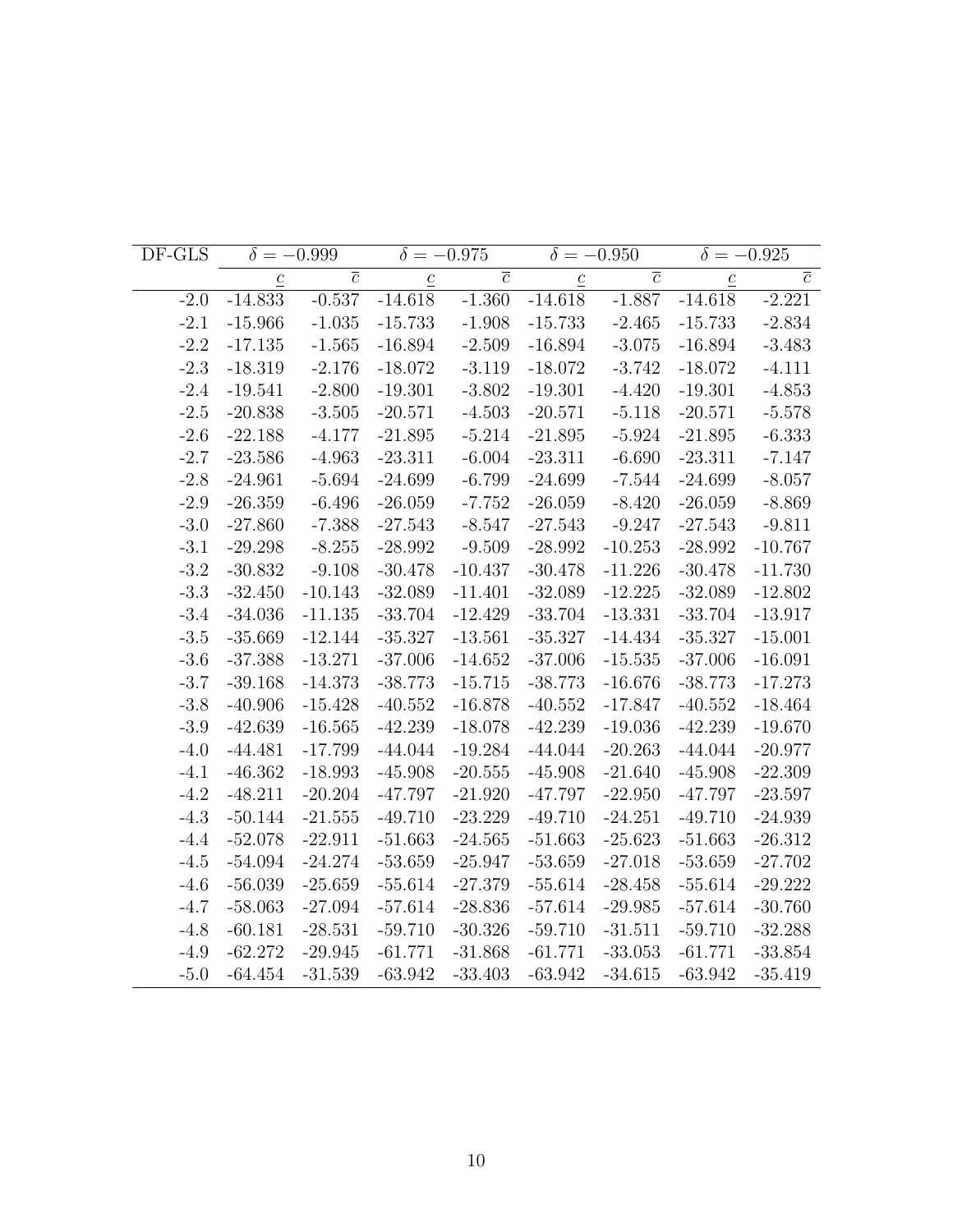| DF-GLS | $\delta = -0.900$         |                | $\delta = -0.875$          |                | $\delta = -0.850$         |                | $\delta = -0.825$         |                |
|--------|---------------------------|----------------|----------------------------|----------------|---------------------------|----------------|---------------------------|----------------|
|        | $\underline{\mathcal{C}}$ | $\overline{c}$ | $\underline{c}$            | $\overline{c}$ | $\underline{\mathcal{C}}$ | $\overline{c}$ | $\underline{\mathcal{C}}$ | $\overline{c}$ |
| 1.0    | $-0.183$                  | $3.161\,$      | $-0.183$                   | 3.083          | $-0.183$                  | 3.013          | $-0.183$                  | 2.936          |
| 0.9    | $-0.290$                  | 3.121          | $-0.290$                   | 3.046          | $-0.290$                  | 2.969          | $-0.290$                  | 2.888          |
| 0.8    | $-0.406$                  | 3.081          | $-0.406$                   | $3.008\,$      | $-0.406$                  | 2.919          | $-0.406$                  | 2.840          |
| 0.7    | $-0.524$                  | 3.041          | $-0.524$                   | 2.959          | $-0.524$                  | 2.870          | $-0.524$                  | 2.791          |
| 0.6    | $-0.658$                  | $3.002\,$      | $-0.658$                   | 2.906          | $-0.658$                  | 2.821          | $-0.658$                  | 2.742          |
| 0.5    | $-0.797$                  | 2.947          | $-0.797$                   | 2.854          | $-0.797$                  | 2.772          | $-0.797$                  | 2.685          |
| 0.4    | $-0.945$                  | 2.892          | $-0.945$                   | 2.801          | $-0.945$                  | 2.716          | $-0.945$                  | 2.628          |
| 0.3    | $-1.111$                  | 2.837          | $-1.111$                   | 2.748          | $-1.111$                  | 2.654          | $-1.111$                  | 2.571          |
| 0.2    | $-1.294$                  | 2.782          | $-1.294$                   | 2.682          | $-1.294$                  | 2.593          | $-1.294$                  | 2.515          |
| 0.1    | $-1.493$                  | 2.719          | $-1.493$                   | 2.615          | $-1.493$                  | 2.531          | $-1.493$                  | 2.450          |
| 0.0    | $-1.717$                  | 2.646          | $-1.717$                   | 2.549          | $-1.717$                  | 2.465          | $-1.717$                  | 2.383          |
| $-0.1$ | $-1.980$                  | 2.573          | $-1.980$                   | 2.479          | $-1.980$                  | 2.394          | $-1.980$                  | 2.316          |
| $-0.2$ | $-2.232$                  | 2.499          | $-2.232$                   | 2.403          | $-2.232$                  | 2.323          | $-2.232$                  | 2.248          |
| $-0.3$ | $-2.535$                  | 2.416          | $-2.535$                   | 2.327          | $-2.535$                  | 2.251          | $-2.535$                  | 2.146          |
| $-0.4$ | $-2.862$                  | 2.333          | $-2.862$                   | 2.251          | $-2.862$                  | 2.142          | $-2.862$                  | 2.045          |
| $-0.5$ | $-3.199$                  | 2.250          | $-3.199$                   | 2.136          | $-3.199$                  | 2.032          | $-3.199$                  | 1.941          |
| $-0.6$ | $-3.632$                  | 2.122          | $-3.632$                   | 2.021          | $-3.632$                  | 1.919          | $-3.632$                  | 1.837          |
| $-0.7$ | $-4.084$                  | 1.993          | $-4.084$                   | 1.894          | $-4.084$                  | 1.804          | $-4.084$                  | 1.723          |
| $-0.8$ | $-4.591$                  | 1.852          | $-4.591$                   | 1.763          | $-4.591$                  | 1.658          | $-4.591$                  | 1.560          |
| $-0.9$ | $-5.156$                  | 1.696          | $-5.156$                   | $1.583\,$      | $-5.156$                  | 1.478          | $-5.156$                  | $1.355\,$      |
| $-1.0$ | $-5.758$                  | 1.499          | $-5.758$                   | 1.358          | $-5.758$                  | 1.235          | $-5.758$                  | 1.114          |
| $-1.1$ | $-6.420$                  | 1.230          | $-6.420$                   | 1.091          | $-6.420$                  | 0.968          | $-6.420$                  | 0.857          |
| $-1.2$ | $-7.185$                  | 0.945          | $-7.185$                   | 0.814          | $-7.185$                  | 0.684          | $-7.185$                  | 0.548          |
| $-1.3$ | $-7.930$                  | 0.634          | $-7.930$                   | 0.478          | $-7.930$                  | 0.334          | $-7.930$                  | 0.203          |
| $-1.4$ | $-8.712$                  | 0.273          | $-8.712$                   | 0.125          | $-8.712$                  | $-0.003$       | $-8.712$                  | $-0.149$       |
| $-1.5$ | $-9.543$                  | $-0.099$       | $-9.543$                   | $-0.274$       | $-9.543$                  | $-0.429$       | $-9.543$                  | $-0.565$       |
| $-1.6$ | $-10.452$                 | $-0.535$       | $-10.452$                  | $-0.675$       | $-10.452$                 | $-0.831$       | $-10.452$                 | $-1.005$       |
| $-1.7$ | $-11.386$                 | $-0.978$       | $-11.386$                  | $-1.143$       | $-11.386$                 | $-1.302$       | $-11.386$                 | $-1.467$       |
| $-1.8$ | $-12.346$                 | $-1.460$       | $-12.346$                  | $-1.658$       | $-12.346$                 | $-1.829$       | $-12.346$                 | $-1.998$       |
| $-1.9$ | $-13.359$                 | $-2.000$       | $-13.359$                  | $-2.175$       | $-13.359$                 | $-2.373$       | $-13.359$                 | $-2.558$       |
|        |                           |                | continued on the next page |                |                           |                |                           |                |

Table 3: Confidence Interval for c in the Bonferroni Q-test:  $\delta \in [-0.9, -0.8)$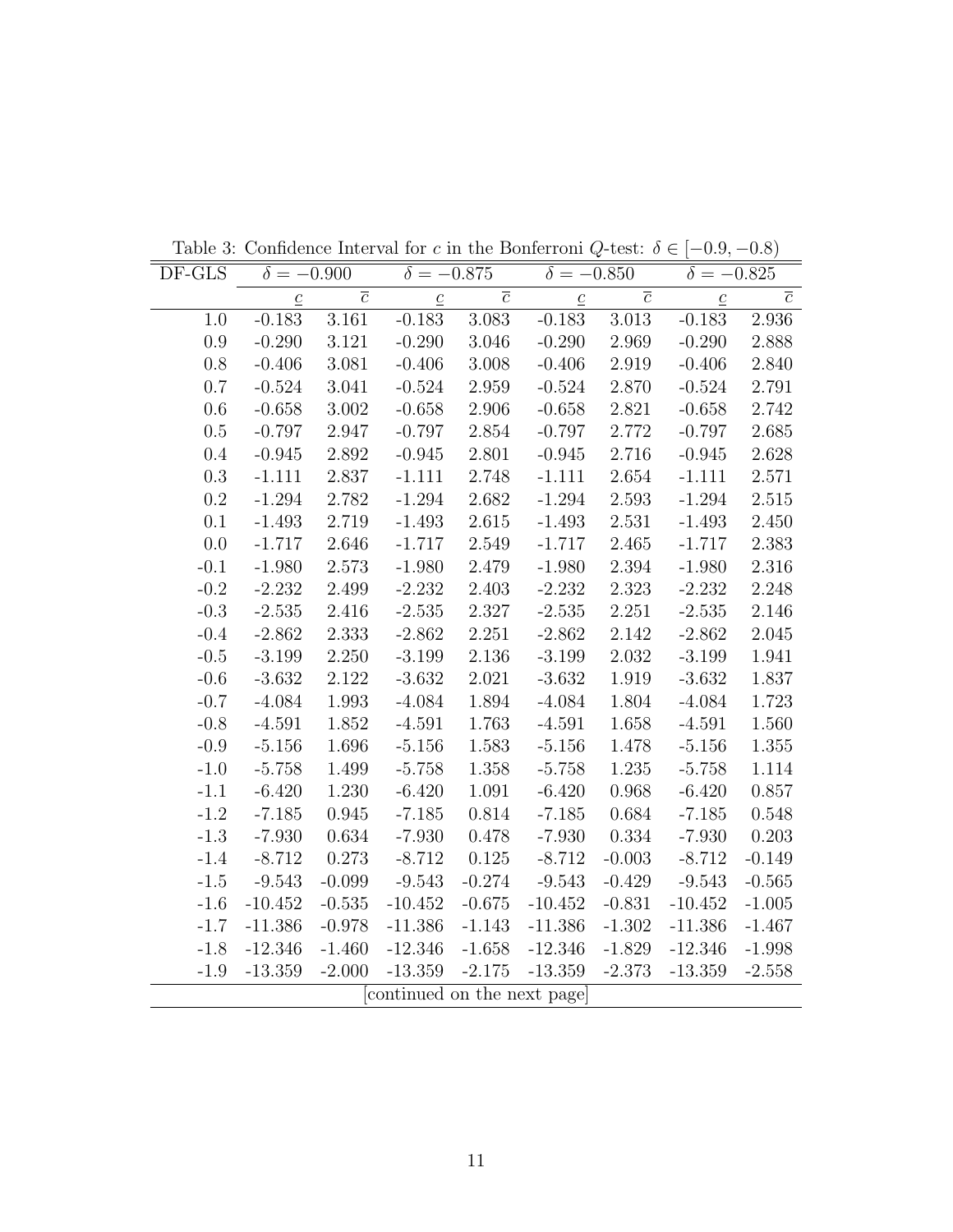| DF-GLS |                 | $\delta = -0.900$ |                 | $\delta = -0.875$ |                 | $\delta = -0.850$ | $\delta = -0.825$ |                |
|--------|-----------------|-------------------|-----------------|-------------------|-----------------|-------------------|-------------------|----------------|
|        | $\underline{c}$ | $\overline{c}$    | $\underline{c}$ | $\overline{c}$    | $\underline{c}$ | $\overline{c}$    | $\underline{c}$   | $\overline{c}$ |
| $-2.0$ | $-14.409$       | $-2.563$          | $-14.409$       | $-2.754$          | $-14.409$       | $-2.957$          | $-14.409$         | $-3.135$       |
| $-2.1$ | $-15.524$       | $-3.166$          | $-15.524$       | $-3.380$          | $-15.524$       | $-3.589$          | $-15.524$         | $-3.783$       |
| $-2.2$ | $-16.676$       | $-3.830$          | $-16.676$       | $-4.043$          | $-16.676$       | $-4.216$          | $-16.676$         | $-4.429$       |
| $-2.3$ | $-17.855$       | $-4.503$          | $-17.855$       | $-4.771$          | $-17.855$       | $-4.953$          | $-17.855$         | $-5.127$       |
| $-2.4$ | $-19.074$       | $-5.185$          | $-19.074$       | $-5.439$          | $-19.074$       | $-5.660$          | $-19.074$         | $-5.864$       |
| $-2.5$ | $-20.322$       | $-5.958$          | $-20.322$       | $-6.175$          | $-20.322$       | $-6.429$          | $-20.322$         | $-6.632$       |
| $-2.6$ | $-21.643$       | $-6.723$          | $-21.643$       | $-6.963$          | $-21.643$       | $-7.246$          | $-21.643$         | $-7.463$       |
| $-2.7$ | $-23.032$       | $-7.583$          | $-23.032$       | $-7.882$          | $-23.032$       | $-8.111$          | $-23.032$         | $-8.327$       |
| $-2.8$ | $-24.429$       | $-8.435$          | $-24.429$       | $-8.695$          | $-24.429$       | $-8.954$          | $-24.429$         | $-9.157$       |
| $-2.9$ | $-25.790$       | $-9.269$          | $-25.790$       | $-9.606$          | $-25.790$       | $-9.864$          | $-25.790$         | $-10.106$      |
| $-3.0$ | $-27.246$       | $-10.264$         | $-27.246$       | $-10.554$         | $-27.246$       | $-10.815$         | $-27.246$         | $-11.065$      |
| $-3.1$ | $-28.706$       | $-11.226$         | $-28.706$       | $-11.514$         | $-28.706$       | $-11.771$         | $-28.706$         | $-12.027$      |
| $-3.2$ | $-30.170$       | $-12.218$         | $-30.170$       | $-12.548$         | $-30.170$       | $-12.848$         | $-30.170$         | $-13.131$      |
| $-3.3$ | $-31.773$       | $-13.337$         | $-31.773$       | $-13.660$         | $-31.773$       | $-13.963$         | $-31.773$         | $-14.227$      |
| $-3.4$ | $-33.380$       | $-14.435$         | $-33.380$       | $-14.739$         | $-33.380$       | $-15.025$         | $-33.380$         | $-15.294$      |
| $-3.5$ | $-34.994$       | $-15.503$         | $-34.994$       | $-15.803$         | $-34.994$       | $-16.095$         | $-34.994$         | $-16.402$      |
| $-3.6$ | $-36.650$       | $-16.631$         | $-36.650$       | $-16.963$         | $-36.650$       | $-17.287$         | $-36.650$         | $-17.589$      |
| $-3.7$ | $-38.396$       | $-17.811$         | $-38.396$       | $-18.149$         | $-38.396$       | $-18.487$         | $-38.396$         | $-18.796$      |
| $-3.8$ | $-40.222$       | $-19.013$         | $-40.222$       | $-19.359$         | $-40.222$       | $-19.698$         | $-40.222$         | $-20.015$      |
| $-3.9$ | $-41.891$       | $-20.245$         | $-41.891$       | $-20.626$         | $-41.891$       | $-20.994$         | $-41.891$         | $-21.330$      |
| $-4.0$ | $-43.681$       | $-21.594$         | $-43.681$       | $-21.958$         | $-43.681$       | $-22.307$         | $-43.681$         | $-22.630$      |
| $-4.1$ | $-45.507$       | $-22.894$         | $-45.507$       | $-23.247$         | $-45.507$       | $-23.587$         | $-45.507$         | $-23.913$      |
| $-4.2$ | $-47.393$       | $-24.185$         | $-47.393$       | $-24.569$         | $-47.393$       | $-24.929$         | $-47.393$         | $-25.256$      |
| $-4.3$ | $-49.294$       | $-25.558$         | $-49.294$       | $-25.939$         | $-49.294$       | $-26.310$         | $-49.294$         | $-26.646$      |
| $-4.4$ | $-51.229$       | $-26.947$         | $-51.229$       | $-27.341$         | $-51.229$       | $-27.722$         | $-51.229$         | $-28.090$      |
| $-4.5$ | $-53.225$       | $-28.377$         | $-53.225$       | $-28.803$         | $-53.225$       | $-29.205$         | $-53.225$         | $-29.588$      |
| $-4.6$ | $-55.187$       | $-29.912$         | $-55.187$       | $-30.325$         | $-55.187$       | $-30.724$         | $-55.187$         | $-31.116$      |
| $-4.7$ | $-57.180$       | $-31.436$         | $-57.180$       | $-31.868$         | $-57.180$       | $-32.267$         | $-57.180$         | $-32.662$      |
| $-4.8$ | $-59.253$       | $-32.992$         | $-59.253$       | $-33.425$         | $-59.253$       | $-33.828$         | $-59.253$         | $-34.221$      |
| $-4.9$ | $-61.330$       | $-34.560$         | $-61.330$       | $-34.991$         | $-61.330$       | $-35.401$         | $-61.330$         | $-35.797$      |
| $-5.0$ | $-63.478$       | $-36.123$         | $-63.478$       | $-36.593$         | $-63.478$       | $-37.029$         | $-63.478$         | $-37.451$      |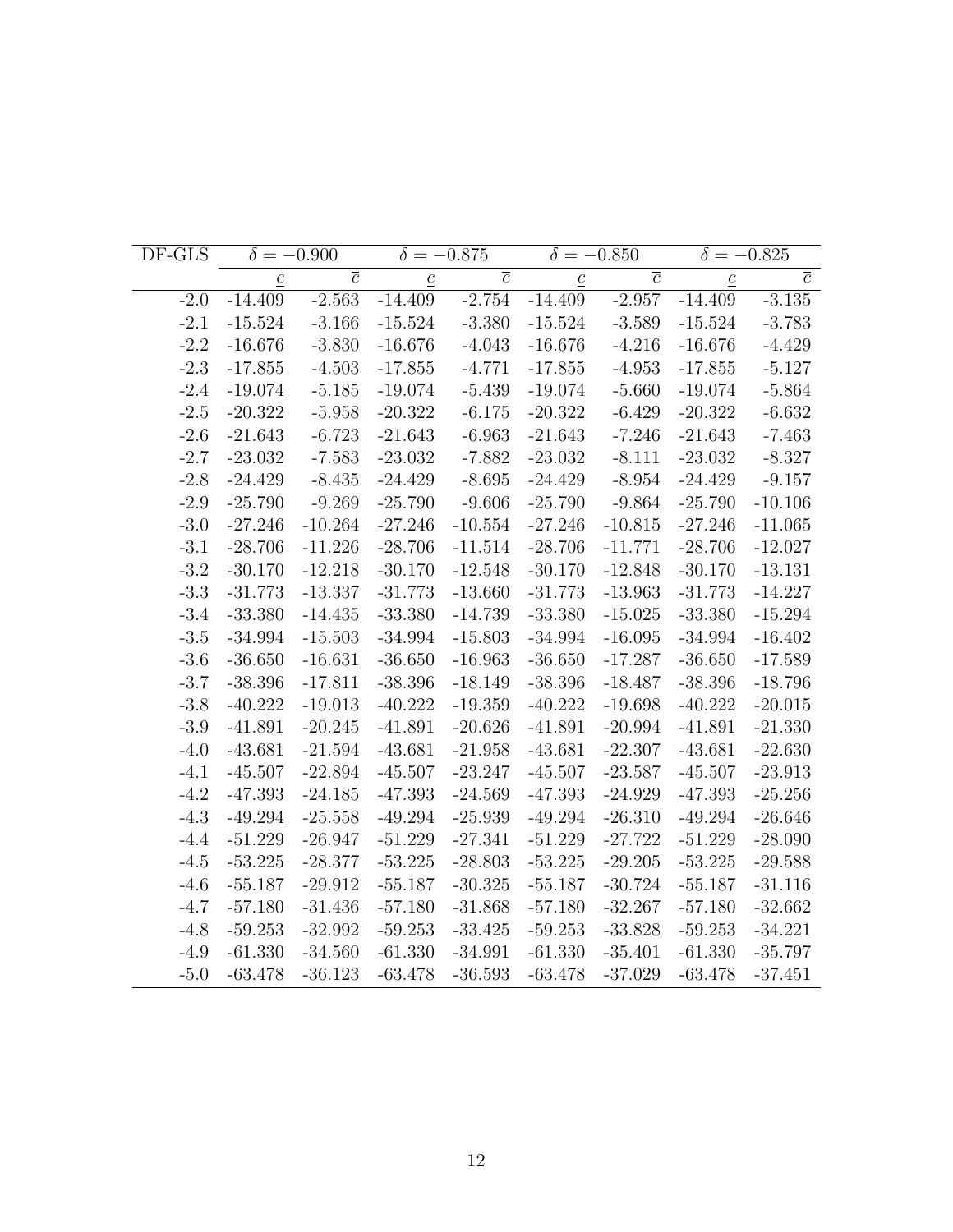| DF-GLS  | $\delta = -0.800$ |                | $\delta = -0.775$          |                | $\delta = -0.750$ |                | $\delta = -0.725$ |                |
|---------|-------------------|----------------|----------------------------|----------------|-------------------|----------------|-------------------|----------------|
|         | $\underline{c}$   | $\overline{c}$ | $\underline{\mathcal{C}}$  | $\overline{c}$ | $\underline{c}$   | $\overline{c}$ | $\underline{c}$   | $\overline{c}$ |
| 1.0     | $-0.140$          | 2.859          | $-0.140$                   | 2.792          | $-0.140$          | 2.728          | $-0.140$          | 2.695          |
| 0.9     | $-0.243$          | 2.814          | $-0.243$                   | 2.749          | $-0.243$          | 2.678          | $-0.243$          | 2.646          |
| $0.8\,$ | $-0.359$          | 2.769          | $-0.359$                   | 2.697          | $-0.359$          | 2.628          | $-0.359$          | 2.597          |
| 0.7     | $-0.475$          | 2.719          | $-0.475$                   | 2.646          | $-0.475$          | 2.578          | $-0.475$          | 2.548          |
| $0.6\,$ | $-0.607$          | 2.664          | $-0.607$                   | 2.594          | $-0.607$          | 2.529          | $-0.607$          | 2.499          |
| 0.5     | $-0.743$          | 2.610          | $-0.743$                   | 2.542          | $-0.743$          | 2.475          | $-0.743$          | 2.441          |
| 0.4     | $-0.893$          | 2.555          | $-0.893$                   | 2.489          | $-0.893$          | 2.416          | $-0.893$          | 2.384          |
| 0.3     | $-1.050$          | 2.501          | $-1.050$                   | 2.428          | $-1.050$          | 2.358          | $-1.050$          | 2.327          |
| 0.2     | $-1.227$          | 2.436          | $-1.227$                   | 2.367          | $-1.227$          | 2.300          | $-1.227$          | 2.270          |
| 0.1     | $-1.428$          | 2.372          | $-1.428$                   | 2.306          | $-1.428$          | 2.238          | $-1.428$          | 2.199          |
| 0.0     | $-1.647$          | 2.307          | $-1.647$                   | 2.243          | $-1.647$          | 2.157          | $-1.647$          | 2.120          |
| $-0.1$  | $-1.900$          | 2.240          | $-1.900$                   | 2.155          | $-1.900$          | 2.075          | $-1.900$          | 2.041          |
| $-0.2$  | $-2.161$          | 2.149          | $-2.161$                   | 2.067          | $-2.161$          | 1.994          | $-2.161$          | 1.960          |
| $-0.3$  | $-2.442$          | 2.057          | $-2.442$                   | 1.979          | $-2.442$          | 1.909          | $-2.442$          | 1.878          |
| $-0.4$  | $-2.785$          | 1.964          | $-2.785$                   | 1.889          | $-2.785$          | 1.824          | $-2.785$          | 1.795          |
| $-0.5$  | $-3.109$          | 1.867          | $-3.109$                   | 1.799          | $-3.109$          | 1.732          | $-3.109$          | 1.691          |
| $-0.6$  | $-3.519$          | 1.770          | $-3.519$                   | 1.685          | $-3.519$          | 1.598          | $-3.519$          | 1.561          |
| $-0.7$  | $-3.962$          | 1.625          | $-3.962$                   | 1.540          | $-3.962$          | 1.450          | $-3.962$          | 1.404          |
| $-0.8$  | $-4.460$          | 1.457          | $-4.460$                   | 1.353          | $-4.460$          | 1.262          | $-4.460$          | 1.218          |
| $-0.9$  | $-5.031$          | 1.244          | $-5.031$                   | 1.139          | $-5.031$          | 1.044          | $-5.031$          | 0.999          |
| $-1.0$  | $-5.639$          | 1.007          | $-5.639$                   | 0.905          | $-5.639$          | 0.810          | $-5.639$          | 0.768          |
| $-1.1$  | $-6.292$          | 0.751          | $-6.292$                   | 0.633          | $-6.292$          | 0.523          | $-6.292$          | 0.473          |
| $-1.2$  | $-7.018$          | 0.421          | $-7.018$                   | 0.305          | $-7.018$          | 0.204          | $-7.018$          | 0.153          |
| $-1.3$  | $-7.796$          | 0.095          | $-7.796$                   | $-0.013$       | $-7.796$          | $-0.128$       | $-7.796$          | $-0.185$       |
| $-1.4$  | $-8.542$          | $-0.282$       | $-8.542$                   | $-0.413$       | $-8.542$          | $-0.537$       | $-8.542$          | $-0.590$       |
| $-1.5$  | $-9.395$          | $-0.680$       | $-9.395$                   | $-0.812$       | $-9.395$          | $-0.965$       | $-9.395$          | $-1.028$       |
| $-1.6$  | $-10.289$         | $-1.139$       | $-10.289$                  | $-1.262$       | $-10.289$         | $-1.409$       | $-10.289$         | $-1.473$       |
| $-1.7$  | $-11.227$         | $-1.628$       | $-11.227$                  | $-1.768$       | $-11.227$         | $-1.916$       | $-11.227$         | $-1.987$       |
| $-1.8$  | $-12.178$         | $-2.149$       | $-12.178$                  | $-2.298$       | $-12.178$         | $-2.457$       | $-12.178$         | $-2.534$       |
| $-1.9$  | $-13.191$         | $-2.711$       | $-13.191$                  | $-2.879$       | $-13.191$         | $-3.038$       | $-13.191$         | $-3.111$       |
|         |                   |                | continued on the next page |                |                   |                |                   |                |

Table 4: Confidence Interval for c in the Bonferroni Q-test:  $\delta \in [-0.8, -0.7)$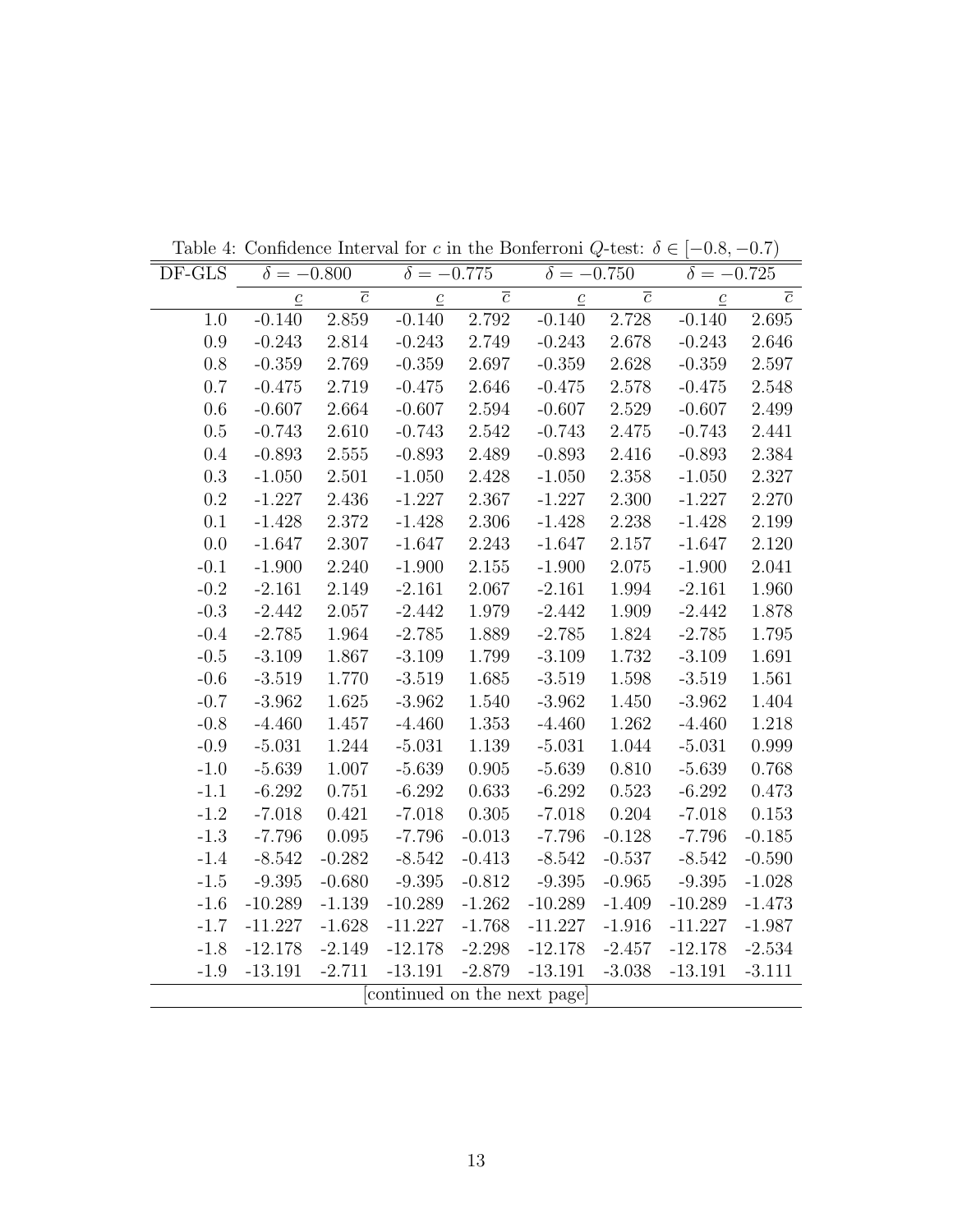| DF-GLS |                 | $\delta = -0.800$         |                 | $\delta = -0.775$ |                 | $\delta = -0.750$ |                 | $\delta = -0.725$ |
|--------|-----------------|---------------------------|-----------------|-------------------|-----------------|-------------------|-----------------|-------------------|
|        | $\underline{c}$ | $\overline{\overline{c}}$ | $\underline{c}$ | $\overline{c}$    | $\underline{c}$ | $\overline{c}$    | $\underline{c}$ | $\overline{c}$    |
| $-2.0$ | $-14.222$       | $-3.304$                  | $-14.222$       | $-3.487$          | $-14.222$       | $-3.656$          | $-14.222$       | $-3.747$          |
| $-2.1$ | $-15.328$       | $-3.976$                  | $-15.328$       | $-4.125$          | $-15.328$       | $-4.263$          | $-15.328$       | $-4.350$          |
| $-2.2$ | $-16.461$       | $-4.662$                  | $-16.461$       | $-4.839$          | $-16.461$       | $-4.990$          | $-16.461$       | $-5.060$          |
| $-2.3$ | $-17.635$       | $-5.303$                  | $-17.635$       | $-5.520$          | $-17.635$       | $-5.695$          | $-17.635$       | $-5.778$          |
| $-2.4$ | $-18.852$       | $-6.062$                  | $-18.852$       | $-6.240$          | $-18.852$       | $-6.471$          | $-18.852$       | $-6.560$          |
| $-2.5$ | $-20.095$       | $-6.835$                  | $-20.095$       | $-7.045$          | $-20.095$       | $-7.269$          | $-20.095$       | $-7.362$          |
| $-2.6$ | $-21.406$       | $-7.713$                  | $-21.406$       | $-7.920$          | $-21.406$       | $-8.119$          | $-21.406$       | $-8.223$          |
| $-2.7$ | $-22.774$       | $-8.542$                  | $-22.774$       | $-8.754$          | $-22.774$       | $-8.983$          | $-22.774$       | $-9.060$          |
| $-2.8$ | $-24.181$       | $-9.416$                  | $-24.181$       | $-9.647$          | $-24.181$       | $-9.861$          | $-24.181$       | $-9.964$          |
| $-2.9$ | $-25.546$       | $-10.349$                 | $-25.546$       | $-10.579$         | $-25.546$       | $-10.808$         | $-25.546$       | $-10.914$         |
| $-3.0$ | $-26.983$       | $-11.303$                 | $-26.983$       | $-11.526$         | $-26.983$       | $-11.754$         | $-26.983$       | $-11.866$         |
| $-3.1$ | $-28.446$       | $-12.297$                 | $-28.446$       | $-12.551$         | $-28.446$       | $-12.813$         | $-28.446$       | $-12.943$         |
| $-3.2$ | $-29.887$       | $-13.398$                 | $-29.887$       | $-13.656$         | $-29.887$       | $-13.913$         | $-29.887$       | $-14.040$         |
| $-3.3$ | $-31.471$       | $-14.485$                 | $-31.471$       | $-14.740$         | $-31.471$       | $-14.986$         | $-31.471$       | $-15.105$         |
| $-3.4$ | $-33.080$       | $-15.557$                 | $-33.080$       | $-15.815$         | $-33.080$       | $-16.061$         | $-33.080$       | $-16.188$         |
| $-3.5$ | $-34.693$       | $-16.694$                 | $-34.693$       | $-16.977$         | $-34.693$       | $-17.233$         | $-34.693$       | $-17.358$         |
| $-3.6$ | $-36.321$       | $-17.876$                 | $-36.321$       | $-18.160$         | $-36.321$       | $-18.420$         | $-36.321$       | $-18.551$         |
| $-3.7$ | $-38.031$       | $-19.086$                 | $-38.031$       | $-19.370$         | $-38.031$       | $-19.637$         | $-38.031$       | $-19.770$         |
| $-3.8$ | $-39.856$       | $-20.322$                 | $-39.856$       | $-20.623$         | $-39.856$       | $-20.908$         | $-39.856$       | $-21.043$         |
| $-3.9$ | $-41.580$       | $-21.629$                 | $-41.580$       | $-21.925$         | $-41.580$       | $-22.211$         | $-41.580$       | $-22.347$         |
| $-4.0$ | $-43.334$       | $-22.932$                 | $-43.334$       | $-23.252$         | $-43.334$       | $-23.559$         | $-43.334$       | $-23.701$         |
| $-4.1$ | $-45.143$       | $-24.242$                 | $-45.143$       | $-24.580$         | $-45.143$       | $-24.885$         | $-45.143$       | $-25.026$         |
| $-4.2$ | $-47.012$       | $-25.589$                 | $-47.012$       | $-25.907$         | $-47.012$       | $-26.221$         | $-47.012$       | $-26.377$         |
| $-4.3$ | $-48.910$       | $-27.002$                 | $-48.910$       | $-27.344$         | $-48.910$       | $-27.676$         | $-48.910$       | $-27.821$         |
| $-4.4$ | $-50.839$       | $-28.456$                 | $-50.839$       | $-28.806$         | $-50.839$       | $-29.145$         | $-50.839$       | $-29.300$         |
| $-4.5$ | $-52.841$       | $-29.941$                 | $-52.841$       | $-30.293$         | $-52.841$       | $-30.648$         | $-52.841$       | $-30.817$         |
| $-4.6$ | $-54.807$       | $-31.474$                 | $-54.807$       | $-31.833$         | $-54.807$       | $-32.191$         | $-54.807$       | $-32.364$         |
| $-4.7$ | $-56.749$       | $-33.024$                 | $-56.749$       | $-33.393$         | $-56.749$       | $-33.740$         | $-56.749$       | $-33.915$         |
| $-4.8$ | $-58.834$       | $-34.594$                 | $-58.834$       | $-34.964$         | $-58.834$       | $-35.312$         | $-58.834$       | $-35.483$         |
| $-4.9$ | $-60.918$       | $-36.194$                 | $-60.918$       | $-36.573$         | $-60.918$       | $-36.946$         | $-60.918$       | $-37.129$         |
| $-5.0$ | $-63.033$       | $-37.855$                 | $-63.033$       | $-38.238$         | $-63.033$       | $-38.611$         | $-63.033$       | $-38.789$         |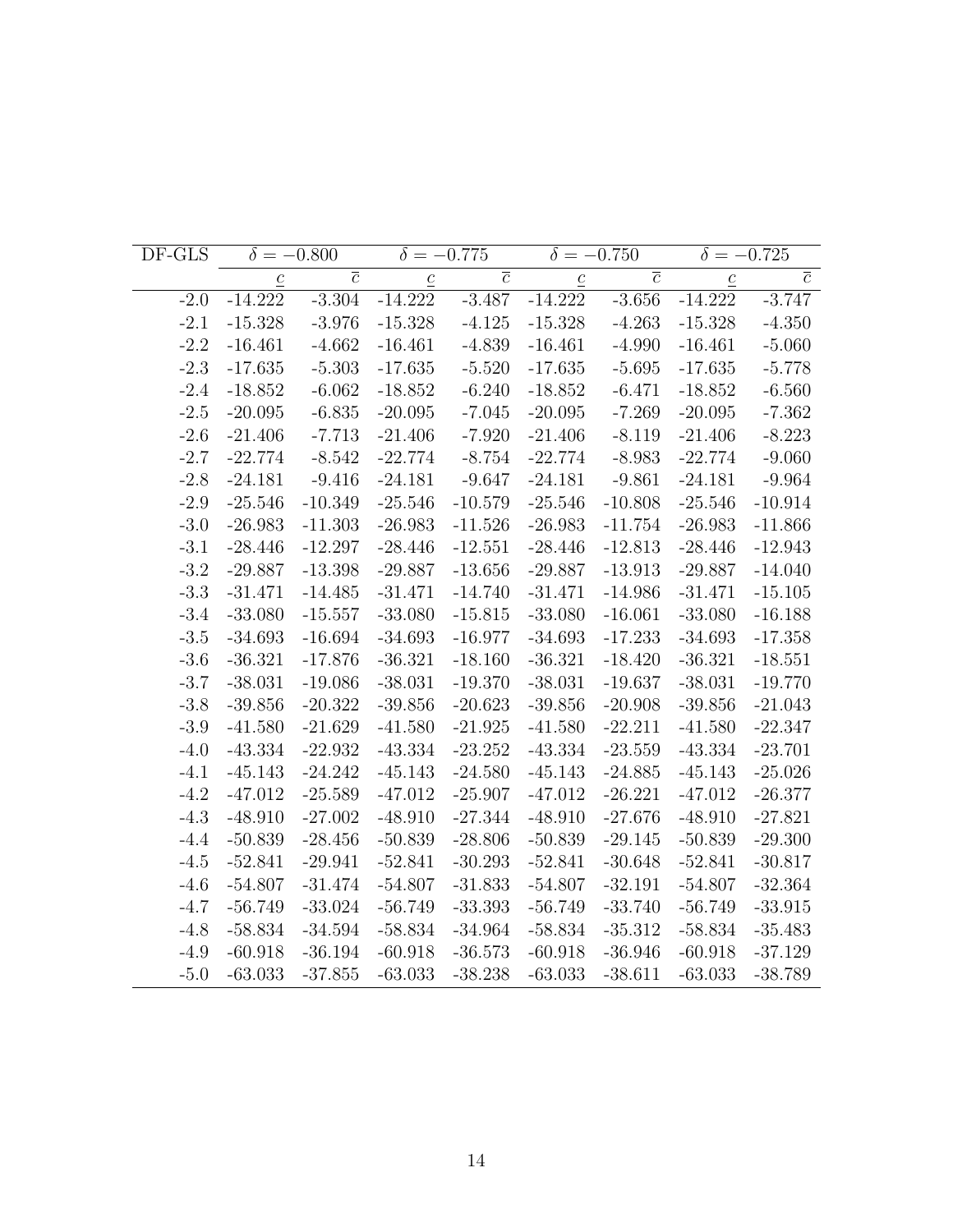| DF-GLS    | $\delta = -0.700$ |                | $\delta = -0.675$          |                | $\delta = -0.650$ |                | $\delta = -0.625$ |                |
|-----------|-------------------|----------------|----------------------------|----------------|-------------------|----------------|-------------------|----------------|
|           | $\underline{c}$   | $\overline{c}$ | $\underline{c}$            | $\overline{c}$ | $\underline{c}$   | $\overline{c}$ | $\underline{c}$   | $\overline{c}$ |
| 1.0       | $-0.096$          | 2.633          | $-0.096$                   | $2.577\,$      | $-0.096$          | $2.524\,$      | $-0.052$          | 2.499          |
| 0.9       | $-0.203$          | 2.586          | $-0.203$                   | 2.531          | $-0.203$          | 2.476          | $-0.161$          | 2.448          |
| 0.8       | $-0.315$          | 2.540          | $-0.315$                   | 2.483          | $-0.315$          | 2.425          | $-0.272$          | 2.398          |
| 0.7       | $-0.432$          | 2.492          | $-0.432$                   | 2.429          | $-0.432$          | 2.373          | $-0.390$          | 2.347          |
| 0.6       | $-0.557$          | 2.436          | $-0.557$                   | 2.376          | $-0.557$          | 2.321          | $-0.509$          | 2.297          |
| 0.5       | $-0.696$          | 2.380          | $-0.696$                   | 2.322          | $-0.696$          | 2.270          | $-0.646$          | 2.245          |
| 0.4       | $-0.843$          | 2.325          | $-0.843$                   | 2.268          | $-0.843$          | 2.208          | $-0.789$          | 2.178          |
| $\rm 0.3$ | $-0.995$          | 2.269          | $-0.995$                   | 2.204          | $-0.995$          | $2.139\,$      | $-0.947$          | 2.112          |
| $0.2\,$   | $-1.172$          | 2.202          | $-1.172$                   | 2.133          | $-1.172$          | 2.071          | $-1.118$          | 2.045          |
| 0.1       | $-1.362$          | 2.128          | $-1.362$                   | 2.062          | $-1.362$          | 2.003          | $-1.301$          | 1.976          |
| 0.0       | $-1.574$          | 2.054          | $-1.574$                   | 1.991          | $-1.574$          | 1.930          | $-1.503$          | 1.904          |
| $-0.1$    | $-1.819$          | 1.978          | $-1.819$                   | 1.915          | $-1.819$          | 1.858          | $-1.741$          | 1.832          |
| $-0.2$    | $-2.086$          | 1.898          | $-2.086$                   | 1.839          | $-2.086$          | 1.785          | $-2.021$          | 1.760          |
| $-0.3$    | $-2.356$          | 1.819          | $-2.356$                   | 1.763          | $-2.356$          | 1.694          | $-2.277$          | 1.659          |
| $-0.4$    | $-2.702$          | 1.734          | $-2.702$                   | 1.656          | $-2.702$          | 1.585          | $-2.603$          | 1.553          |
| $-0.5$    | $-3.019$          | 1.613          | $-3.019$                   | 1.541          | $-3.019$          | 1.468          | $-2.942$          | 1.430          |
| $-0.6$    | $-3.420$          | 1.489          | $-3.420$                   | 1.399          | $-3.420$          | 1.322          | $-3.330$          | 1.289          |
| $-0.7$    | $-3.875$          | 1.320          | $-3.875$                   | 1.238          | $-3.875$          | 1.157          | $-3.785$          | 1.121          |
| $-0.8$    | $-4.367$          | 1.127          | $-4.367$                   | 1.045          | $-4.367$          | 0.972          | $-4.277$          | 0.931          |
| $-0.9$    | $-4.920$          | 0.911          | $-4.920$                   | 0.830          | $-4.920$          | 0.753          | $-4.824$          | 0.707          |
| $-1.0$    | $-5.522$          | 0.669          | $-5.522$                   | 0.572          | $-5.522$          | 0.482          | $-5.417$          | 0.435          |
| $-1.1$    | $-6.166$          | 0.373          | $-6.166$                   | 0.279          | $-6.166$          | 0.185          | $-6.043$          | 0.140          |
| $-1.2$    | $-6.890$          | 0.059          | $-6.890$                   | $-0.044$       | $-6.890$          | $-0.140$       | $-6.769$          | $-0.188$       |
| $-1.3$    | $-7.644$          | $-0.307$       | $-7.644$                   | $-0.429$       | $-7.644$          | $-0.533$       | $-7.484$          | $-0.576$       |
| $-1.4$    | $-8.396$          | $-0.696$       | $-8.396$                   | $-0.811$       | $-8.396$          | $-0.935$       | $-8.259$          | $-0.994$       |
| $-1.5$    | $-9.250$          | $-1.142$       | $-9.250$                   | $-1.258$       | $-9.250$          | $-1.377$       | $-9.117$          | $-1.437$       |
| $-1.6$    | $-10.134$         | $-1.606$       | $-10.134$                  | $-1.718$       | $-10.134$         | $-1.844$       | $-9.985$          | $-1.906$       |
| $-1.7$    | $-11.075$         | $-2.116$       | $-11.075$                  | $-2.253$       | $-11.075$         | $-2.383$       | $-10.923$         | $-2.447$       |
| $-1.8$    | $-12.018$         | $-2.671$       | $-12.018$                  | $-2.809$       | $-12.018$         | $-2.940$       | $-11.864$         | $-3.005$       |
| $-1.9$    | $-13.026$         | $-3.248$       | $-13.026$                  | $-3.396$       | $-13.026$         | $-3.548$       | $-12.871$         | $-3.620$       |
|           |                   |                | continued on the next page |                |                   |                |                   |                |
|           |                   |                |                            |                |                   |                |                   |                |

Table 5: Confidence Interval for c in the Bonferroni Q-test:  $\delta \in [-0.7, -0.6)$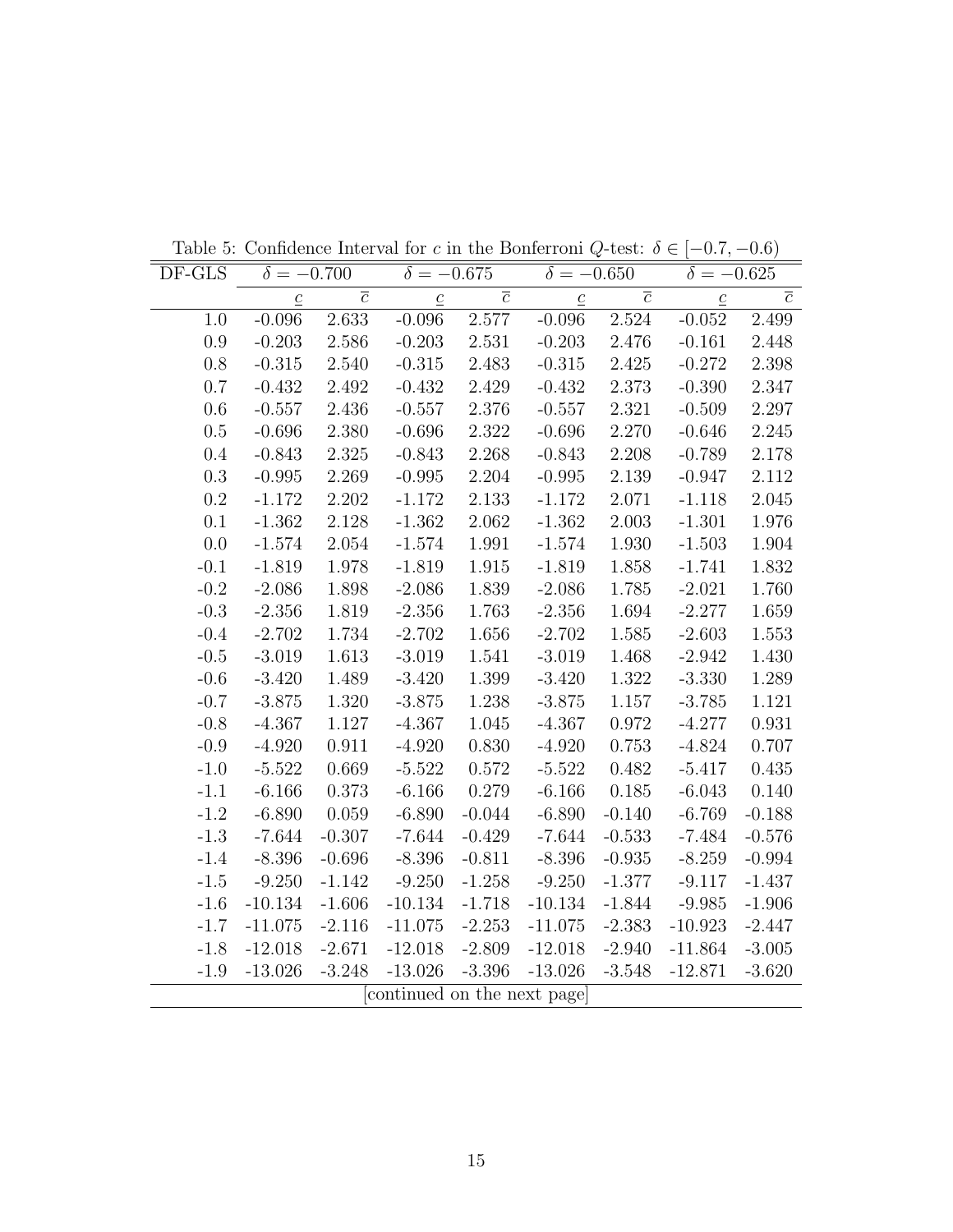| DF-GLS |                 | $\delta = -0.700$ |                 | $\delta = -0.675$ |                 | $\delta = -0.650$ |                 | $\delta = -0.625$ |
|--------|-----------------|-------------------|-----------------|-------------------|-----------------|-------------------|-----------------|-------------------|
|        | $\underline{c}$ | $\overline{c}$    | $\underline{c}$ | $\overline{c}$    | $\underline{c}$ | $\overline{c}$    | $\underline{c}$ | $\overline{c}$    |
| $-2.0$ | $-14.038$       | $-3.894$          | $-14.038$       | $-4.035$          | $-14.038$       | $-4.159$          | $-13.889$       | $-4.218$          |
| $-2.1$ | $-15.140$       | $-4.531$          | $-15.140$       | $-4.733$          | $-15.140$       | $-4.867$          | $-14.970$       | $-4.925$          |
| $-2.2$ | $-16.259$       | $-5.200$          | $-16.259$       | $-5.388$          | $-16.259$       | $-5.558$          | $-16.064$       | $-5.627$          |
| $-2.3$ | $-17.438$       | $-5.975$          | $-17.438$       | $-6.128$          | $-17.438$       | $-6.291$          | $-17.248$       | $-6.384$          |
| $-2.4$ | $-18.651$       | $-6.708$          | $-18.651$       | $-6.879$          | $-18.651$       | $-7.063$          | $-18.454$       | $-7.164$          |
| $-2.5$ | $-19.895$       | $-7.546$          | $-19.895$       | $-7.747$          | $-19.895$       | $-7.912$          | $-19.699$       | $-7.994$          |
| $-2.6$ | $-21.188$       | $-8.406$          | $-21.188$       | $-8.585$          | $-21.188$       | $-8.748$          | $-20.977$       | $-8.846$          |
| $-2.7$ | $-22.528$       | $-9.214$          | $-22.528$       | $-9.457$          | $-22.528$       | $-9.647$          | $-22.293$       | $-9.732$          |
| $-2.8$ | $-23.942$       | $-10.172$         | $-23.942$       | $-10.377$         | $-23.942$       | $-10.572$         | $-23.711$       | $-10.674$         |
| $-2.9$ | $-25.300$       | $-11.130$         | $-25.300$       | $-11.337$         | $-25.300$       | $-11.534$         | $-25.088$       | $-11.638$         |
| $-3.0$ | $-26.719$       | $-12.098$         | $-26.719$       | $-12.332$         | $-26.719$       | $-12.549$         | $-26.487$       | $-12.662$         |
| $-3.1$ | $-28.200$       | $-13.179$         | $-28.200$       | $-13.405$         | $-28.200$       | $-13.616$         | $-27.952$       | $-13.723$         |
| $-3.2$ | $-29.649$       | $-14.258$         | $-29.649$       | $-14.477$         | $-29.649$       | $-14.689$         | $-29.404$       | $-14.795$         |
| $-3.3$ | $-31.196$       | $-15.328$         | $-31.196$       | $-15.549$         | $-31.196$       | $-15.767$         | $-30.926$       | $-15.871$         |
| $-3.4$ | $-32.802$       | $-16.437$         | $-32.802$       | $-16.685$         | $-32.802$       | $-16.923$         | $-32.517$       | $-17.033$         |
| $-3.5$ | $-34.425$       | $-17.608$         | $-34.425$       | $-17.867$         | $-34.425$       | $-18.104$         | $-34.153$       | $-18.214$         |
| $-3.6$ | $-36.017$       | $-18.813$         | $-36.017$       | $-19.075$         | $-36.017$       | $-19.312$         | $-35.760$       | $-19.422$         |
| $-3.7$ | $-37.724$       | $-20.035$         | $-37.724$       | $-20.302$         | $-37.724$       | $-20.559$         | $-37.441$       | $-20.679$         |
| $-3.8$ | $-39.531$       | $-21.316$         | $-39.531$       | $-21.582$         | $-39.531$       | $-21.857$         | $-39.213$       | $-21.981$         |
| $-3.9$ | $-41.273$       | $-22.624$         | $-41.273$       | $-22.900$         | $-41.273$       | $-23.178$         | $-40.963$       | $-23.303$         |
| $-4.0$ | $-43.025$       | $-23.965$         | $-43.025$       | $-24.241$         | $-43.025$       | $-24.515$         | $-42.706$       | $-24.641$         |
| $-4.1$ | $-44.822$       | $-25.305$         | $-44.822$       | $-25.602$         | $-44.822$       | $-25.874$         | $-44.508$       | $-25.997$         |
| $-4.2$ | $-46.660$       | $-26.694$         | $-46.660$       | $-27.005$         | $-46.660$       | $-27.305$         | $-46.325$       | $-27.442$         |
| $-4.3$ | $-48.545$       | $-28.137$         | $-48.545$       | $-28.440$         | $-48.545$       | $-28.749$         | $-48.226$       | $-28.887$         |
| $-4.4$ | $-50.462$       | $-29.604$         | $-50.462$       | $-29.903$         | $-50.462$       | $-30.211$         | $-50.097$       | $-30.358$         |
| $-4.5$ | $-52.466$       | $-31.131$         | $-52.466$       | $-31.447$         | $-52.466$       | $-31.760$         | $-52.094$       | $-31.908$         |
| $-4.6$ | $-54.463$       | $-32.690$         | $-54.463$       | $-33.000$         | $-54.463$       | $-33.300$         | $-54.115$       | $-33.445$         |
| $-4.7$ | $-56.353$       | $-34.258$         | $-56.353$       | $-34.560$         | $-56.353$       | $-34.864$         | $-56.001$       | $-35.015$         |
| $-4.8$ | $-58.454$       | $-35.817$         | $-58.454$       | $-36.136$         | $-58.454$       | $-36.472$         | $-58.063$       | $-36.633$         |
| $-4.9$ | $-60.538$       | $-37.476$         | $-60.538$       | $-37.812$         | $-60.538$       | $-38.135$         | $-60.177$       | $-38.296$         |
| $-5.0$ | $-62.628$       | $-39.135$         | $-62.628$       | $-39.463$         | $-62.628$       | $-39.798$         | $-62.260$       | $-39.964$         |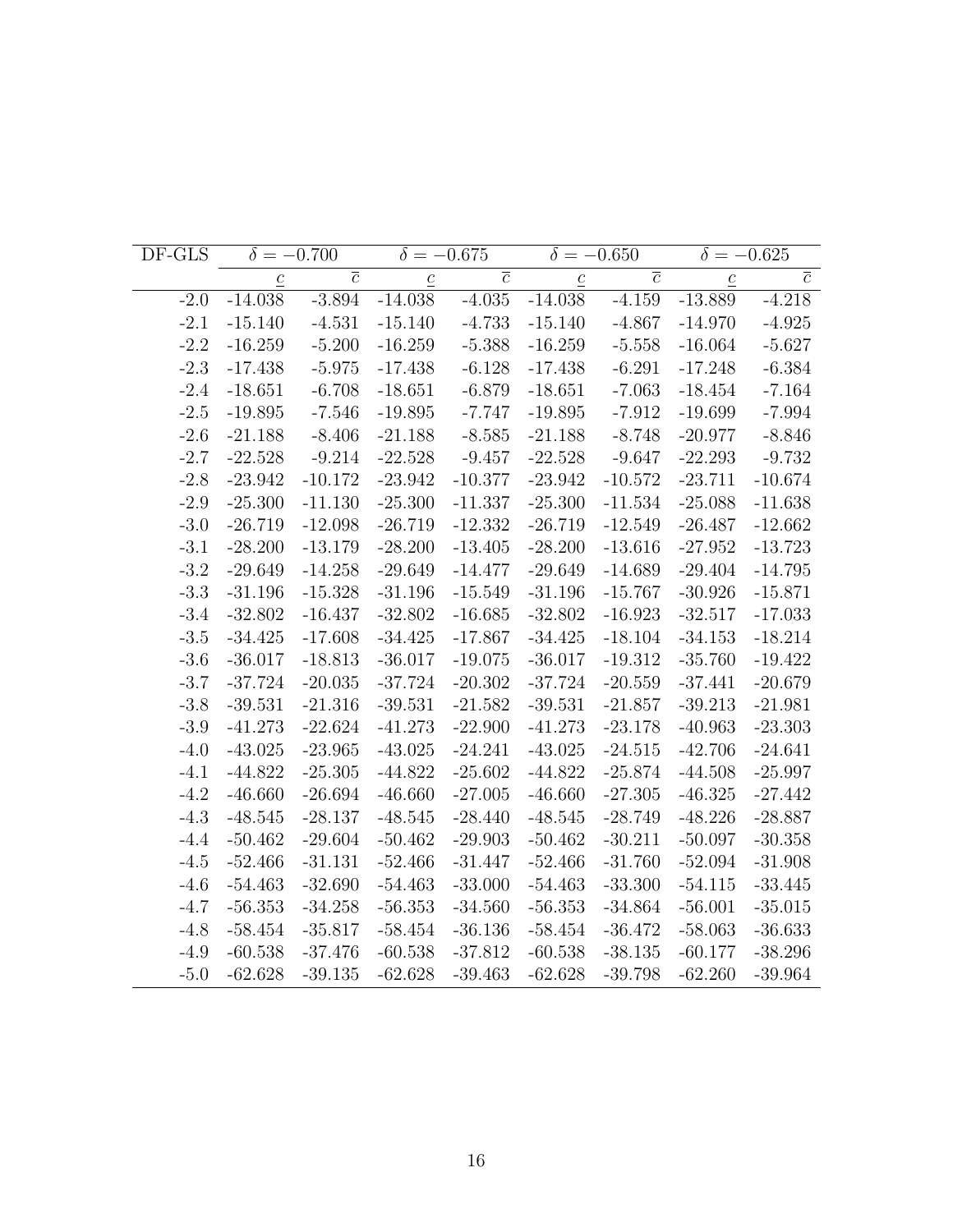| DF-GLS    | $\delta = -0.600$ |                | $\delta = -0.575$          |                | $\delta = -0.550$ |                | $\delta = -0.525$         |                |
|-----------|-------------------|----------------|----------------------------|----------------|-------------------|----------------|---------------------------|----------------|
|           | $\underline{c}$   | $\overline{c}$ | $\underline{\mathcal{C}}$  | $\overline{c}$ | $\underline{c}$   | $\overline{c}$ | $\underline{\mathcal{C}}$ | $\overline{c}$ |
| 1.0       | $-0.052$          | 2.443          | $-0.052$                   | 2.392          | $-0.012$          | 2.347          | $-0.012$                  | 2.303          |
| 0.9       | $-0.161$          | $2.394\,$      | $-0.161$                   | 2.345          | $-0.122$          | 2.302          | $-0.122$                  | 2.257          |
| 0.8       | $-0.272$          | $2.345\,$      | $-0.272$                   | $2.298\,$      | $-0.231$          | $2.256\,$      | $-0.231$                  | 2.202          |
| 0.7       | $-0.390$          | 2.296          | $-0.390$                   | 2.250          | $-0.349$          | 2.198          | $-0.349$                  | 2.146          |
| 0.6       | $-0.509$          | 2.246          | $-0.509$                   | 2.190          | $-0.469$          | 2.138          | $-0.469$                  | 2.089          |
| $0.5\,$   | $-0.646$          | 2.183          | $-0.646$                   | 2.129          | $-0.603$          | 2.079          | $-0.603$                  | 2.032          |
| 0.4       | $-0.789$          | $2.119\,$      | $-0.789$                   | $2.068\,$      | $-0.742$          | 2.019          | $-0.742$                  | 1.971          |
| $\rm 0.3$ | $-0.947$          | 2.056          | $-0.947$                   | 2.007          | $-0.898$          | $1.955\,$      | $-0.898$                  | 1.907          |
| $0.2\,$   | $-1.118$          | 1.992          | $-1.118$                   | 1.939          | $-1.063$          | 1.889          | $-1.063$                  | 1.842          |
| $0.1\,$   | $-1.301$          | 1.922          | $-1.301$                   | 1.871          | $-1.242$          | 1.823          | $-1.242$                  | 1.778          |
| 0.0       | $-1.503$          | 1.852          | $-1.503$                   | 1.802          | $-1.450$          | 1.756          | $-1.450$                  | 1.699          |
| $-0.1$    | $-1.741$          | 1.782          | $-1.741$                   | 1.727          | $-1.679$          | 1.666          | $-1.679$                  | 1.609          |
| $-0.2$    | $-2.021$          | 1.695          | $-2.021$                   | 1.630          | $-1.952$          | 1.573          | $-1.952$                  | 1.519          |
| $-0.3$    | $-2.277$          | 1.593          | $-2.277$                   | 1.534          | $-2.210$          | 1.474          | $-2.210$                  | 1.411          |
| $-0.4$    | $-2.603$          | 1.489          | $-2.603$                   | 1.418          | $-2.516$          | 1.355          | $-2.516$                  | 1.298          |
| $-0.5$    | $-2.942$          | $1.358\,$      | $-2.942$                   | 1.293          | $-2.877$          | 1.233          | $-2.877$                  | 1.169          |
| $-0.6$    | $-3.330$          | 1.220          | $-3.330$                   | 1.146          | $-3.238$          | 1.084          | $-3.238$                  | 1.026          |
| $-0.7$    | $-3.785$          | 1.050          | $-3.785$                   | 0.984          | $-3.698$          | 0.917          | $-3.698$                  | 0.849          |
| $-0.8$    | $-4.277$          | 0.855          | $-4.277$                   | 0.787          | $-4.181$          | 0.719          | $-4.181$                  | 0.638          |
| $-0.9$    | $-4.824$          | 0.622          | $-4.824$                   | 0.537          | $-4.724$          | 0.459          | $-4.724$                  | 0.386          |
| $-1.0$    | $-5.417$          | 0.350          | $-5.417$                   | 0.270          | $-5.324$          | 0.186          | $-5.324$                  | 0.107          |
| $-1.1$    | $-6.043$          | 0.051          | $-6.043$                   | $-0.036$       | $-5.932$          | $-0.120$       | $-5.932$                  | $-0.202$       |
| $-1.2$    | $-6.769$          | $-0.289$       | $-6.769$                   | $-0.389$       | $-6.651$          | $-0.484$       | $-6.651$                  | $-0.570$       |
| $-1.3$    | $-7.484$          | $-0.666$       | $-7.484$                   | $-0.752$       | $-7.385$          | $-0.863$       | $-7.385$                  | $-0.974$       |
| $-1.4$    | $-8.259$          | $-1.096$       | $-8.259$                   | $-1.194$       | $-8.153$          | $-1.294$       | $-8.153$                  | $-1.399$       |
| $-1.5$    | $-9.117$          | $-1.546$       | $-9.117$                   | $-1.645$       | $-8.998$          | $-1.742$       | $-8.998$                  | $-1.854$       |
| $-1.6$    | $-9.985$          | $-2.035$       | $-9.985$                   | $-2.146$       | $-9.845$          | $-2.253$       | $-9.845$                  | $-2.370$       |
| $-1.7$    | $-10.923$         | $-2.575$       | $-10.923$                  | $-2.693$       | $-10.773$         | $-2.806$       | $-10.773$                 | $-2.917$       |
| $-1.8$    | $-11.864$         | $-3.132$       | $-11.864$                  | $-3.266$       | $-11.714$         | $-3.390$       | $-11.714$                 | $-3.522$       |
| $-1.9$    | $-12.871$         | $-3.745$       | $-12.871$                  | $-3.884$       | $-12.713$         | $-4.011$       | $-12.713$                 | $-4.121$       |
|           |                   |                | continued on the next page |                |                   |                |                           |                |

Table 6: Confidence Interval for c in the Bonferroni Q-test:  $\delta \in [-0.6, -0.5)$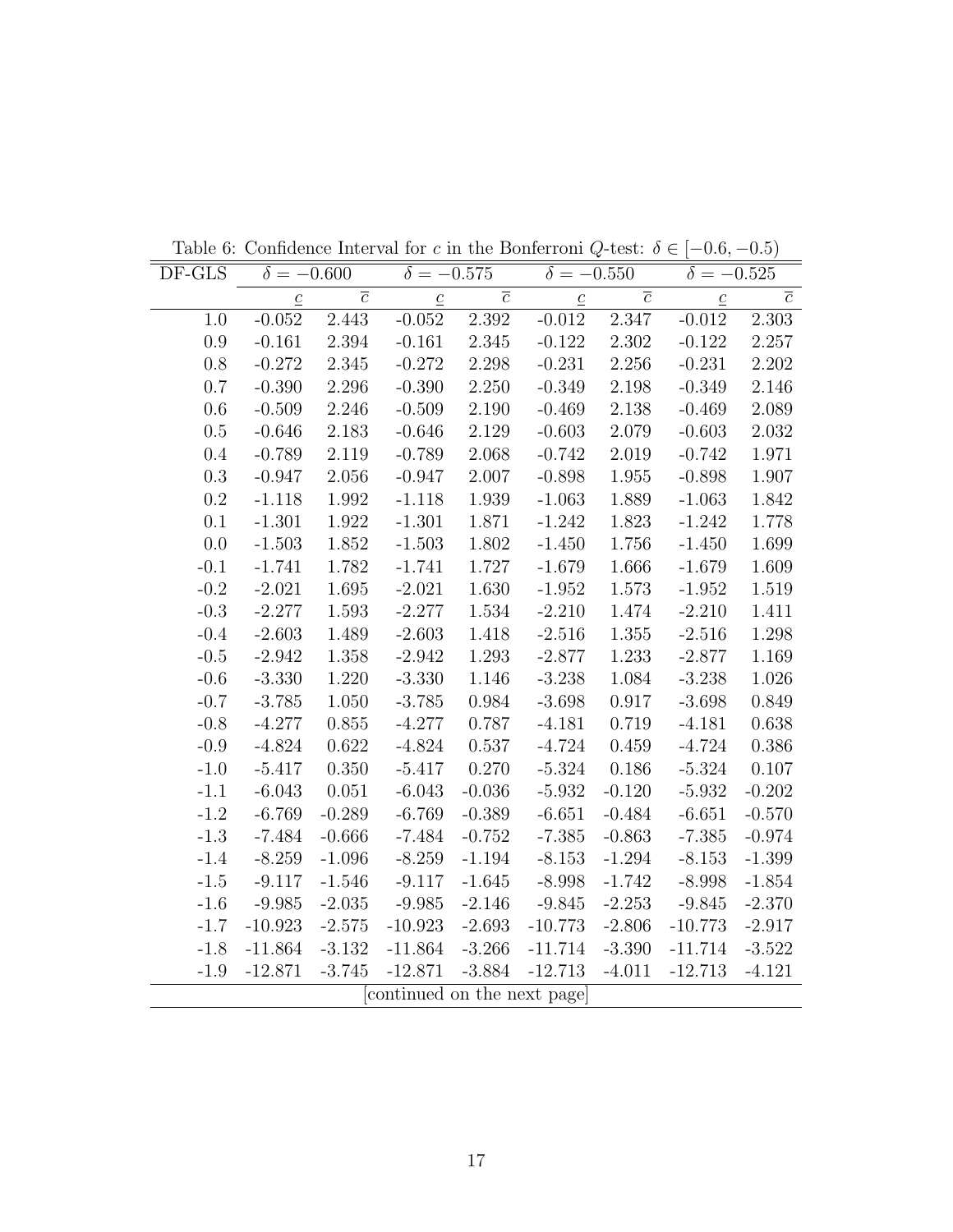| DF-GLS |                 | $\delta = -0.600$         |                 | $\delta = -0.575$ |                 | $\delta = -0.550$ |                 | $\delta = -0.525$ |
|--------|-----------------|---------------------------|-----------------|-------------------|-----------------|-------------------|-----------------|-------------------|
|        | $\underline{c}$ | $\overline{\overline{c}}$ | $\underline{c}$ | $\overline{c}$    | $\underline{c}$ | $\overline{c}$    | $\underline{c}$ | $\overline{c}$    |
| $-2.0$ | $-13.889$       | $-4.367$                  | $-13.889$       | $-4.520$          | $-13.738$       | $-4.679$          | $-13.738$       | $-4.817$          |
| $-2.1$ | $-14.970$       | $-5.053$                  | $-14.970$       | $-5.185$          | $-14.811$       | $-5.333$          | $-14.811$       | $-5.487$          |
| $-2.2$ | $-16.064$       | $-5.766$                  | $-16.064$       | $-5.942$          | $-15.900$       | $-6.094$          | $-15.900$       | $-6.217$          |
| $-2.3$ | $-17.248$       | $-6.546$                  | $-17.248$       | $-6.688$          | $-17.070$       | $-6.815$          | $-17.070$       | $-6.954$          |
| $-2.4$ | $-18.454$       | $-7.332$                  | $-18.454$       | $-7.480$          | $-18.261$       | $-7.659$          | $-18.261$       | $-7.821$          |
| $-2.5$ | $-19.699$       | $-8.165$                  | $-19.699$       | $-8.323$          | $-19.503$       | $-8.508$          | $-19.503$       | $-8.647$          |
| $-2.6$ | $-20.977$       | $-9.034$                  | $-20.977$       | $-9.162$          | $-20.776$       | $-9.338$          | $-20.776$       | $-9.548$          |
| $-2.7$ | $-22.293$       | $-9.907$                  | $-22.293$       | $-10.084$         | $-22.076$       | $-10.263$         | $-22.076$       | $-10.444$         |
| $-2.8$ | $-23.711$       | $-10.861$                 | $-23.711$       | $-11.048$         | $-23.484$       | $-11.227$         | $-23.484$       | $-11.405$         |
| $-2.9$ | $-25.088$       | $-11.827$                 | $-25.088$       | $-12.014$         | $-24.872$       | $-12.209$         | $-24.872$       | $-12.398$         |
| $-3.0$ | $-26.487$       | $-12.867$                 | $-26.487$       | $-13.068$         | $-26.262$       | $-13.259$         | $-26.262$       | $-13.444$         |
| $-3.1$ | $-27.952$       | $-13.922$                 | $-27.952$       | $-14.125$         | $-27.720$       | $-14.318$         | $-27.720$       | $-14.509$         |
| $-3.2$ | $-29.404$       | $-14.996$                 | $-29.404$       | $-15.198$         | $-29.177$       | $-15.398$         | $-29.177$       | $-15.595$         |
| $-3.3$ | $-30.926$       | $-16.078$                 | $-30.926$       | $-16.299$         | $-30.682$       | $-16.524$         | $-30.682$       | $-16.738$         |
| $-3.4$ | $-32.517$       | $-17.262$                 | $-32.517$       | $-17.485$         | $-32.257$       | $-17.707$         | $-32.257$       | $-17.914$         |
| $-3.5$ | $-34.153$       | $-18.450$                 | $-34.153$       | $-18.674$         | $-33.875$       | $-18.898$         | $-33.875$       | $-19.113$         |
| $-3.6$ | $-35.760$       | $-19.646$                 | $-35.760$       | $-19.866$         | $-35.496$       | $-20.100$         | $-35.496$       | $-20.337$         |
| $-3.7$ | $-37.441$       | $-20.923$                 | $-37.441$       | $-21.155$         | $-37.166$       | $-21.401$         | $-37.166$       | $-21.628$         |
| $-3.8$ | $-39.213$       | $-22.236$                 | $-39.213$       | $-22.468$         | $-38.916$       | $-22.711$         | $-38.916$       | $-22.946$         |
| $-3.9$ | $-40.963$       | $-23.558$                 | $-40.963$       | $-23.800$         | $-40.682$       | $-24.032$         | $-40.682$       | $-24.280$         |
| $-4.0$ | $-42.706$       | $-24.896$                 | $-42.706$       | $-25.143$         | $-42.408$       | $-25.391$         | $-42.408$       | $-25.639$         |
| $-4.1$ | $-44.508$       | $-26.262$                 | $-44.508$       | $-26.528$         | $-44.209$       | $-26.798$         | $-44.209$       | $-27.056$         |
| $-4.2$ | $-46.325$       | $-27.715$                 | $-46.325$       | $-27.983$         | $-45.998$       | $-28.245$         | $-45.998$       | $-28.503$         |
| $-4.3$ | $-48.226$       | $-29.167$                 | $-48.226$       | $-29.434$         | $-47.910$       | $-29.701$         | $-47.910$       | $-29.966$         |
| $-4.4$ | $-50.097$       | $-30.660$                 | $-50.097$       | $-30.949$         | $-49.762$       | $-31.232$         | $-49.762$       | $-31.506$         |
| $-4.5$ | $-52.094$       | $-32.204$                 | $-52.094$       | $-32.496$         | $-51.751$       | $-32.768$         | $-51.751$       | $-33.032$         |
| $-4.6$ | $-54.115$       | $-33.737$                 | $-54.115$       | $-34.024$         | $-53.802$       | $-34.302$         | $-53.802$       | $-34.580$         |
| $-4.7$ | $-56.001$       | $-35.319$                 | $-56.001$       | $-35.606$         | $-55.655$       | $-35.893$         | $-55.655$       | $-36.190$         |
| $-4.8$ | $-58.063$       | $-36.951$                 | $-58.063$       | $-37.258$         | $-57.704$       | $-37.553$         | $-57.704$       | $-37.853$         |
| $-4.9$ | $-60.177$       | $-38.611$                 | $-60.177$       | $-38.928$         | $-59.811$       | $-39.226$         | $-59.811$       | $-39.519$         |
| $-5.0$ | $-62.260$       | $-40.272$                 | $-62.260$       | $-40.603$         | $-61.893$       | $-40.912$         | $-61.893$       | $-41.218$         |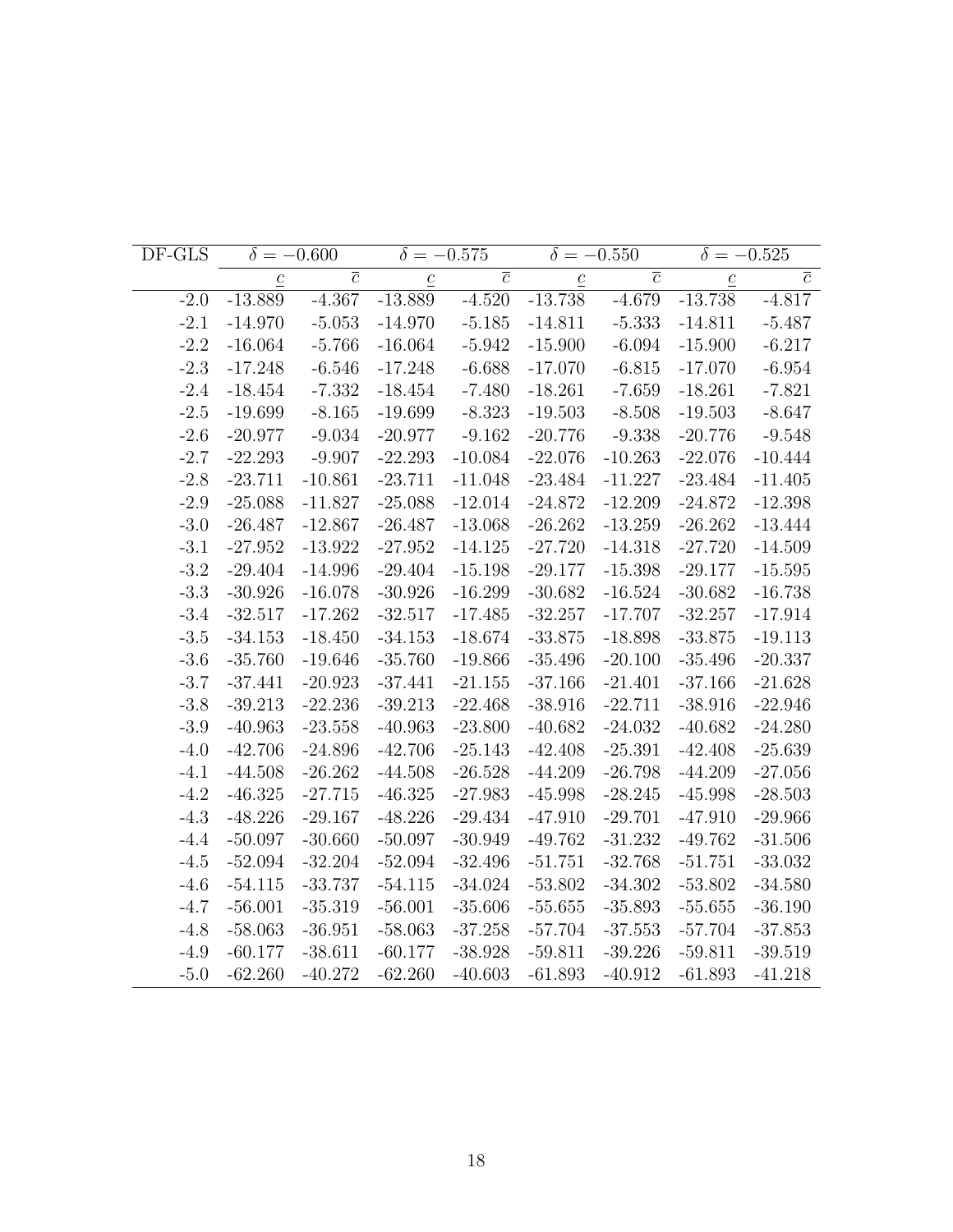| DF-GLS    | $\delta = -0.500$ |                | $\delta = -0.475$          |                | $\delta = -0.450$ |                | $\delta = -0.425$ |                |
|-----------|-------------------|----------------|----------------------------|----------------|-------------------|----------------|-------------------|----------------|
|           | $\underline{c}$   | $\overline{c}$ | $\underline{c}$            | $\overline{c}$ | $\underline{c}$   | $\overline{c}$ | $\underline{c}$   | $\overline{c}$ |
| 1.0       | $-0.012$          | 2.263          | 0.020                      | 2.242          | 0.020             | 2.193          | 0.049             | 2.128          |
| 0.9       | $-0.122$          | 2.212          | $-0.083$                   | 2.187          | $-0.083$          | $2.140\,$      | $-0.046$          | 2.077          |
| 0.8       | $-0.231$          | $2.156\,$      | $-0.191$                   | $2.133\,$      | $-0.191$          | $2.087\,$      | $-0.156$          | 2.026          |
| 0.7       | $-0.349$          | 2.101          | $-0.306$                   | 2.078          | $-0.306$          | 2.034          | $-0.268$          | 1.972          |
| 0.6       | $-0.469$          | 2.045          | $-0.428$                   | 2.023          | $-0.428$          | 1.979          | $-0.391$          | 1.913          |
| $0.5\,$   | $-0.603$          | 1.989          | $-0.559$                   | 1.964          | $-0.559$          | 1.918          | $-0.516$          | 1.855          |
| 0.4       | $-0.742$          | $1.925\,$      | $-0.700$                   | $1.901\,$      | $-0.700$          | 1.857          | $-0.660$          | 1.797          |
| $\rm 0.3$ | $-0.898$          | 1.861          | $-0.853$                   | 1.837          | $-0.853$          | 1.796          | $-0.809$          | 1.734          |
| $0.2\,$   | $-1.063$          | 1.797          | $-1.012$                   | 1.774          | $-1.012$          | 1.730          | $-0.967$          | 1.653          |
| $0.1\,$   | $-1.242$          | 1.727          | $-1.193$                   | 1.698          | $-1.193$          | 1.648          | $-1.145$          | 1.573          |
| 0.0       | $-1.450$          | 1.641          | $-1.392$                   | 1.614          | $-1.392$          | 1.565          | $-1.339$          | 1.491          |
| $-0.1$    | $-1.679$          | $1.555\,$      | $-1.617$                   | $1.530\,$      | $-1.617$          | 1.478          | $-1.556$          | $1.395\,$      |
| $-0.2$    | $-1.952$          | 1.462          | $-1.881$                   | 1.431          | $-1.881$          | 1.376          | $-1.813$          | 1.299          |
| $-0.3$    | $-2.210$          | 1.354          | $-2.149$                   | $1.326\,$      | $-2.149$          | 1.274          | $-2.093$          | 1.192          |
| $-0.4$    | $-2.516$          | 1.245          | $-2.442$                   | 1.213          | $-2.442$          | 1.153          | $-2.375$          | 1.075          |
| $-0.5$    | $-2.877$          | 1.109          | $-2.812$                   | $1.080\,$      | $-2.812$          | 1.028          | $-2.740$          | 0.945          |
| $-0.6$    | $-3.238$          | 0.964          | $-3.162$                   | 0.932          | $-3.162$          | 0.872          | $-3.083$          | 0.792          |
| $-0.7$    | $-3.698$          | 0.787          | $-3.610$                   | 0.759          | $-3.610$          | 0.691          | $-3.523$          | 0.590          |
| $-0.8$    | $-4.181$          | 0.563          | $-4.082$                   | 0.528          | $-4.082$          | 0.460          | $-3.987$          | 0.361          |
| $-0.9$    | $-4.724$          | 0.313          | $-4.625$                   | 0.281          | $-4.625$          | 0.210          | $-4.515$          | 0.099          |
| $-1.0$    | $-5.324$          | 0.028          | $-5.227$                   | $-0.012$       | $-5.227$          | $-0.085$       | $-5.122$          | $-0.193$       |
| $-1.1$    | $-5.932$          | $-0.288$       | $-5.831$                   | $-0.331$       | $-5.831$          | $-0.418$       | $-5.735$          | $-0.539$       |
| $-1.2$    | $-6.651$          | $-0.653$       | $-6.543$                   | $-0.694$       | $-6.543$          | $-0.775$       | $-6.440$          | $-0.912$       |
| $-1.3$    | $-7.385$          | $-1.063$       | $-7.289$                   | $-1.106$       | $-7.289$          | $-1.191$       | $-7.187$          | $-1.321$       |
| $-1.4$    | $-8.153$          | $-1.503$       | $-8.051$                   | $-1.544$       | $-8.051$          | $-1.628$       | $-7.945$          | $-1.755$       |
| $-1.5$    | $-8.998$          | $-1.966$       | $-8.879$                   | $-2.018$       | $-8.879$          | $-2.115$       | $-8.753$          | $-2.262$       |
| $-1.6$    | $-9.845$          | $-2.485$       | $-9.713$                   | $-2.537$       | $-9.713$          | $-2.644$       | $-9.605$          | $-2.803$       |
| $-1.7$    | $-10.773$         | $-3.027$       | $-10.624$                  | $-3.086$       | $-10.624$         | $-3.206$       | $-10.492$         | $-3.368$       |
| $-1.8$    | $-11.714$         | $-3.640$       | $-11.571$                  | $-3.696$       | $-11.571$         | $-3.808$       | $-11.439$         | $-3.971$       |
| $-1.9$    | $-12.713$         | $-4.226$       | $-12.558$                  | $-4.288$       | $-12.558$         | $-4.421$       | $-12.414$         | $-4.640$       |
|           |                   |                | continued on the next page |                |                   |                |                   |                |

Table 7: Confidence Interval for c in the Bonferroni Q-test:  $\delta \in [-0.5, -0.4)$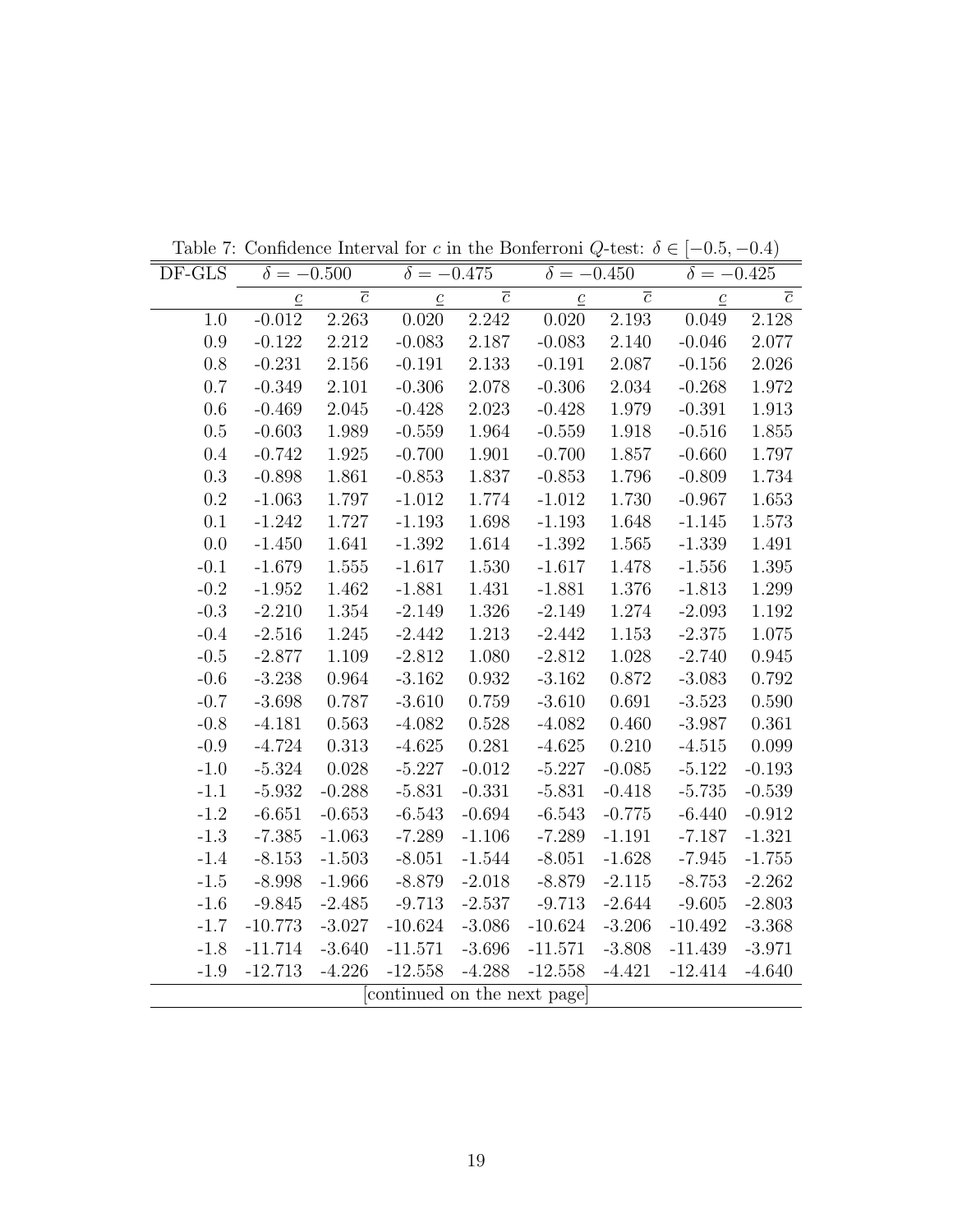| DF-GLS |                 | $\delta = -0.500$ |                 | $\delta = -0.475$ |                 | $\delta = -0.450$ | $\delta = -0.425$ |                |
|--------|-----------------|-------------------|-----------------|-------------------|-----------------|-------------------|-------------------|----------------|
|        | $\underline{c}$ | $\overline{c}$    | $\underline{c}$ | $\overline{c}$    | $\underline{c}$ | $\overline{c}$    | $\underline{c}$   | $\overline{c}$ |
| $-2.0$ | $-13.738$       | $-4.925$          | $-13.578$       | $-4.983$          | $-13.578$       | $-5.102$          | $-13.430$         | $-5.290$       |
| $-2.1$ | $-14.811$       | $-5.616$          | $-14.646$       | $-5.681$          | $-14.646$       | $-5.820$          | $-14.485$         | $-6.037$       |
| $-2.2$ | $-15.900$       | $-6.364$          | $-15.747$       | $-6.444$          | $-15.747$       | $-6.573$          | $-15.591$         | $-6.750$       |
| $-2.3$ | $-17.070$       | $-7.119$          | $-16.902$       | $-7.205$          | $-16.902$       | $-7.352$          | $-16.736$         | $-7.571$       |
| $-2.4$ | $-18.261$       | $-7.962$          | $-18.078$       | $-8.035$          | $-18.078$       | $-8.170$          | $-17.904$         | $-8.402$       |
| $-2.5$ | $-19.503$       | $-8.790$          | $-19.315$       | $-8.881$          | $-19.315$       | $-9.033$          | $-19.147$         | $-9.213$       |
| $-2.6$ | $-20.776$       | $-9.687$          | $-20.582$       | $-9.757$          | $-20.582$       | $-9.919$          | $-20.408$         | $-10.150$      |
| $-2.7$ | $-22.076$       | $-10.616$         | $-21.884$       | $-10.698$         | $-21.884$       | $-10.870$         | $-21.693$         | $-11.116$      |
| $-2.8$ | $-23.484$       | $-11.578$         | $-23.267$       | $-11.663$         | $-23.267$       | $-11.833$         | $-23.061$         | $-12.088$      |
| $-2.9$ | $-24.872$       | $-12.586$         | $-24.658$       | $-12.680$         | $-24.658$       | $-12.858$         | $-24.456$         | $-13.117$      |
| $-3.0$ | $-26.262$       | $-13.630$         | $-26.050$       | $-13.723$         | $-26.050$       | $-13.895$         | $-25.852$         | $-14.154$      |
| $-3.1$ | $-27.720$       | $-14.700$         | $-27.504$       | $-14.796$         | $-27.504$       | $-14.972$         | $-27.292$         | $-15.239$      |
| $-3.2$ | $-29.177$       | $-15.786$         | $-28.943$       | $-15.880$         | $-28.943$       | $-16.059$         | $-28.740$         | $-16.353$      |
| $-3.3$ | $-30.682$       | $-16.945$         | $-30.415$       | $-17.045$         | $-30.415$       | $-17.236$         | $-30.205$         | $-17.532$      |
| $-3.4$ | $-32.257$       | $-18.125$         | $-32.003$       | $-18.226$         | $-32.003$       | $-18.426$         | $-31.771$         | $-18.730$      |
| $-3.5$ | $-33.875$       | $-19.331$         | $-33.627$       | $-19.437$         | $-33.627$       | $-19.638$         | $-33.380$         | $-19.941$      |
| $-3.6$ | $-35.496$       | $-20.572$         | $-35.246$       | $-20.681$         | $-35.246$       | $-20.902$         | $-35.011$         | $-21.222$      |
| $-3.7$ | $-37.166$       | $-21.856$         | $-36.897$       | $-21.956$         | $-36.897$       | $-22.194$         | $-36.662$         | $-22.520$      |
| $-3.8$ | $-38.916$       | $-23.184$         | $-38.629$       | $-23.297$         | $-38.629$       | $-23.526$         | $-38.356$         | $-23.841$      |
| $-3.9$ | $-40.682$       | $-24.524$         | $-40.426$       | $-24.644$         | $-40.426$       | $-24.867$         | $-40.162$         | $-25.189$      |
| $-4.0$ | $-42.408$       | $-25.876$         | $-42.136$       | $-25.992$         | $-42.136$       | $-26.229$         | $-41.879$         | $-26.582$      |
| $-4.1$ | $-44.209$       | $-27.306$         | $-43.904$       | $-27.433$         | $-43.904$       | $-27.671$         | $-43.649$         | $-28.035$      |
| $-4.2$ | $-45.998$       | $-28.759$         | $-45.716$       | $-28.885$         | $-45.716$       | $-29.132$         | $-45.444$         | $-29.497$      |
| $-4.3$ | $-47.910$       | $-30.236$         | $-47.613$       | $-30.366$         | $-47.613$       | $-30.631$         | $-47.334$         | $-31.019$      |
| $-4.4$ | $-49.762$       | $-31.777$         | $-49.470$       | $-31.916$         | $-49.470$       | $-32.173$         | $-49.193$         | $-32.555$      |
| $-4.5$ | $-51.751$       | $-33.302$         | $-51.418$       | $-33.431$         | $-51.418$       | $-33.687$         | $-51.115$         | $-34.067$      |
| $-4.6$ | $-53.802$       | $-34.866$         | $-53.456$       | $-35.001$         | $-53.456$       | $-35.264$         | $-53.139$         | $-35.663$      |
| $-4.7$ | $-55.655$       | $-36.482$         | $-55.356$       | $-36.628$         | $-55.356$       | $-36.901$         | $-55.083$         | $-37.313$      |
| $-4.8$ | $-57.704$       | $-38.144$         | $-57.361$       | $-38.294$         | $-57.361$       | $-38.578$         | $-57.034$         | $-38.988$      |
| $-4.9$ | $-59.811$       | $-39.822$         | $-59.470$       | $-39.962$         | $-59.470$       | $-40.257$         | $-59.132$         | $-40.666$      |
| $-5.0$ | $-61.893$       | $-41.503$         | $-61.556$       | $-41.655$         | $-61.556$       | $-41.924$         | $-61.221$         | $-42.344$      |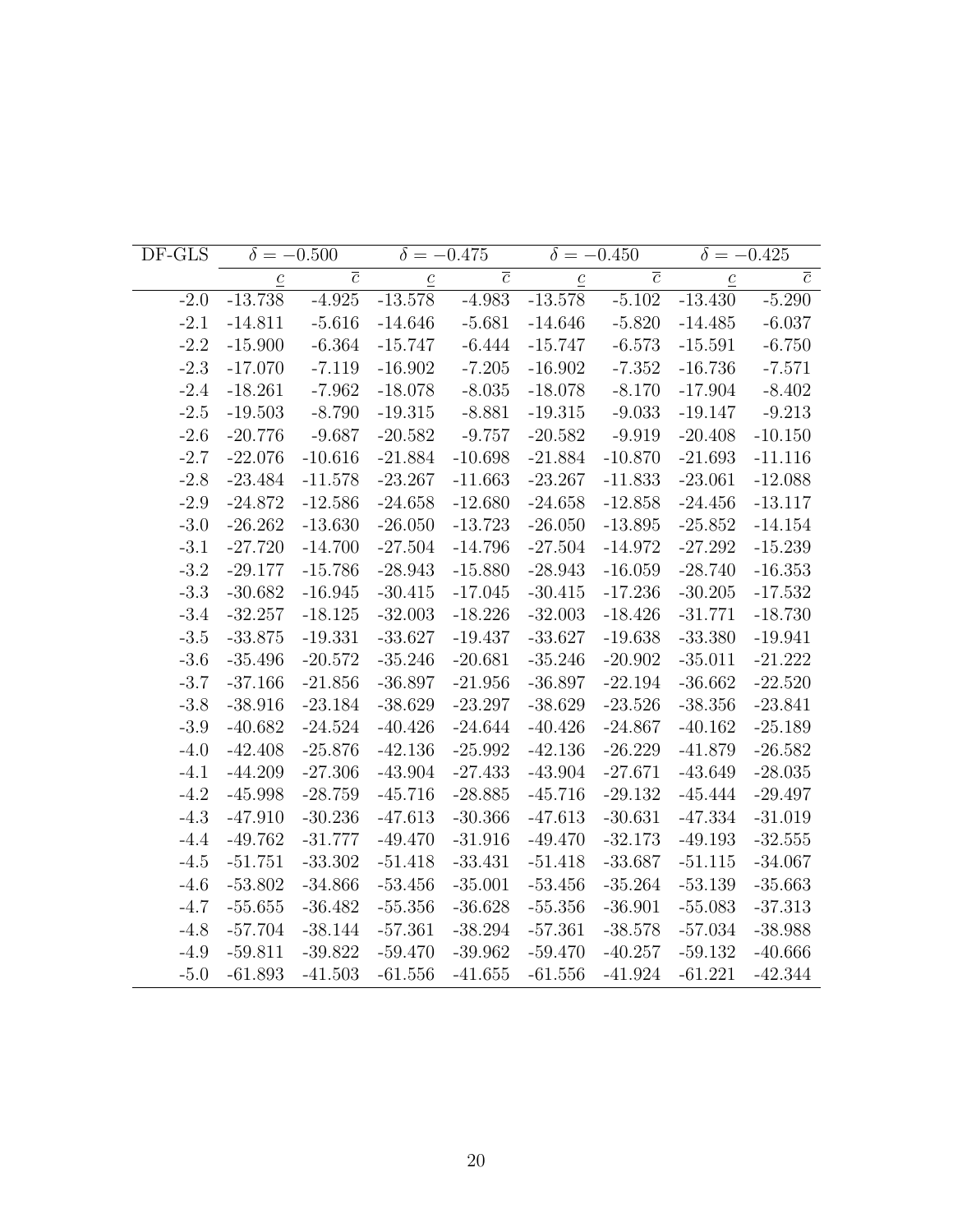| DF-GLS | $\delta = -0.400$ |                | $\delta = -0.375$          |                | $\delta = -0.350$ |                | $\delta = -0.325$ |                |
|--------|-------------------|----------------|----------------------------|----------------|-------------------|----------------|-------------------|----------------|
|        | $\underline{c}$   | $\overline{c}$ | $\underline{c}$            | $\overline{c}$ | $\underline{c}$   | $\overline{c}$ | $\underline{c}$   | $\overline{c}$ |
| 1.0    | 0.049             | $2.086\,$      | 0.078                      | 2.047          | 0.106             | 1.991          | 0.106             | 1.954          |
| 0.9    | $-0.046$          | 2.037          | $-0.008$                   | 1.999          | 0.021             | 1.938          | 0.021             | 1.902          |
| 0.8    | $-0.156$          | $1.985\,$      | $-0.119$                   | 1.944          | $-0.084$          | 1.885          | $-0.084$          | 1.850          |
| 0.7    | $-0.268$          | 1.929          | $-0.230$                   | 1.889          | $-0.196$          | 1.832          | $-0.196$          | 1.797          |
| 0.6    | $-0.391$          | 1.872          | $-0.351$                   | 1.833          | $-0.314$          | 1.779          | $-0.314$          | 1.743          |
| 0.5    | $-0.516$          | 1.815          | $-0.475$                   | 1.778          | $-0.439$          | 1.718          | $-0.439$          | 1.673          |
| 0.4    | $-0.660$          | 1.758          | $-0.619$                   | 1.713          | $-0.577$          | 1.644          | $-0.577$          | 1.602          |
| 0.3    | $-0.809$          | 1.684          | $-0.769$                   | 1.636          | $-0.729$          | 1.571          | $-0.729$          | 1.532          |
| 0.2    | $-0.967$          | 1.607          | $-0.926$                   | 1.560          | $-0.887$          | 1.498          | $-0.887$          | 1.453          |
| 0.1    | $-1.145$          | 1.529          | $-1.098$                   | 1.481          | $-1.053$          | 1.410          | $-1.053$          | 1.368          |
| 0.0    | $-1.339$          | 1.441          | $-1.287$                   | $1.390\,$      | $-1.239$          | 1.323          | $-1.239$          | 1.283          |
| $-0.1$ | $-1.556$          | 1.346          | $-1.497$                   | 1.299          | $-1.451$          | 1.232          | $-1.451$          | 1.187          |
| $-0.2$ | $-1.813$          | 1.251          | $-1.746$                   | 1.199          | $-1.692$          | 1.129          | $-1.692$          | 1.085          |
| $-0.3$ | $-2.093$          | 1.140          | $-2.032$                   | 1.090          | $-1.970$          | 1.025          | $-1.970$          | 0.979          |
| $-0.4$ | $-2.375$          | 1.028          | $-2.313$                   | 0.976          | $-2.248$          | 0.899          | $-2.248$          | 0.851          |
| $-0.5$ | $-2.740$          | 0.889          | $-2.662$                   | 0.836          | $-2.587$          | 0.766          | $-2.587$          | 0.711          |
| $-0.6$ | $-3.083$          | 0.738          | $-2.999$                   | 0.673          | $-2.944$          | 0.584          | $-2.944$          | 0.530          |
| $-0.7$ | $-3.523$          | 0.530          | $-3.444$                   | 0.470          | $-3.374$          | 0.379          | $-3.374$          | 0.323          |
| $-0.8$ | $-3.987$          | 0.301          | $-3.914$                   | 0.240          | $-3.840$          | 0.141          | $-3.840$          | 0.077          |
| $-0.9$ | $-4.515$          | 0.035          | $-4.441$                   | $-0.034$       | $-4.369$          | $-0.135$       | $-4.369$          | $-0.201$       |
| $-1.0$ | $-5.122$          | $-0.265$       | $-5.014$                   | $-0.342$       | $-4.940$          | $-0.458$       | $-4.940$          | $-0.528$       |
| $-1.1$ | $-5.735$          | $-0.614$       | $-5.645$                   | $-0.682$       | $-5.559$          | $-0.794$       | $-5.559$          | $-0.873$       |
| $-1.2$ | $-6.440$          | $-1.004$       | $-6.342$                   | $-1.082$       | $-6.239$          | $-1.190$       | $-6.239$          | $-1.268$       |
| $-1.3$ | $-7.187$          | $-1.411$       | $-7.067$                   | $-1.503$       | $-6.961$          | $-1.619$       | $-6.961$          | $-1.691$       |
| $-1.4$ | $-7.945$          | $-1.856$       | $-7.854$                   | $-1.956$       | $-7.761$          | $-2.095$       | $-7.761$          | $-2.177$       |
| $-1.5$ | $-8.753$          | $-2.357$       | $-8.623$                   | $-2.453$       | $-8.493$          | $-2.601$       | $-8.493$          | $-2.697$       |
| $-1.6$ | $-9.605$          | $-2.900$       | $-9.500$                   | $-2.996$       | $-9.368$          | $-3.149$       | $-9.368$          | $-3.246$       |
| $-1.7$ | $-10.492$         | $-3.474$       | $-10.366$                  | $-3.585$       | $-10.236$         | $-3.746$       | $-10.236$         | $-3.844$       |
| $-1.8$ | $-11.439$         | $-4.073$       | $-11.317$                  | $-4.170$       | $-11.184$         | $-4.327$       | $-11.184$         | $-4.449$       |
| $-1.9$ | $-12.414$         | $-4.777$       | $-12.285$                  | $-4.870$       | $-12.142$         | $-5.009$       | $-12.142$         | $-5.123$       |
|        |                   |                | continued on the next page |                |                   |                |                   |                |

Table 8: Confidence Interval for c in the Bonferroni Q-test:  $\delta \in [-0.4, -0.3)$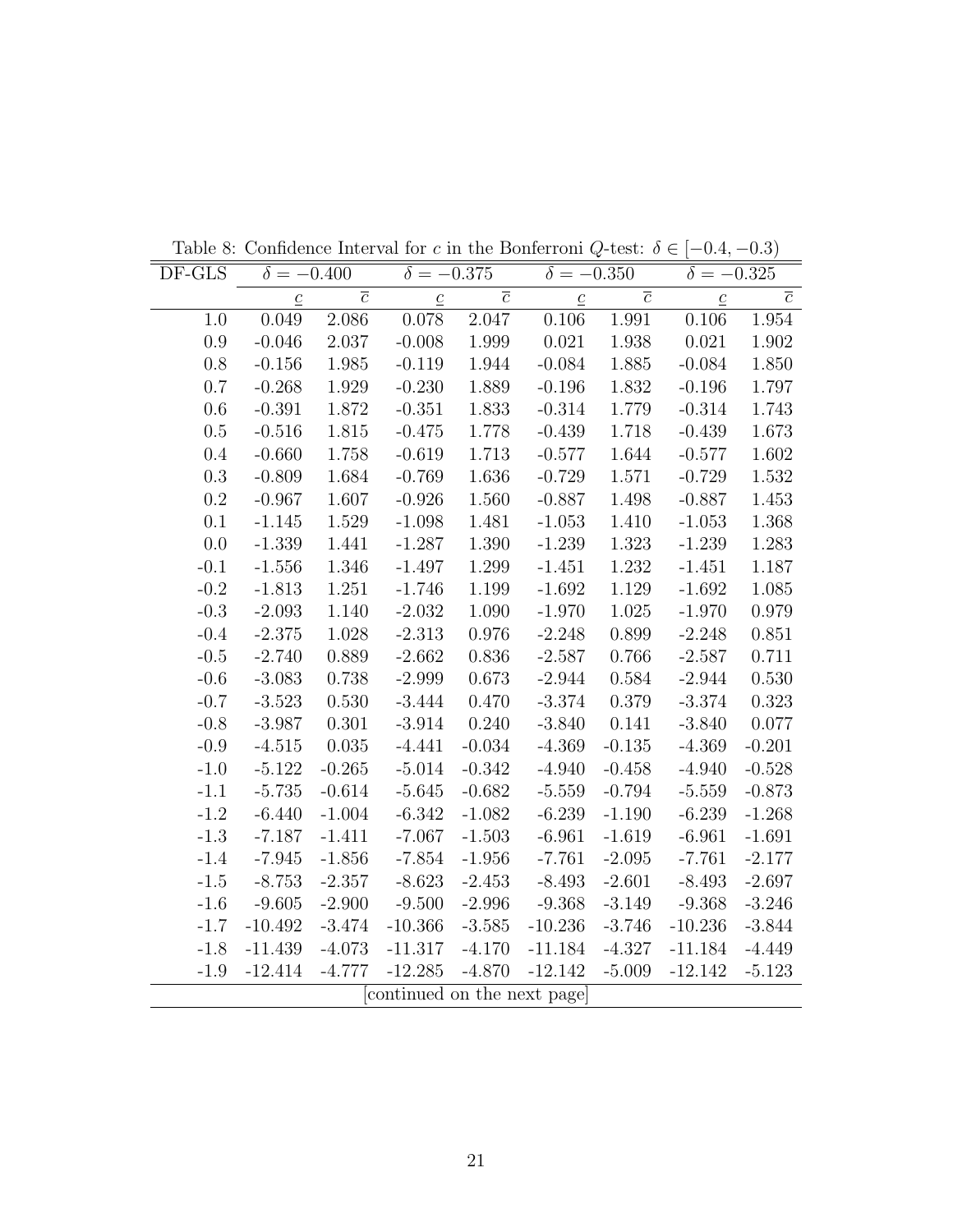| DF-GLS |                 | $\delta = -0.400$ |                 | $\delta = -0.375$ |                 | $\delta = -0.350$ | $\delta = -0.325$ |                |
|--------|-----------------|-------------------|-----------------|-------------------|-----------------|-------------------|-------------------|----------------|
|        | $\underline{c}$ | $\overline{c}$    | $\underline{c}$ | $\overline{c}$    | $\underline{c}$ | $\overline{c}$    | $\underline{c}$   | $\overline{c}$ |
| $-2.0$ | $-13.430$       | $-5.422$          | $-13.300$       | $-5.540$          | $-13.158$       | $-5.703$          | $-13.158$         | $-5.832$       |
| $-2.1$ | $-14.485$       | $-6.157$          | $-14.342$       | $-6.278$          | $-14.191$       | $-6.469$          | $-14.191$         | $-6.582$       |
| $-2.2$ | $-15.591$       | $-6.868$          | $-15.444$       | $-6.979$          | $-15.298$       | $-7.212$          | $-15.298$         | $-7.351$       |
| $-2.3$ | $-16.736$       | $-7.739$          | $-16.579$       | $-7.859$          | $-16.427$       | $-8.040$          | $-16.427$         | $-8.172$       |
| $-2.4$ | $-17.904$       | $-8.541$          | $-17.748$       | $-8.657$          | $-17.593$       | $-8.865$          | $-17.593$         | $-9.025$       |
| $-2.5$ | $-19.147$       | $-9.397$          | $-18.981$       | $-9.571$          | $-18.818$       | $-9.773$          | $-18.818$         | $-9.901$       |
| $-2.6$ | $-20.408$       | $-10.310$         | $-20.239$       | $-10.471$         | $-20.076$       | $-10.691$         | $-20.076$         | $-10.845$      |
| $-2.7$ | $-21.693$       | $-11.271$         | $-21.528$       | $-11.429$         | $-21.357$       | $-11.653$         | $-21.357$         | $-11.809$      |
| $-2.8$ | $-23.061$       | $-12.249$         | $-22.882$       | $-12.417$         | $-22.695$       | $-12.659$         | $-22.695$         | $-12.819$      |
| $-2.9$ | $-24.456$       | $-13.283$         | $-24.272$       | $-13.447$         | $-24.090$       | $-13.690$         | $-24.090$         | $-13.841$      |
| $-3.0$ | $-25.852$       | $-14.331$         | $-25.664$       | $-14.501$         | $-25.472$       | $-14.763$         | $-25.472$         | $-14.925$      |
| $-3.1$ | $-27.292$       | $-15.414$         | $-27.094$       | $-15.586$         | $-26.894$       | $-15.853$         | $-26.894$         | $-16.023$      |
| $-3.2$ | $-28.740$       | $-16.539$         | $-28.539$       | $-16.726$         | $-28.342$       | $-17.012$         | $-28.342$         | $-17.193$      |
| $-3.3$ | $-30.205$       | $-17.713$         | $-29.989$       | $-17.901$         | $-29.799$       | $-18.188$         | $-29.799$         | $-18.375$      |
| $-3.4$ | $-31.771$       | $-18.920$         | $-31.550$       | $-19.117$         | $-31.332$       | $-19.404$         | $-31.332$         | $-19.586$      |
| $-3.5$ | $-33.380$       | $-20.146$         | $-33.154$       | $-20.352$         | $-32.926$       | $-20.647$         | $-32.926$         | $-20.841$      |
| $-3.6$ | $-35.011$       | $-21.427$         | $-34.786$       | $-21.624$         | $-34.559$       | $-21.916$         | $-34.559$         | $-22.123$      |
| $-3.7$ | $-36.662$       | $-22.729$         | $-36.428$       | $-22.934$         | $-36.197$       | $-23.242$         | $-36.197$         | $-23.446$      |
| $-3.8$ | $-38.356$       | $-24.051$         | $-38.072$       | $-24.265$         | $-37.834$       | $-24.586$         | $-37.834$         | $-24.793$      |
| $-3.9$ | $-40.162$       | $-25.408$         | $-39.912$       | $-25.621$         | $-39.660$       | $-25.947$         | $-39.660$         | $-26.166$      |
| $-4.0$ | $-41.879$       | $-26.817$         | $-41.619$       | $-27.045$         | $-41.379$       | $-27.393$         | $-41.379$         | $-27.607$      |
| $-4.1$ | $-43.649$       | $-28.270$         | $-43.386$       | $-28.497$         | $-43.127$       | $-28.834$         | $-43.127$         | $-29.055$      |
| $-4.2$ | $-45.444$       | $-29.727$         | $-45.170$       | $-29.949$         | $-44.920$       | $-30.292$         | $-44.920$         | $-30.540$      |
| $-4.3$ | $-47.334$       | $-31.268$         | $-47.046$       | $-31.505$         | $-46.779$       | $-31.856$         | $-46.779$         | $-32.089$      |
| $-4.4$ | $-49.193$       | $-32.794$         | $-48.934$       | $-33.023$         | $-48.674$       | $-33.363$         | $-48.674$         | $-33.589$      |
| $-4.5$ | $-51.115$       | $-34.312$         | $-50.819$       | $-34.556$         | $-50.534$       | $-34.933$         | $-50.534$         | $-35.184$      |
| $-4.6$ | $-53.139$       | $-35.916$         | $-52.818$       | $-36.163$         | $-52.521$       | $-36.567$         | $-52.521$         | $-36.831$      |
| $-4.7$ | $-55.083$       | $-37.587$         | $-54.798$       | $-37.844$         | $-54.518$       | $-38.230$         | $-54.518$         | $-38.499$      |
| $-4.8$ | $-57.034$       | $-39.257$         | $-56.742$       | $-39.524$         | $-56.448$       | $-39.921$         | $-56.448$         | $-40.179$      |
| $-4.9$ | $-59.132$       | $-40.934$         | $-58.812$       | $-41.206$         | $-58.491$       | $-41.591$         | $-58.491$         | $-41.847$      |
| $-5.0$ | $-61.221$       | $-42.626$         | $-60.912$       | $-42.898$         | $-60.606$       | $-43.286$         | $-60.606$         | $-43.540$      |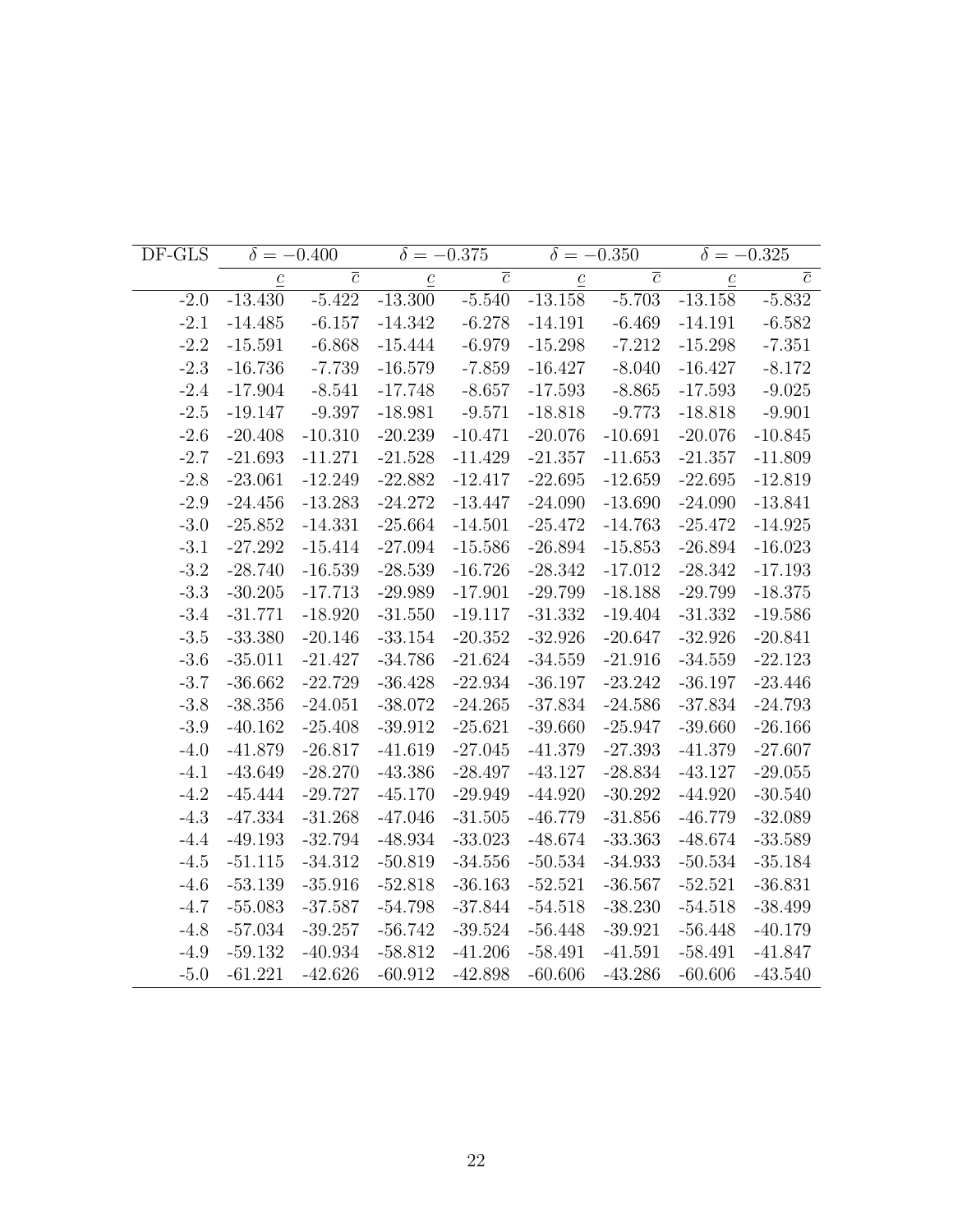| DF-GLS    | $\delta = -0.300$ |                | $\delta = -0.275$          |                | $\delta = -0.250$ |                | $\delta = -0.225$ |                |
|-----------|-------------------|----------------|----------------------------|----------------|-------------------|----------------|-------------------|----------------|
|           | $\underline{c}$   | $\overline{c}$ | $\underline{c}$            | $\overline{c}$ | $\underline{c}$   | $\overline{c}$ | $\underline{c}$   | $\overline{c}$ |
| 1.0       | 0.135             | 1.937          | 0.162                      | 1.900          | 0.190             | 1.884          | 0.240             | 1.867          |
| 0.9       | 0.048             | 1.885          | $0.073\,$                  | 1.850          | 0.100             | 1.834          | 0.149             | 1.818          |
| 0.8       | $-0.051$          | 1.833          | $-0.020$                   | 1.799          | 0.010             | 1.784          | $0.058\,$         | 1.768          |
| 0.7       | $-0.163$          | 1.781          | $-0.131$                   | 1.747          | $-0.101$          | 1.728          | $-0.042$          | 1.708          |
| 0.6       | $-0.278$          | 1.721          | $-0.243$                   | 1.679          | $-0.213$          | 1.660          | $-0.156$          | 1.641          |
| $0.5\,$   | $-0.403$          | 1.652          | $-0.369$                   | 1.611          | $-0.337$          | 1.593          | $-0.273$          | 1.574          |
| 0.4       | $-0.535$          | 1.582          | $-0.497$                   | 1.543          | $-0.467$          | 1.526          | $-0.402$          | 1.507          |
| $\rm 0.3$ | $-0.691$          | 1.512          | $-0.652$                   | 1.470          | $-0.615$          | 1.449          | $-0.539$          | 1.428          |
| 0.2       | $-0.849$          | 1.430          | $-0.811$                   | 1.388          | $-0.770$          | 1.367          | $-0.695$          | 1.347          |
| $0.1\,$   | $-1.010$          | 1.346          | $-0.973$                   | 1.305          | $-0.934$          | 1.286          | $-0.861$          | 1.265          |
| 0.0       | $-1.196$          | 1.262          | $-1.156$                   | 1.218          | $-1.114$          | $1.195\,$      | $-1.036$          | 1.173          |
| $-0.1$    | $-1.403$          | 1.164          | $-1.355$                   | 1.120          | $-1.310$          | 1.098          | $-1.230$          | 1.078          |
| $-0.2$    | $-1.639$          | 1.064          | $-1.583$                   | 1.022          | $-1.527$          | 1.002          | $-1.440$          | 0.978          |
| $-0.3$    | $-1.913$          | 0.954          | $-1.856$                   | 0.905          | $-1.798$          | 0.881          | $-1.696$          | 0.859          |
| $-0.4$    | $-2.192$          | 0.827          | $-2.137$                   | 0.782          | $-2.089$          | 0.761          | $-1.991$          | 0.736          |
| $-0.5$    | $-2.508$          | 0.681          | $-2.446$                   | 0.626          | $-2.391$          | 0.599          | $-2.280$          | 0.574          |
| $-0.6$    | $-2.884$          | 0.505          | $-2.830$                   | 0.449          | $-2.775$          | 0.419          | $-2.648$          | 0.391          |
| $-0.7$    | $-3.301$          | 0.296          | $-3.236$                   | 0.240          | $-3.162$          | 0.208          | $-3.029$          | 0.177          |
| $-0.8$    | $-3.771$          | 0.046          | $-3.705$                   | $-0.014$       | $-3.636$          | $-0.047$       | $-3.496$          | $-0.078$       |
| $-0.9$    | $-4.300$          | $-0.232$       | $-4.226$                   | $-0.301$       | $-4.142$          | $-0.333$       | $-3.995$          | $-0.366$       |
| $-1.0$    | $-4.871$          | $-0.559$       | $-4.801$                   | $-0.622$       | $-4.731$          | $-0.655$       | $-4.569$          | $-0.685$       |
| $-1.1$    | $-5.476$          | $-0.913$       | $-5.403$                   | $-0.990$       | $-5.334$          | $-1.027$       | $-5.191$          | $-1.062$       |
| $-1.2$    | $-6.141$          | $-1.309$       | $-6.044$                   | $-1.391$       | $-5.962$          | $-1.430$       | $-5.814$          | $-1.467$       |
| $-1.3$    | $-6.862$          | $-1.730$       | $-6.772$                   | $-1.820$       | $-6.684$          | $-1.866$       | $-6.520$          | $-1.912$       |
| $-1.4$    | $-7.631$          | $-2.219$       | $-7.499$                   | $-2.305$       | $-7.427$          | $-2.350$       | $-7.279$          | $-2.394$       |
| $-1.5$    | $-8.397$          | $-2.744$       | $-8.302$                   | $-2.833$       | $-8.210$          | $-2.878$       | $-8.032$          | $-2.921$       |
| $-1.6$    | $-9.237$          | $-3.297$       | $-9.144$                   | $-3.393$       | $-9.059$          | $-3.444$       | $-8.882$          | $-3.491$       |
| $-1.7$    | $-10.117$         | $-3.890$       | $-10.001$                  | $-3.987$       | $-9.910$          | $-4.033$       | $-9.740$          | $-4.079$       |
| $-1.8$    | $-11.065$         | $-4.506$       | $-10.952$                  | $-4.643$       | $-10.836$         | $-4.708$       | $-10.622$         | $-4.762$       |
| $-1.9$    | $-12.015$         | $-5.181$       | $-11.902$                  | $-5.294$       | $-11.785$         | $-5.346$       | $-11.563$         | $-5.396$       |
|           |                   |                | continued on the next page |                |                   |                |                   |                |

Table 9: Confidence Interval for c in the Bonferroni Q-test:  $\delta \in [-0.3, -0.2)$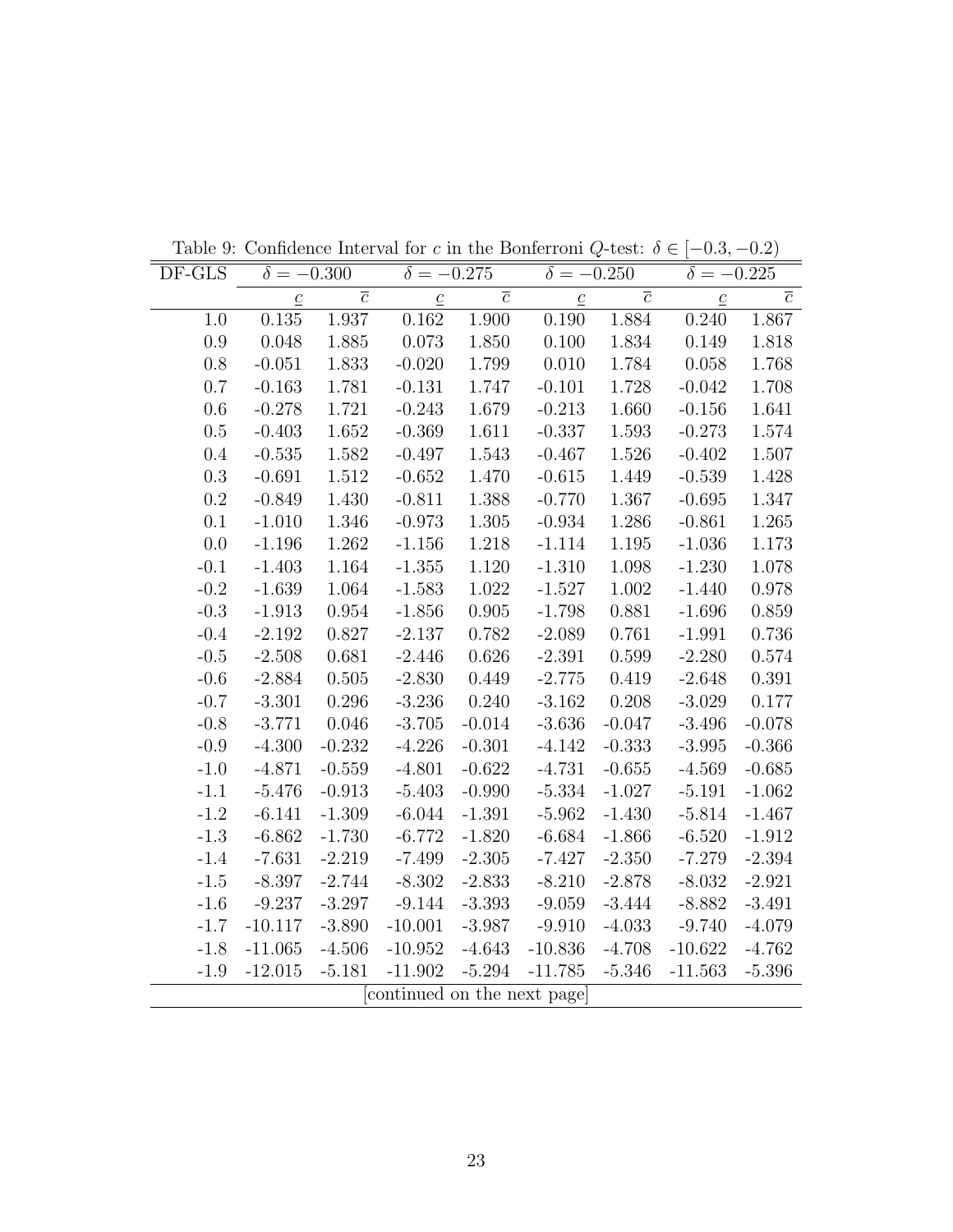| DF-GLS |                 | $\delta = -0.300$ |                 | $\delta = -0.275$ |                 | $\delta = -0.250$ | $\delta = -0.225$ |                |
|--------|-----------------|-------------------|-----------------|-------------------|-----------------|-------------------|-------------------|----------------|
|        | $\underline{c}$ | $\overline{c}$    | $\underline{c}$ | $\overline{c}$    | $\underline{c}$ | $\overline{c}$    | $\underline{c}$   | $\overline{c}$ |
| $-2.0$ | $-13.038$       | $-5.900$          | $-12.913$       | $-6.023$          | $-12.789$       | $-6.078$          | $-12.549$         | $-6.133$       |
| $-2.1$ | $-14.066$       | $-6.633$          | $-13.931$       | $-6.734$          | $-13.810$       | $-6.784$          | $-13.573$         | $-6.841$       |
| $-2.2$ | $-15.164$       | $-7.417$          | $-15.023$       | $-7.549$          | $-14.899$       | $-7.616$          | $-14.648$         | $-7.684$       |
| $-2.3$ | $-16.279$       | $-8.236$          | $-16.130$       | $-8.371$          | $-16.004$       | $-8.442$          | $-15.760$         | $-8.505$       |
| $-2.4$ | $-17.450$       | $-9.082$          | $-17.298$       | $-9.189$          | $-17.168$       | $-9.244$          | $-16.906$         | $-9.333$       |
| $-2.5$ | $-18.664$       | $-9.962$          | $-18.504$       | $-10.106$         | $-18.356$       | $-10.174$         | $-18.066$         | $-10.248$      |
| $-2.6$ | $-19.918$       | $-10.920$         | $-19.765$       | $-11.068$         | $-19.601$       | $-11.137$         | $-19.310$         | $-11.209$      |
| $-2.7$ | $-21.193$       | $-11.886$         | $-21.029$       | $-12.032$         | $-20.869$       | $-12.107$         | $-20.572$         | $-12.181$      |
| $-2.8$ | $-22.513$       | $-12.899$         | $-22.323$       | $-13.054$         | $-22.160$       | $-13.130$         | $-21.857$         | $-13.206$      |
| $-2.9$ | $-23.906$       | $-13.919$         | $-23.717$       | $-14.082$         | $-23.545$       | $-14.164$         | $-23.217$         | $-14.246$      |
| $-3.0$ | $-25.296$       | $-15.011$         | $-25.114$       | $-15.174$         | $-24.936$       | $-15.259$         | $-24.595$         | $-15.338$      |
| $-3.1$ | $-26.711$       | $-16.116$         | $-26.526$       | $-16.287$         | $-26.341$       | $-16.380$         | $-25.984$         | $-16.464$      |
| $-3.2$ | $-28.153$       | $-17.284$         | $-27.964$       | $-17.465$         | $-27.781$       | $-17.553$         | $-27.429$         | $-17.642$      |
| $-3.3$ | $-29.614$       | $-18.469$         | $-29.428$       | $-18.658$         | $-29.243$       | $-18.747$         | $-28.896$         | $-18.838$      |
| $-3.4$ | $-31.134$       | $-19.680$         | $-30.938$       | $-19.866$         | $-30.744$       | $-19.953$         | $-30.391$         | $-20.043$      |
| $-3.5$ | $-32.710$       | $-20.937$         | $-32.504$       | $-21.127$         | $-32.302$       | $-21.223$         | $-31.930$         | $-21.315$      |
| $-3.6$ | $-34.335$       | $-22.218$         | $-34.133$       | $-22.413$         | $-33.944$       | $-22.513$         | $-33.560$         | $-22.608$      |
| $-3.7$ | $-35.975$       | $-23.545$         | $-35.763$       | $-23.739$         | $-35.556$       | $-23.834$         | $-35.163$         | $-23.928$      |
| $-3.8$ | $-37.617$       | $-24.896$         | $-37.404$       | $-25.100$         | $-37.196$       | $-25.197$         | $-36.795$         | $-25.295$      |
| $-3.9$ | $-39.417$       | $-26.275$         | $-39.176$       | $-26.493$         | $-38.936$       | $-26.598$         | $-38.505$         | $-26.703$      |
| $-4.0$ | $-41.153$       | $-27.722$         | $-40.935$       | $-27.934$         | $-40.711$       | $-28.043$         | $-40.291$         | $-28.150$      |
| $-4.1$ | $-42.881$       | $-29.165$         | $-42.647$       | $-29.378$         | $-42.428$       | $-29.481$         | $-42.029$         | $-29.592$      |
| $-4.2$ | $-44.665$       | $-30.655$         | $-44.411$       | $-30.883$         | $-44.188$       | $-31.001$         | $-43.750$         | $-31.118$      |
| $-4.3$ | $-46.504$       | $-32.201$         | $-46.233$       | $-32.423$         | $-45.990$       | $-32.545$         | $-45.546$         | $-32.656$      |
| $-4.4$ | $-48.409$       | $-33.702$         | $-48.156$       | $-33.930$         | $-47.902$       | $-34.054$         | $-47.418$         | $-34.176$      |
| $-4.5$ | $-50.259$       | $-35.307$         | $-49.974$       | $-35.554$         | $-49.737$       | $-35.680$         | $-49.275$         | $-35.801$      |
| $-4.6$ | $-52.243$       | $-36.951$         | $-51.955$       | $-37.208$         | $-51.695$       | $-37.335$         | $-51.218$         | $-37.456$      |
| $-4.7$ | $-54.256$       | $-38.618$         | $-53.981$       | $-38.879$         | $-53.713$       | $-39.006$         | $-53.224$         | $-39.128$      |
| $-4.8$ | $-56.178$       | $-40.303$         | $-55.904$       | $-40.551$         | $-55.651$       | $-40.679$         | $-55.181$         | $-40.799$      |
| $-4.9$ | $-58.189$       | $-41.970$         | $-57.929$       | $-42.216$         | $-57.634$       | $-42.353$         | $-57.148$         | $-42.477$      |
| $-5.0$ | $-60.310$       | $-43.673$         | $-60.031$       | $-43.934$         | $-59.739$       | $-44.062$         | $-59.211$         | $-44.204$      |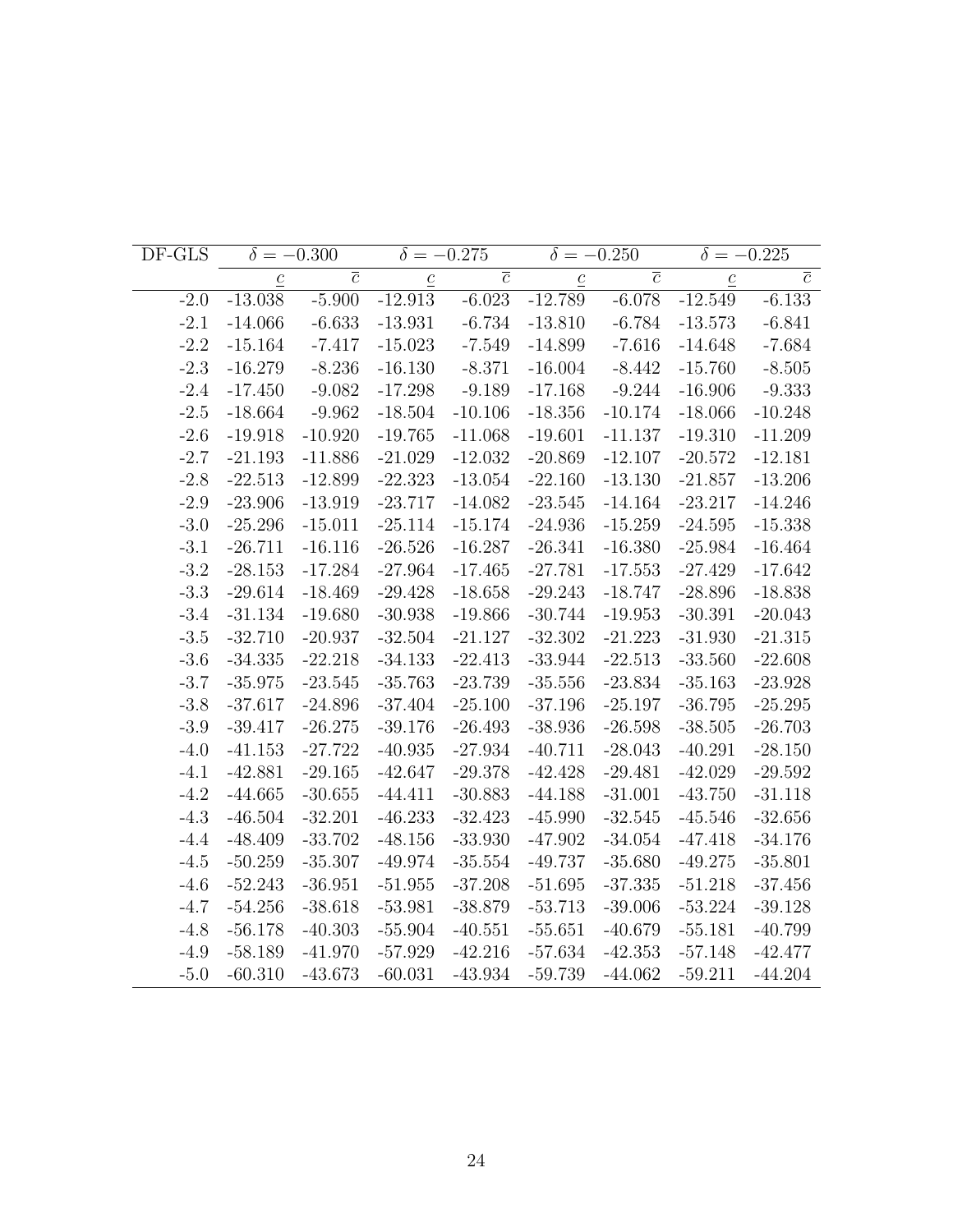| DF-GLS    | $\delta = -0.200$ |                | $\delta = -0.175$          |                | $\delta = -0.150$ |                | $\delta = -0.125$ |                |
|-----------|-------------------|----------------|----------------------------|----------------|-------------------|----------------|-------------------|----------------|
|           | $\underline{c}$   | $\overline{c}$ | $\underline{c}$            | $\overline{c}$ | $\underline{c}$   | $\overline{c}$ | $\underline{c}$   | $\overline{c}$ |
| 1.0       | 0.264             | 1.834          | 0.306                      | 1.818          | 0.347             | 1.802          | 0.387             | 1.787          |
| 0.9       | 0.175             | $1.786\,$      | 0.225                      | 1.770          | 0.269             | 1.755          | 0.308             | 1.737          |
| 0.8       | 0.082             | 1.734          | 0.130                      | 1.713          | 0.177             | 1.693          | 0.224             | 1.674          |
| 0.7       | $-0.012$          | 1.669          | 0.036                      | 1.648          | 0.081             | 1.629          | 0.127             | 1.611          |
| 0.6       | $-0.127$          | 1.603          | $-0.072$                   | 1.584          | $-0.018$          | 1.566          | 0.030             | 1.548          |
| $0.5\,$   | $-0.242$          | 1.537          | $-0.188$                   | 1.519          | $-0.134$          | 1.502          | $-0.081$          | 1.481          |
| 0.4       | $-0.372$          | 1.466          | $-0.312$                   | 1.446          | $-0.249$          | 1.425          | $-0.199$          | 1.405          |
| $\rm 0.3$ | $-0.503$          | 1.387          | $-0.446$                   | 1.368          | $-0.386$          | $1.348\,$      | $-0.327$          | 1.328          |
| $0.2\,$   | $-0.659$          | $1.309\,$      | $-0.592$                   | 1.291          | $-0.526$          | 1.271          | $-0.464$          | 1.252          |
| 0.1       | $-0.823$          | 1.227          | $-0.746$                   | 1.206          | $-0.683$          | 1.184          | $-0.619$          | 1.162          |
| 0.0       | $-0.999$          | $1.133\,$      | $-0.928$                   | 1.113          | $-0.855$          | 1.093          | $-0.784$          | 1.073          |
| $-0.1$    | $-1.192$          | 1.039          | $-1.117$                   | 1.020          | $-1.044$          | 1.001          | $-0.973$          | 0.979          |
| $-0.2$    | $-1.399$          | 0.933          | $-1.320$                   | 0.911          | $-1.245$          | 0.889          | $-1.177$          | 0.868          |
| $-0.3$    | $-1.648$          | $0.816\,$      | $-1.553$                   | 0.797          | $-1.468$          | 0.777          | $-1.398$          | 0.757          |
| $-0.4$    | $-1.939$          | 0.683          | $-1.842$                   | 0.658          | $-1.742$          | 0.633          | $-1.655$          | 0.609          |
| $-0.5$    | $-2.229$          | $0.527\,$      | $-2.142$                   | $0.503\,$      | $-2.053$          | 0.476          | $-1.964$          | 0.449          |
| $-0.6$    | $-2.586$          | 0.339          | $-2.472$                   | 0.313          | $-2.377$          | 0.289          | $-2.288$          | 0.264          |
| $-0.7$    | $-2.972$          | 0.119          | $-2.879$                   | 0.089          | $-2.782$          | 0.062          | $-2.680$          | 0.035          |
| $-0.8$    | $-3.438$          | $-0.137$       | $-3.326$                   | $-0.165$       | $-3.213$          | $-0.192$       | $-3.105$          | $-0.220$       |
| $-0.9$    | $-3.940$          | $-0.430$       | $-3.825$                   | $-0.461$       | $-3.713$          | $-0.492$       | $-3.601$          | $-0.522$       |
| $-1.0$    | $-4.492$          | $-0.745$       | $-4.367$                   | $-0.781$       | $-4.242$          | $-0.819$       | $-4.121$          | $-0.857$       |
| $-1.1$    | $-5.112$          | $-1.133$       | $-4.976$                   | $-1.167$       | $-4.854$          | $-1.200$       | $-4.732$          | $-1.236$       |
| $-1.2$    | $-5.746$          | $-1.539$       | $-5.602$                   | $-1.573$       | $-5.464$          | $-1.608$       | $-5.341$          | $-1.642$       |
| $-1.3$    | $-6.438$          | $-2.003$       | $-6.287$                   | $-2.041$       | $-6.134$          | $-2.079$       | $-5.985$          | $-2.116$       |
| $-1.4$    | $-7.185$          | $-2.476$       | $-7.002$                   | $-2.523$       | $-6.856$          | $-2.568$       | $-6.717$          | $-2.614$       |
| $-1.5$    | $-7.956$          | $-3.004$       | $-7.814$                   | $-3.047$       | $-7.633$          | $-3.091$       | $-7.453$          | $-3.138$       |
| $-1.6$    | $-8.787$          | $-3.588$       | $-8.578$                   | $-3.636$       | $-8.409$          | $-3.683$       | $-8.271$          | $-3.731$       |
| $-1.7$    | $-9.655$          | $-4.168$       | $-9.485$                   | $-4.212$       | $-9.235$          | $-4.261$       | $-9.097$          | $-4.310$       |
| $-1.8$    | $-10.523$         | $-4.849$       | $-10.330$                  | $-4.893$       | $-10.137$         | $-4.936$       | $-9.966$          | $-4.977$       |
| $-1.9$    | $-11.466$         | $-5.499$       | $-11.269$                  | $-5.560$       | $-11.079$         | $-5.612$       | $-10.901$         | $-5.671$       |
|           |                   |                | continued on the next page |                |                   |                |                   |                |

Table 10: Confidence Interval for c in the Bonferroni Q-test:  $\delta \in [-0.2, -0.1)$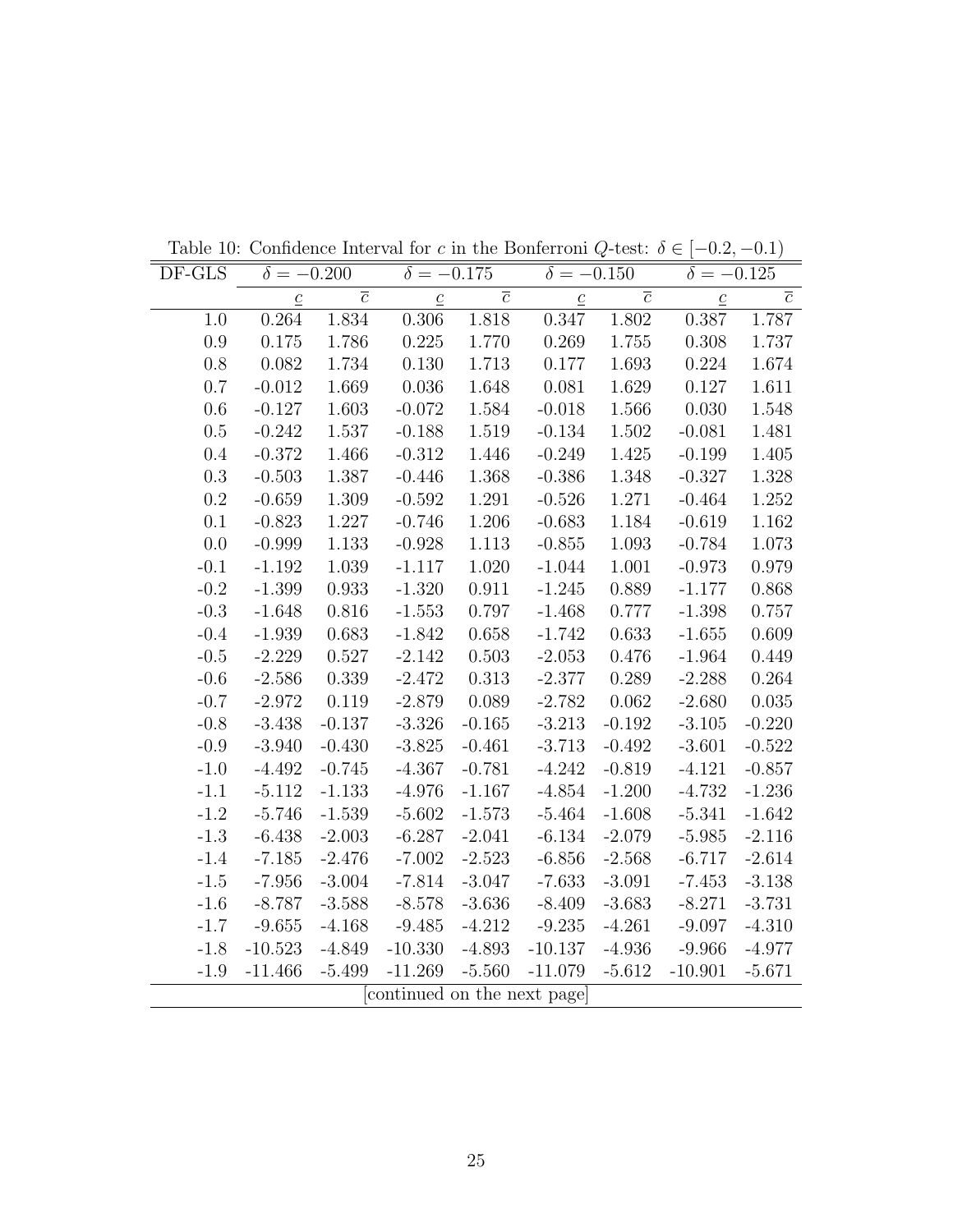| DF-GLS |                 | $\delta = -0.200$ |                 | $\delta = -0.175$ |                 | $\delta = -0.150$ | $\delta = -0.125$ |                |
|--------|-----------------|-------------------|-----------------|-------------------|-----------------|-------------------|-------------------|----------------|
|        | $\underline{c}$ | $\overline{c}$    | $\underline{c}$ | $\overline{c}$    | $\underline{c}$ | $\overline{c}$    | $\underline{c}$   | $\overline{c}$ |
| $-2.0$ | $-12.445$       | $-6.241$          | $-12.228$       | $-6.298$          | $-12.023$       | $-6.357$          | $-11.841$         | $-6.417$       |
| $-2.1$ | $-13.469$       | $-6.947$          | $-13.255$       | $-7.002$          | $-13.052$       | $-7.086$          | $-12.857$         | $-7.163$       |
| $-2.2$ | $-14.534$       | $-7.812$          | $-14.303$       | $-7.871$          | $-14.086$       | $-7.927$          | $-13.888$         | $-7.988$       |
| $-2.3$ | $-15.640$       | $-8.613$          | $-15.406$       | $-8.664$          | $-15.183$       | $-8.715$          | $-14.980$         | $-8.778$       |
| $-2.4$ | $-16.781$       | $-9.509$          | $-16.539$       | $-9.576$          | $-16.300$       | $-9.636$          | $-16.085$         | $-9.699$       |
| $-2.5$ | $-17.938$       | $-10.391$         | $-17.705$       | $-10.465$         | $-17.475$       | $-10.535$         | $-17.250$         | $-10.606$      |
| $-2.6$ | $-19.175$       | $-11.351$         | $-18.923$       | $-11.423$         | $-18.678$       | $-11.493$         | $-18.438$         | $-11.562$      |
| $-2.7$ | $-20.429$       | $-12.331$         | $-20.165$       | $-12.408$         | $-19.905$       | $-12.482$         | $-19.668$         | $-12.555$      |
| $-2.8$ | $-21.707$       | $-13.353$         | $-21.446$       | $-13.432$         | $-21.186$       | $-13.506$         | $-20.934$         | $-13.577$      |
| $-2.9$ | $-23.062$       | $-14.402$         | $-22.770$       | $-14.486$         | $-22.494$       | $-14.566$         | $-22.226$         | $-14.643$      |
| $-3.0$ | $-24.445$       | $-15.495$         | $-24.131$       | $-15.576$         | $-23.843$       | $-15.660$         | $-23.569$         | $-15.738$      |
| $-3.1$ | $-25.842$       | $-16.632$         | $-25.542$       | $-16.718$         | $-25.238$       | $-16.804$         | $-24.956$         | $-16.890$      |
| $-3.2$ | $-27.262$       | $-17.806$         | $-26.950$       | $-17.892$         | $-26.649$       | $-17.972$         | $-26.366$         | $-18.062$      |
| $-3.3$ | $-28.715$       | $-19.011$         | $-28.375$       | $-19.097$         | $-28.074$       | $-19.179$         | $-27.787$         | $-19.267$      |
| $-3.4$ | $-30.208$       | $-20.233$         | $-29.862$       | $-20.321$         | $-29.568$       | $-20.407$         | $-29.269$         | $-20.499$      |
| $-3.5$ | $-31.760$       | $-21.500$         | $-31.414$       | $-21.588$         | $-31.095$       | $-21.678$         | $-30.780$         | $-21.771$      |
| $-3.6$ | $-33.379$       | $-22.797$         | $-33.018$       | $-22.892$         | $-32.669$       | $-22.988$         | $-32.326$         | $-23.082$      |
| $-3.7$ | $-34.980$       | $-24.119$         | $-34.630$       | $-24.223$         | $-34.281$       | $-24.324$         | $-33.953$         | $-24.420$      |
| $-3.8$ | $-36.596$       | $-25.502$         | $-36.227$       | $-25.598$         | $-35.859$       | $-25.700$         | $-35.537$         | $-25.801$      |
| $-3.9$ | $-38.295$       | $-26.920$         | $-37.912$       | $-27.024$         | $-37.555$       | $-27.126$         | $-37.198$         | $-27.229$      |
| $-4.0$ | $-40.088$       | $-28.358$         | $-39.704$       | $-28.468$         | $-39.317$       | $-28.566$         | $-38.941$         | $-28.668$      |
| $-4.1$ | $-41.818$       | $-29.802$         | $-41.414$       | $-29.905$         | $-41.051$       | $-30.007$         | $-40.689$         | $-30.122$      |
| $-4.2$ | $-43.546$       | $-31.349$         | $-43.135$       | $-31.467$         | $-42.770$       | $-31.577$         | $-42.393$         | $-31.691$      |
| $-4.3$ | $-45.339$       | $-32.878$         | $-44.910$       | $-32.994$         | $-44.524$       | $-33.102$         | $-44.139$         | $-33.208$      |
| $-4.4$ | $-47.190$       | $-34.412$         | $-46.759$       | $-34.537$         | $-46.346$       | $-34.653$         | $-45.950$         | $-34.764$      |
| $-4.5$ | $-49.050$       | $-36.031$         | $-48.637$       | $-36.160$         | $-48.234$       | $-36.280$         | $-47.854$         | $-36.395$      |
| $-4.6$ | $-50.969$       | $-37.704$         | $-50.505$       | $-37.819$         | $-50.063$       | $-37.953$         | $-49.666$         | $-38.073$      |
| $-4.7$ | $-52.973$       | $-39.375$         | $-52.491$       | $-39.491$         | $-52.028$       | $-39.615$         | $-51.582$         | $-39.735$      |
| $-4.8$ | $-54.939$       | $-41.043$         | $-54.486$       | $-41.157$         | $-54.061$       | $-41.274$         | $-53.598$         | $-41.397$      |
| $-4.9$ | $-56.898$       | $-42.729$         | $-56.402$       | $-42.851$         | $-55.944$       | $-42.977$         | $-55.537$         | $-43.104$      |
| $-5.0$ | $-58.955$       | $-44.469$         | $-58.437$       | $-44.608$         | $-57.967$       | $-44.744$         | $-57.545$         | $-44.873$      |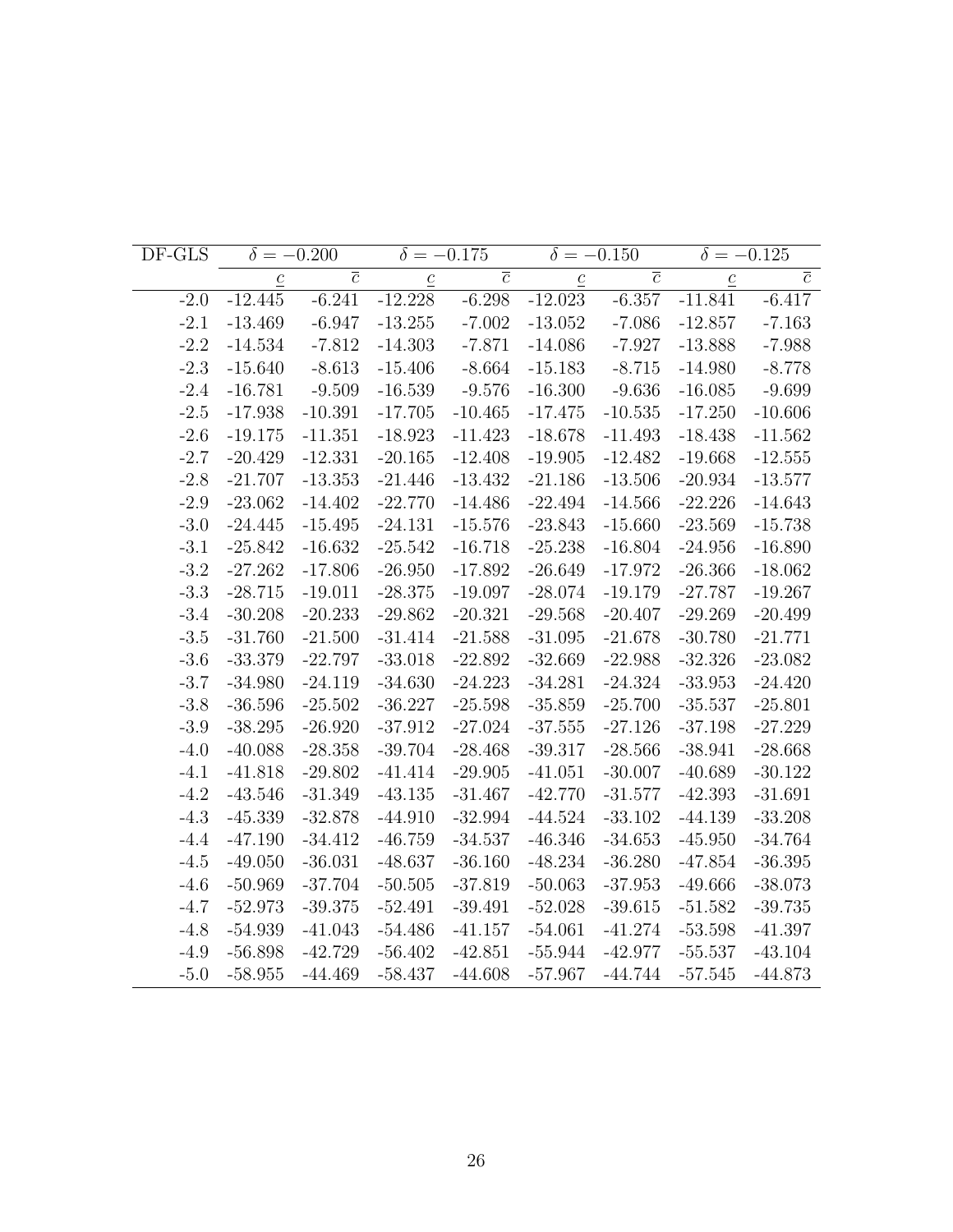| DF-GLS  |                 | $\delta = -0.100$ | $\delta = -0.075$          |                |                           | $\delta = -0.050$ | $\delta = -0.025$ |                |
|---------|-----------------|-------------------|----------------------------|----------------|---------------------------|-------------------|-------------------|----------------|
|         | $\underline{c}$ | $\overline{c}$    | $\underline{c}$            | $\overline{c}$ | $\underline{\mathcal{C}}$ | $\overline{c}$    | $\underline{c}$   | $\overline{c}$ |
| 1.0     | 0.447           | 1.758             | 0.506                      | 1.743          | 0.601                     | 1.725             | 0.729             | 1.689          |
| $0.9\,$ | 0.367           | 1.699             | 0.424                      | 1.682          | 0.521                     | 1.665             | 0.646             | 1.630          |
| 0.8     | 0.286           | 1.638             | 0.342                      | 1.621          | 0.437                     | 1.605             | 0.563             | 1.571          |
| 0.7     | 0.195           | 1.577             | 0.260                      | 1.560          | 0.351                     | 1.545             | 0.478             | 1.511          |
| 0.6     | 0.095           | 1.516             | 0.162                      | 1.500          | 0.265                     | 1.481             | 0.388             | 1.441          |
| $0.5\,$ | $-0.006$        | 1.444             | 0.062                      | 1.425          | 0.165                     | 1.406             | 0.298             | 1.368          |
| 0.4     | $-0.124$        | $1.368\,$         | $-0.047$                   | 1.350          | 0.061                     | 1.331             | 0.200             | $1.295\,$      |
| 0.3     | $-0.243$        | 1.292             | $-0.171$                   | 1.275          | $-0.053$                  | 1.256             | 0.091             | 1.218          |
| $0.2\,$ | $-0.382$        | 1.211             | $-0.301$                   | 1.192          | $-0.182$                  | 1.171             | $-0.022$          | 1.133          |
| 0.1     | $-0.526$        | 1.123             | $-0.442$                   | 1.104          | $-0.318$                  | 1.085             | $-0.157$          | 1.049          |
| 0.0     | $-0.692$        | 1.035             | $-0.603$                   | 1.017          | $-0.464$                  | 0.999             | $-0.297$          | 0.957          |
| $-0.1$  | $-0.874$        | 0.935             | $-0.779$                   | 0.914          | $-0.636$                  | 0.893             | $-0.452$          | 0.854          |
| $-0.2$  | $-1.074$        | 0.827             | $-0.972$                   | 0.807          | $-0.824$                  | 0.788             | $-0.632$          | 0.750          |
| $-0.3$  | $-1.292$        | 0.708             | $-1.188$                   | 0.683          | $-1.027$                  | 0.659             | $-0.830$          | 0.613          |
| $-0.4$  | $-1.530$        | 0.562             | $-1.424$                   | 0.539          | $-1.263$                  | 0.517             | $-1.044$          | 0.470          |
| $-0.5$  | $-1.826$        | 0.397             | $-1.705$                   | 0.372          | $-1.515$                  | 0.348             | $-1.303$          | 0.302          |
| $-0.6$  | $-2.161$        | 0.209             | $-2.037$                   | 0.181          | $-1.843$                  | 0.155             | $-1.584$          | 0.102          |
| $-0.7$  | $-2.532$        | $-0.018$          | $-2.406$                   | $-0.046$       | $-2.209$                  | $-0.073$          | $-1.951$          | $-0.128$       |
| $-0.8$  | $-2.958$        | $-0.276$          | $-2.828$                   | $-0.307$       | $-2.610$                  | $-0.336$          | $-2.337$          | $-0.397$       |
| $-0.9$  | $-3.440$        | $-0.584$          | $-3.293$                   | $-0.614$       | $-3.065$                  | $-0.646$          | $-2.776$          | $-0.707$       |
| $-1.0$  | $-3.951$        | $-0.928$          | $-3.806$                   | $-0.961$       | $-3.572$                  | $-0.993$          | $-3.263$          | $-1.062$       |
| $-1.1$  | $-4.525$        | $-1.306$          | $-4.367$                   | $-1.342$       | $-4.110$                  | $-1.376$          | $-3.779$          | $-1.442$       |
| $-1.2$  | $-5.153$        | $-1.711$          | $-4.982$                   | $-1.746$       | $-4.722$                  | $-1.788$          | $-4.351$          | $-1.875$       |
| $-1.3$  | $-5.806$        | $-2.191$          | $-5.623$                   | $-2.227$       | $-5.347$                  | $-2.265$          | $-4.972$          | $-2.345$       |
| $-1.4$  | $-6.510$        | $-2.705$          | $-6.323$                   | $-2.747$       | $-6.004$                  | $-2.785$          | $-5.626$          | $-2.859$       |
| $-1.5$  | $-7.278$        | $-3.236$          | $-7.050$                   | $-3.283$       | $-6.738$                  | $-3.329$          | $-6.333$          | $-3.418$       |
| $-1.6$  | $-8.037$        | $-3.820$          | $-7.851$                   | $-3.864$       | $-7.485$                  | $-3.906$          | $-7.057$          | $-3.991$       |
| $-1.7$  | $-8.881$        | $-4.413$          | $-8.642$                   | $-4.464$       | $-8.273$                  | $-4.518$          | $-7.868$          | $-4.636$       |
| $-1.8$  | $-9.740$        | $-5.084$          | $-9.530$                   | $-5.138$       | $-9.121$                  | $-5.192$          | $-8.673$          | $-5.295$       |
| $-1.9$  | $-10.643$       | $-5.782$          | $-10.393$                  | $-5.840$       | $-10.001$                 | $-5.895$          | $-9.548$          | $-6.001$       |
|         |                 |                   | continued on the next page |                |                           |                   |                   |                |

Table 11: Confidence Interval for c in the Bonferroni Q-test:  $\delta \in [-0.1, 0)$